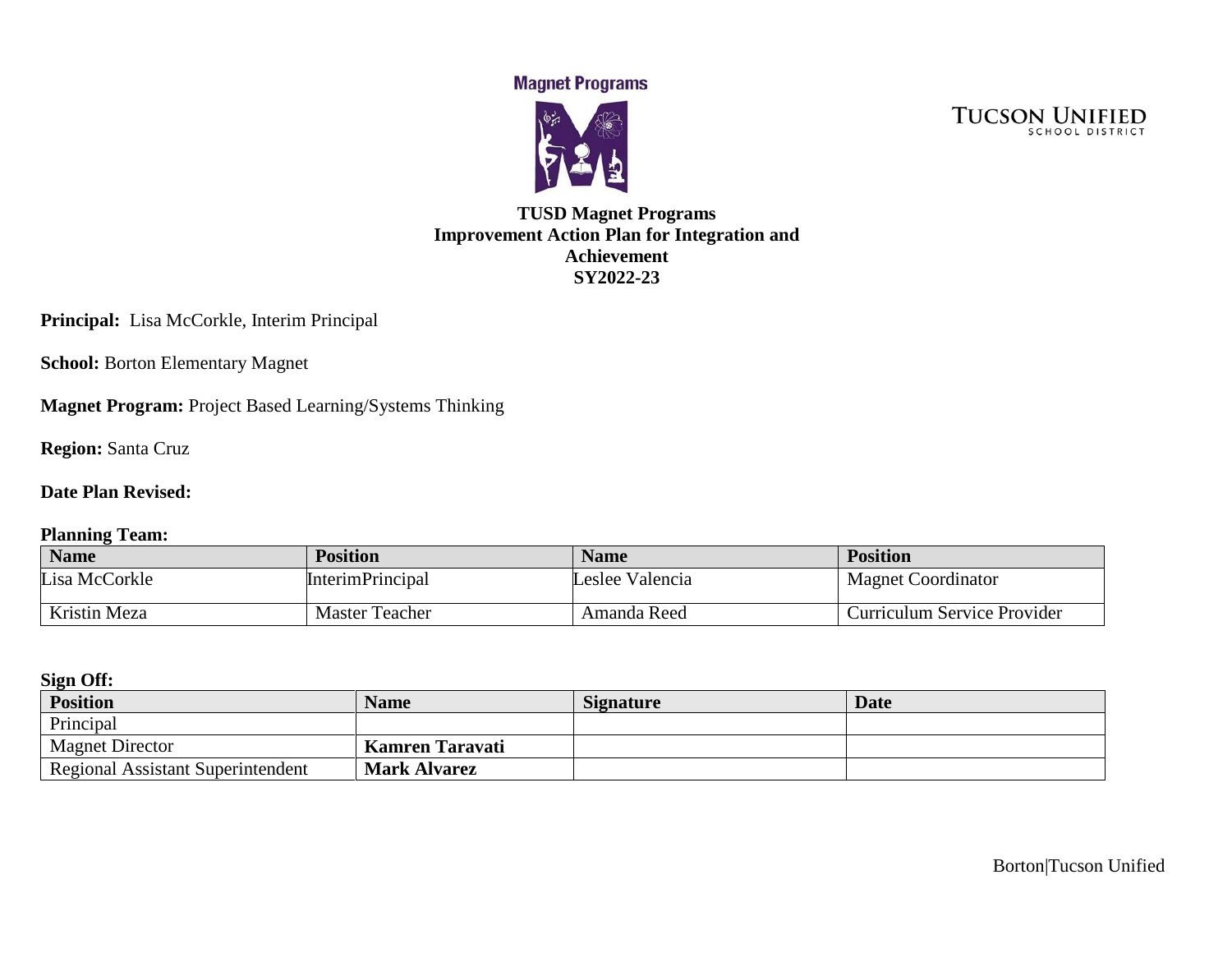#### **Magnet Plan Table of Contents**

#### **I. Magnet School Profile (page 2)**

- A. Mission
- B. School Summary
- C. Vision
- D. Core Values
- E. School Profile
- F. Achievement Data

#### **II. Goals for Magnet School Effectiveness (page 7)**

- A. Integration
- B. Achievement
- C. Academic Achievement for African American and Latino Students

#### **III. Integration (page 9)**

- A. Gaps in Integration
- B. SMART Goal for Integration
- C. Goal Attainment
	- 1. Strategies to Achieve SMART Goal
	- 2. Action Steps to Implement Strategies

#### **IV. Overall Student Achievement (page 15)**

- A. Gaps in Student Achievement
- B. SMART Goals for Overall Student Achievement
- C. Goal Attainment
	- 1. Strategies to Achieve SMART Goals
	- 2. Action Steps to Implement Strategies

## **V. Academic Performance for African American and Latino Students (page 30)**

- A. Gaps in USP subgroups performance (African American and Latino)
- B. SMART Goals for Reducing Achievement Gaps
- C. Goal Attainment
	- 1. Strategies to Achieve SMART Goals
	- 2. Action Steps to Implement Strategies

## **VI. Magnet School Budget (page 34)**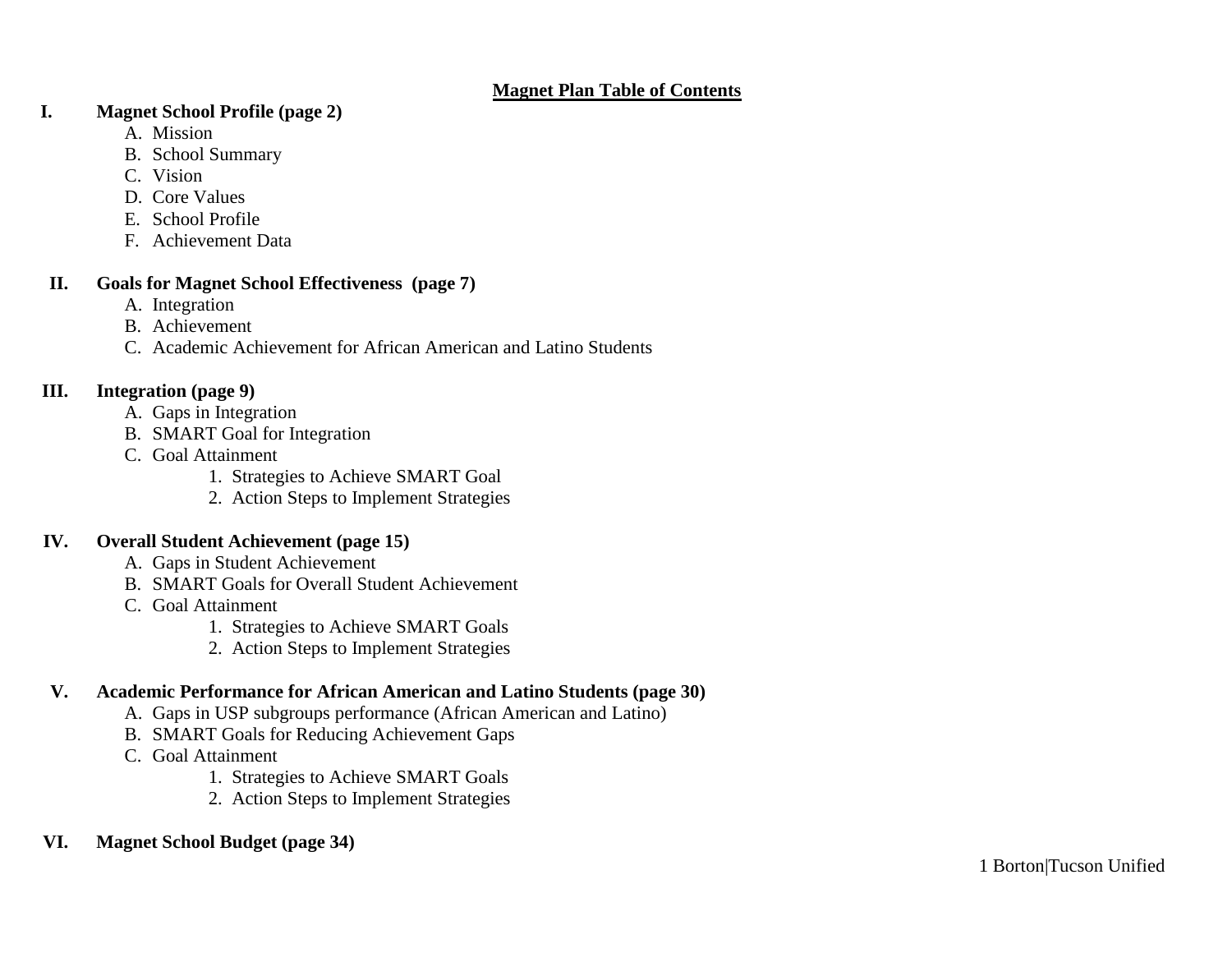#### **I. Magnet School Profile**

#### **A. Mission**

Borton's mission is to provide an environment that promotes equity and access for all our students to maximize their academicand social development. Using Project Based Learning and Systems Thinking, students learn to ask big questions and engage in authentic, real-world learning to become change makers, creators of new knowledge and stewards of the Earth

#### **B. School Summary**

C. Borton Magnet Elementary School has a magnet focus of project-based learning and systems thinking. Borton provides an approach to integratingcurriculum in ways that are meaningful and relevant to students' lives at school, at home, and in their communities. Systems Thinking is a worldview that recognizes systems as made up of interconnected parts that work together as a whole. Borton students develop the capacity for systems thinking with the use of systems tools, kinesthetic activities, and skillful discussion. Five years of action research by the Waters Foundation at Borton School reveal the following benefits of using systems tools: making thinking visible, making connections, solving problems, developing readers and writers, and increasing engagement. Project-based learning goes hand-in-hand with systems thinking with the intent to teach 1) significant content, 2) critical thinking and problem solving, 3) collaboration, 4) and communication. Project-based learning requires sustained inquiry organized around open-ended questions and creates a need-to- know of essential content and skills.

#### **D. Vision**

Engage. Enrich. Empower. Every Child, Every Day

#### **E. Core Values**

The core values that define our work and who we are as a school are....

- Equity and Access for all students
- Collaboration
- Problem Solving
- Authentic Learning
- Relationship Building
- Kindness
- Community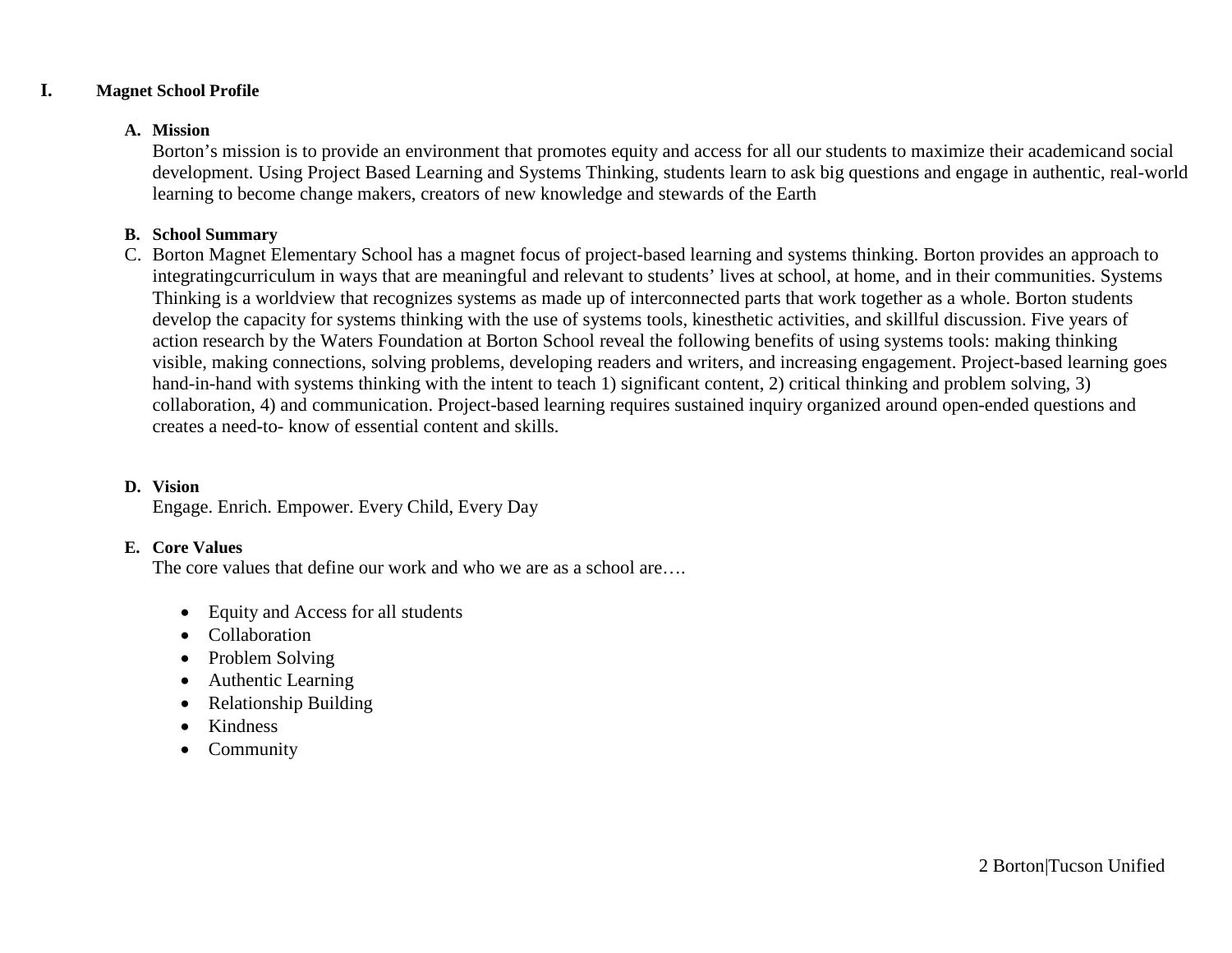#### **E. School Profile**

| 2018-19 Letter Grade | 2021-2022 Integration Status | <b>Magnet Theme</b>                     |
|----------------------|------------------------------|-----------------------------------------|
|                      | Integrated                   | Project Based Learning/Systems Thinking |

|                           |                       |                            | <b>Student Profile</b>                 |                          |                                                      |
|---------------------------|-----------------------|----------------------------|----------------------------------------|--------------------------|------------------------------------------------------|
| <b>Mobility</b><br>(Rate) | Absenteeism<br>(Rate) | <b>Promotion</b><br>(Rate) | <b>F&amp;RL</b><br>(% of FRL Students) | EL<br>(% of EL Students) | Ex Ed<br>$\frac{6}{6}$ of Ex Ed<br><b>Students</b> ) |
| 11.8                      |                       |                            | 56.5%                                  | 6.2%                     | 16%                                                  |

|                          |             |         |    | <b>School Integration Profile (USP Ethnicity)</b>  |     |                 |    |                    |           |                           |   |              |           |
|--------------------------|-------------|---------|----|----------------------------------------------------|-----|-----------------|----|--------------------|-----------|---------------------------|---|--------------|-----------|
| 2021-2022<br>$40th$ Day  |             | White   |    | African American                                   |     | Hispanic/Latino |    | Native<br>American |           | Asian/Pacific<br>Islander |   | Multi Racial | Total     |
|                          | $\mathbf N$ | $\%$    | N  | $\%$                                               | N   | $\%$            | N  | $\%$               | N         | $\%$                      | N | $\%$         | N         |
| Enrollment               | 73          | 28      | 12 | 5                                                  | 161 | 61              | 10 | $\overline{4}$     | $\theta$  | $\mathbf{0}$              | 6 | 2            | 262       |
| Non-neighborhood<br>$\%$ |             |         |    |                                                    |     |                 |    |                    |           |                           |   |              | <b>NA</b> |
|                          |             |         |    | USP Integration Range $+/-15\%$ District ES Avg    |     |                 |    |                    |           |                           |   |              |           |
|                          |             | 6-36%   |    | $0 - 25%$                                          |     | 44-70%          |    | $0-19%$            |           | $0-17%$                   |   | $0-19%$      |           |
|                          |             |         |    | Future Integration Range $+/-25\%$ District ES Avg |     |                 |    |                    |           |                           |   |              |           |
|                          |             | $0-45%$ |    | $0 - 35%$                                          |     | 35-70%          |    | $0-29%$            | $0 - 27%$ |                           |   | $0-29%$      |           |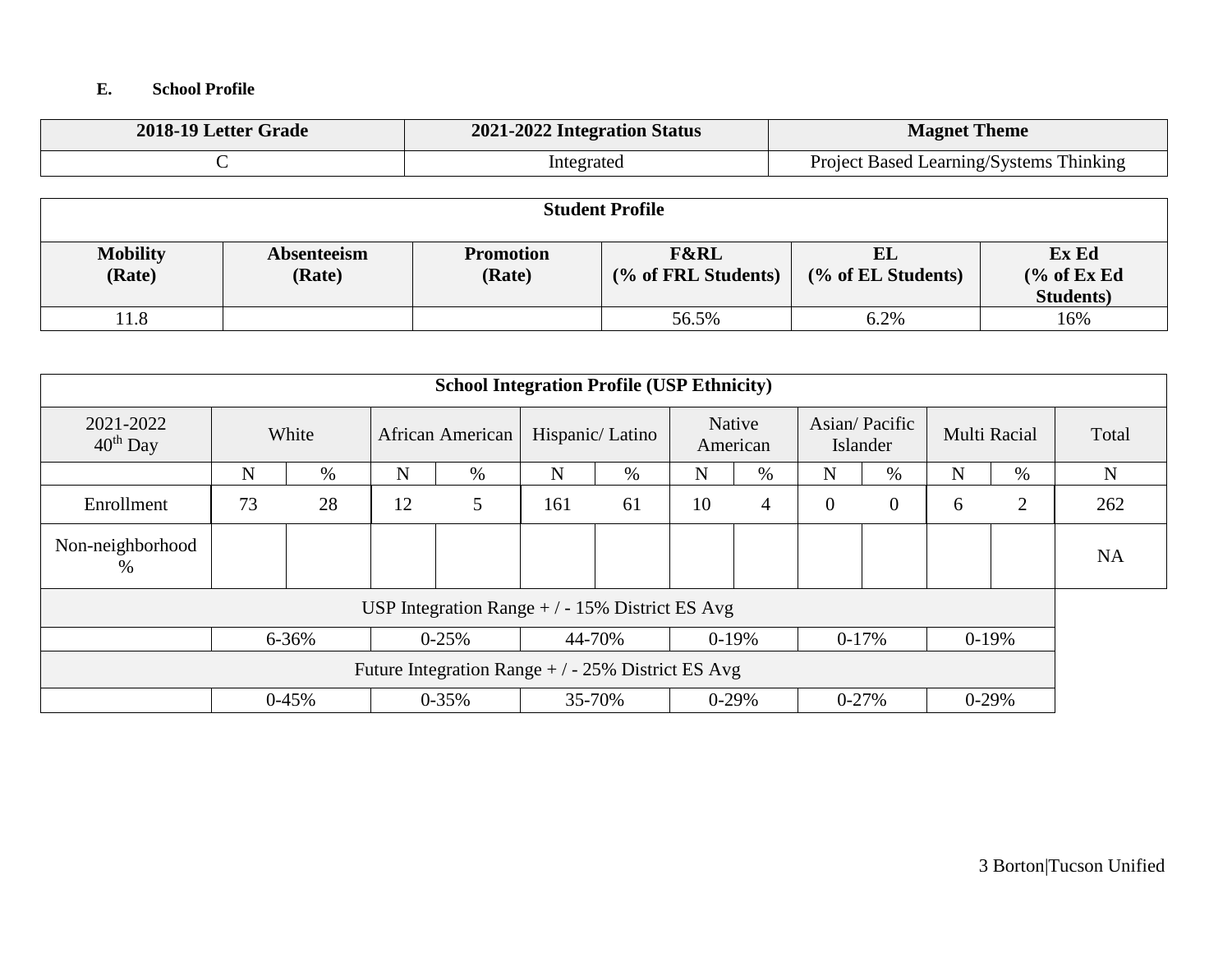## **F. Achievement Data**

|                 |               |                            |               | 3 Years of ELA Percent Proficiency by Grade  |                            |               |               |               |               |
|-----------------|---------------|----------------------------|---------------|----------------------------------------------|----------------------------|---------------|---------------|---------------|---------------|
| <b>ELA</b>      | 2017<br>Gr. 3 | 2017 Gr.<br>$\overline{4}$ | 2017<br>Gr. 5 | 2018 Gr.<br>3                                | 2018 Gr.<br>$\overline{4}$ | 2018<br>Gr. 5 | 2019 Gr.<br>3 | 2019<br>Gr. 4 | 2019<br>Gr. 5 |
| State ES Avg    | 43%           | 48%                        | 44%           | 44%                                          | 47%                        | 48%           | 46%           | 51%           | 52%           |
| District ES Avg | 34%           | 37%                        | 32%           | 35%                                          | 38%                        | 37%           | 38%           | 40%           | 43%           |
| Borton ES Avg   | 49.3%         | 33.8%                      | 43.8%         | 42.4%                                        | 45.1%                      | 50%           | 43.9%         | 47.1%         | 50%           |
|                 |               |                            |               | 3 Years of Math Percent Proficiency by Grade |                            |               |               |               |               |
| Math            | 2017<br>Gr. 3 | 2017 Gr.<br>$\overline{4}$ | 2017<br>Gr. 5 | 2018 Gr.<br>3                                | 2018 Gr.<br>$\overline{4}$ | 2018<br>Gr. 5 | 2019 Gr.<br>3 | 2019<br>Gr. 4 | 2019<br>Gr. 5 |
| State ES Avg    | 47%           | 47%                        | 47%           | 53%                                          | 47%                        | 47%           | 51%           | 48%           | 46%           |
| District ES Avg | 39%           | 36%                        | 38%           | 43%                                          | 36%                        | 37%           | 42%           | 36%           | 36%           |
| Borton Avg      | 36.6%         | 33.8%                      | 43.1%         | 54.5%                                        | 27.8%                      | 39.1%         | 54%           | 42.3%         | 33.3%         |

 $*2017 - 2018 = AZMerit$  2019 = AZM2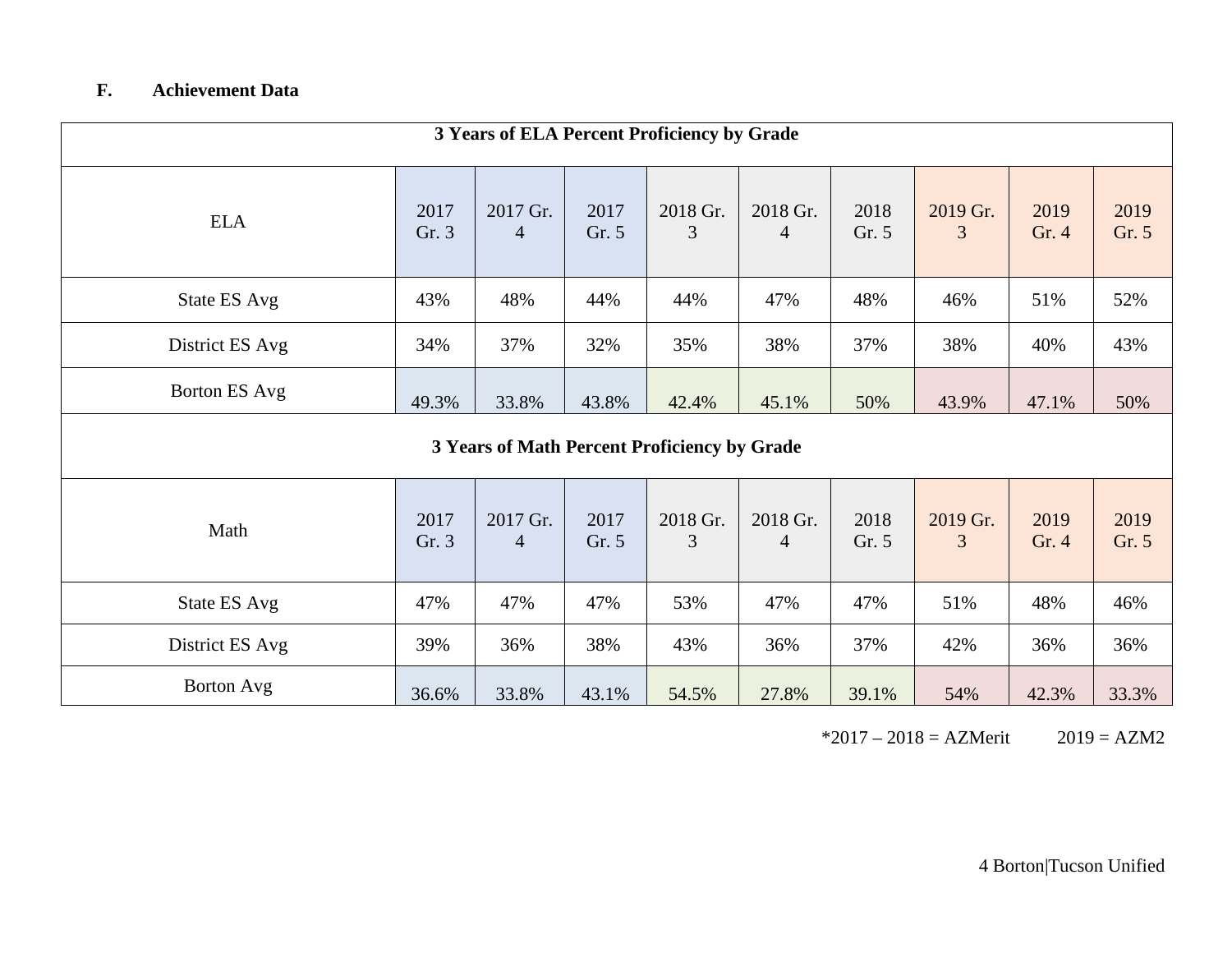# **Three Year AZ Merit/AASA by Subgroup ELA**

|                |       | <b>African American</b> |           |         | Hispanic    |           |         | Anglo     |           |
|----------------|-------|-------------------------|-----------|---------|-------------|-----------|---------|-----------|-----------|
|                | 18-19 | $20 - 21$               | $21 - 22$ | $18-19$ | $20 - 21$   | $21 - 22$ | $18-19$ | $20 - 21$ | $21 - 22$ |
| Grade 3        | 33.3  | 50                      |           | 29.3    | $\mathbf 0$ |           | 87.5    | 50        |           |
| <b>Grade 4</b> | 33.3  | 100                     |           | 37      | 27.8        |           | 86.7    | 57.1      |           |
| Grade 5        | 60    | 50                      |           | 37.2    | 45.0        |           | 82.4    | 66.7      |           |

| v |
|---|
|---|

|                |                         |           |           |          | ********  |           |              |           |           |
|----------------|-------------------------|-----------|-----------|----------|-----------|-----------|--------------|-----------|-----------|
|                | <b>African American</b> |           |           | Hispanic |           |           | <b>Anglo</b> |           |           |
|                | 18-19                   | $20 - 21$ | $21 - 22$ | 18-19    | $20 - 21$ | $21 - 22$ | 18-19        | $20 - 21$ | $21 - 22$ |
| Grade 3        | 16.7                    | 100       |           | 48.7     | 10.5      |           | 86.7         | 50        |           |
| <b>Grade 4</b> | 33.3                    | 100       |           | 34       | 11.1      |           | 73.3         | 57.1      |           |
| Grade 5        | 40                      | 100       |           | 21.4     | 25        |           | 58.8         | 71.4      |           |

18-19 and 20-21= AZM2 test; 21-22 data = AASA. Numbers smaller than 10 are represented by an asterisk to ensure student privacy.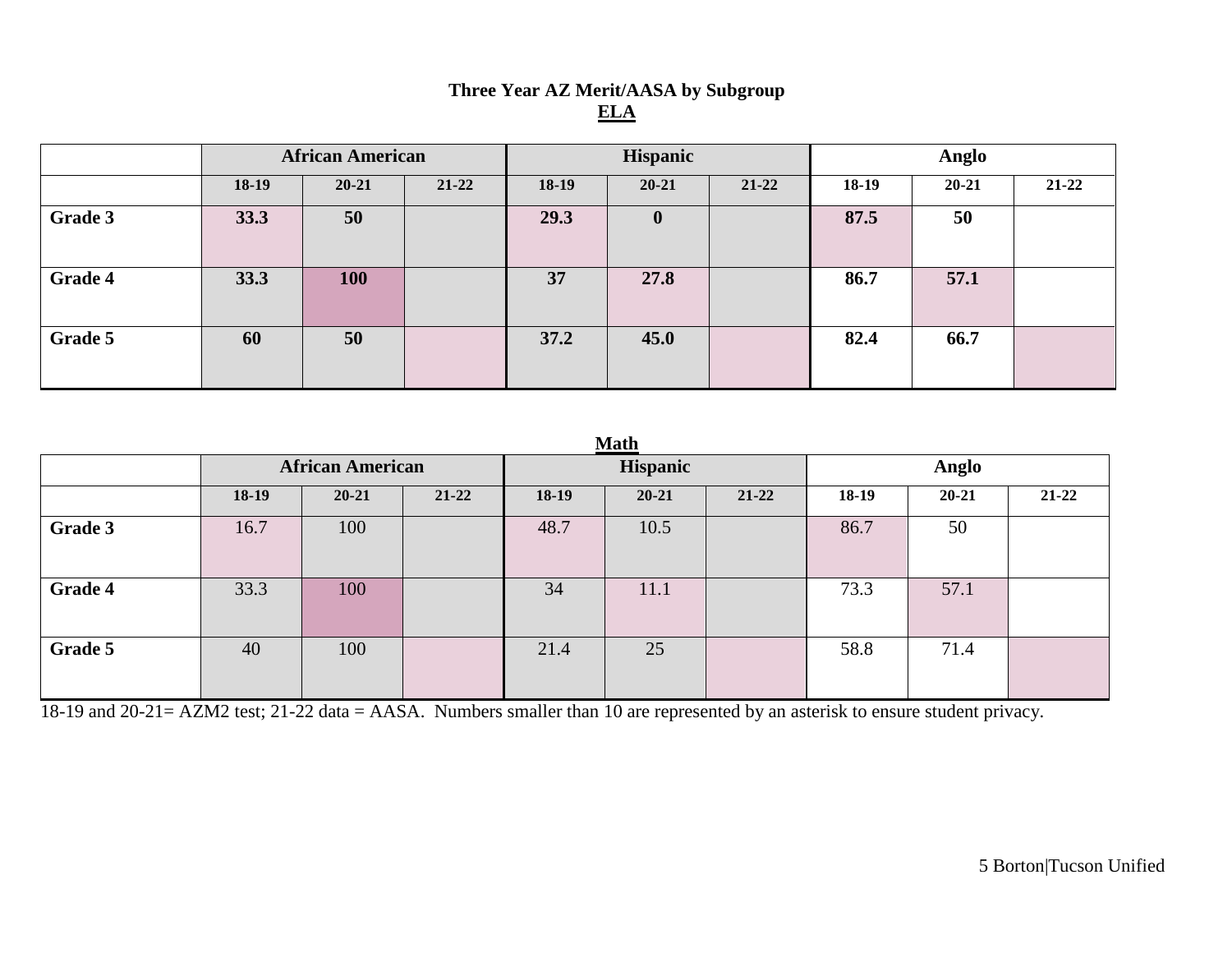|                      | Overall 2018-19 AzMERIT Percent Proficiency by USP Ethnicity |      |
|----------------------|--------------------------------------------------------------|------|
| <b>USP</b> Ethnicity | <b>ELA</b>                                                   | Math |
| White                | 85%                                                          | 72%  |
| African American     | 41%                                                          | 29%  |
| Hispanic             | 35%                                                          | 34%  |
| Native American      | 0%                                                           | 0%   |
| Asian-PI             | 100%                                                         | 100% |
| Multi-Racial         | 60%                                                          | 60%  |
| All                  | 47%                                                          | 43%  |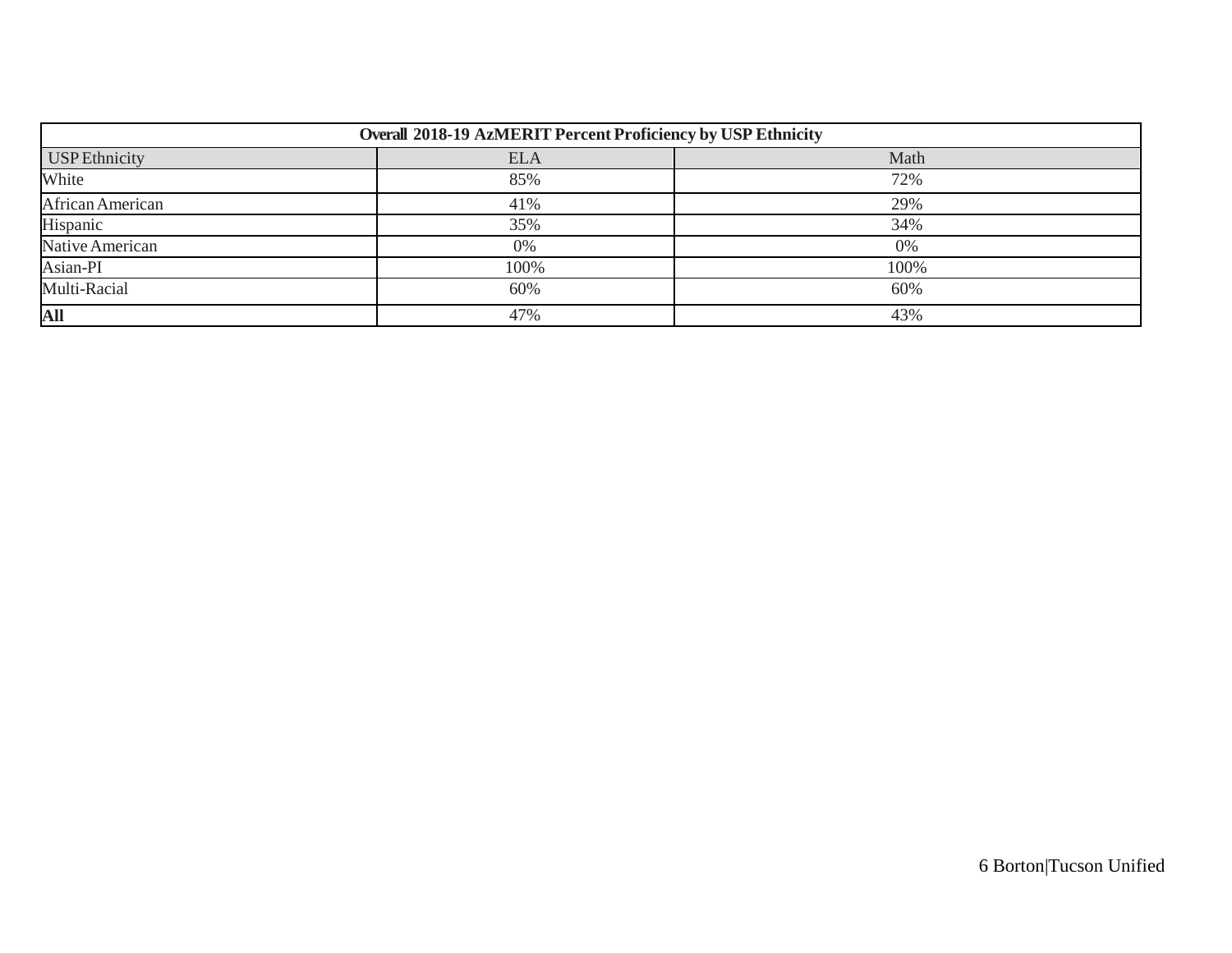# **II. DISTRICT GOALS FOR MAGNET SCHOOL EFFECTIVENESS**

## **1. Integration**

The District uses two measures for determining whether a magnet school is Integrated or making progress towards integration:

**Meeting the 70% and +/- 25% thresholds for an Integrated School.** A magnet school is Integrated when no racial or ethnic group exceeds 70% of total enrollment; and when no single racial or ethnic group varies from the district average for the school's grade level (Elementary, Middle, K-8, High) by more than +/- 15 percentage points.

**Progress towards integration.** A magnet school is making progress towards integration when the entry-grade enrollment is Integrated, and when the school maintains this integration through the next two grades.

### **2. Student Achievement**

The academic student achievement goal for all magnet schools and programs shall be to attain a state letter grade "A" or "B" or a TUSD "MagnetMeritB" grade. A magnet school that receives a state letter grade "C" may still receive a MagnetMeritB grade if it reaches a minimum of 4 points based on the criteria below. A magnet school that receives a state letter grade "C" that does not reach a minimum of 4 points, or that receives a state letter grade of "D" or "F," will be put on a targeted academic improvement plan.

**Proficiency: Criteria 1 = 2 Points.** Compare a C magnet school's proficiency rate to the district's lowest B school proficiency rate. If the C magnet school has a higher proficiency rate than the lowest B school proficiency rate of district schools, the C magnet school meets the criteria.

**Growth: Criteria 2 = 2 Points.** Compare a C magnet school's growth rate to the district's lowest B school growth rate (K-8 model for ES, K8, and MS and HS model for HS). If the C magnet school has a higher growth percent than the lowest B school growth percent, the C magnet school meets the criteria.

**Minimally Proficient (MP): Criteria 3 = 2 Points.** Compare the percent of MP students in C magnet schools with the district average MP for each school type  $(ES, K8, MS, and HS)$ . If the percent of MP students is lower in the C magnet school than the district average, then the school meets the criteria. (1 point for ELA and 1 Point for Math).

**Free and Reduced Lunch (FRL): Criteria 4 = 1 Point.** If a magnet school has an FRL rate that is higher than the district average (2019-20 100<sup>th</sup> Day TUSD average K-12 = 62.40%), the school meets the criteria.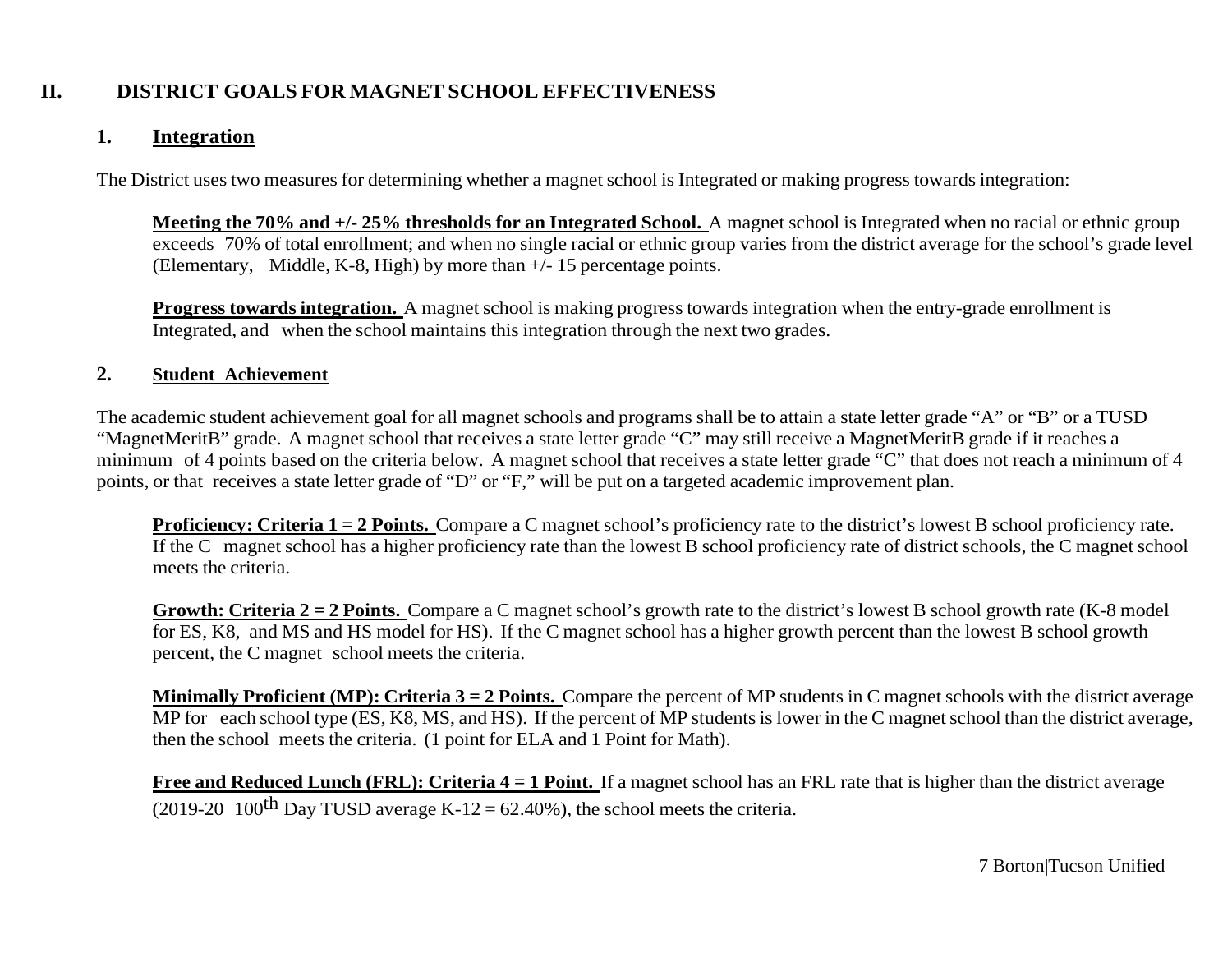## **3. Academic Performance (African American and Latino Students)**

- a. Gaps, Compared to District Cohorts. Whether state test scores for African American and Latino students in a particular school exceed the average test scores of African American and Latino students in TUSD schools with similar grade structures.
- b. Gaps, Compared to White Students. The size of the achievement gap in mathematics and English/Language Arts (ELA) comparing test scores of white students to those of African American and Latino students.
- c. Narrowing or Eliminating Gaps. The extent to which the school has narrowed or eliminated achievement gaps.
- d. Improving Performance. Improvement in proficiency rates for African American and Latino students.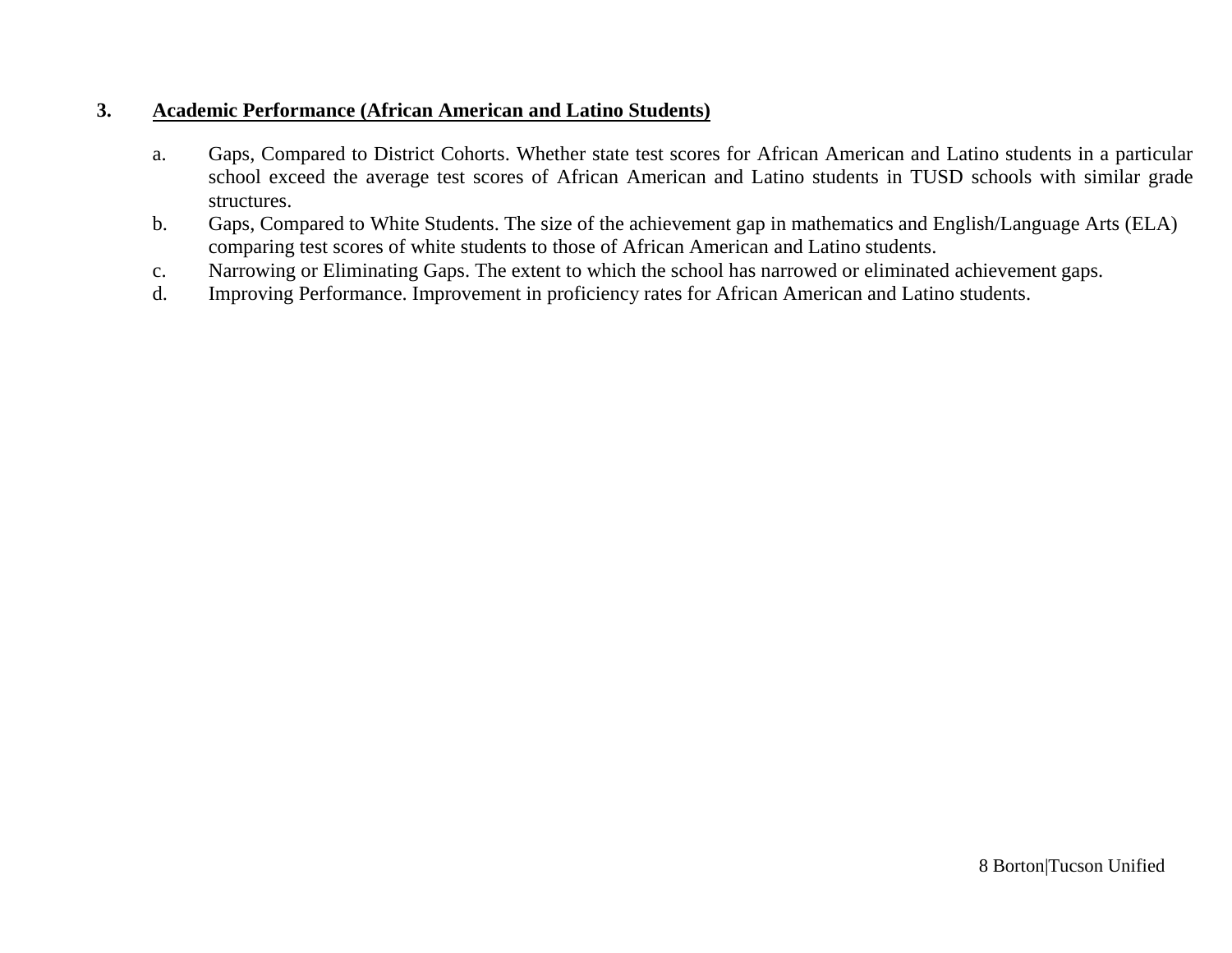#### **III. INTEGRATION**

#### **A. Integration: Gap Analyses**

#### **Interpretive Summary - Integration Gap Analysis**

There are multiple data points and key information to support the site gap analysis as it is related to integration. This information will help to identify needs to more effectively integrate the school. This includes:

- The site currently has a "C" label as measured by the Arizona Department of Education, A-F accountability model. Having a label of "A" or "B" would inherently attract more families who want to enroll at the site. Therefore, one need is to increase overall student academic performance to achieve an "A" or "B" label to attract more families, resulting in increased enrollment.
- The site is fully integrated, with the highest representation of an ethnicity/race being tied to Latino students. That representation currently sits at 61 %. This number has a marginal increase from SY 19-20.

|                                                          | <b>Root Cause Analysis</b>                                                                                                                                                                 |                                                                                                                                   |
|----------------------------------------------------------|--------------------------------------------------------------------------------------------------------------------------------------------------------------------------------------------|-----------------------------------------------------------------------------------------------------------------------------------|
| <b>Identify Top Three Causes of these Gaps</b>           | <b>Identify the Surface Causes</b>                                                                                                                                                         | <b>Identify Deep Causes</b>                                                                                                       |
| Effective marking and recruitment                        | There are surface gaps related to:<br>Targeted digital advertisements<br>utilizing social media tools such as<br>Facebook and Instagram<br>Building content rich social media<br>$\bullet$ | Deep or root causes are related to:<br>Lack of training related to effectively<br>utilize digital tools to increase<br>enrollment |
| Retention of early learning grades – Kinder and<br>First | There are surface gaps related to:<br>• COVID-19 created gaps in tours and<br>community events that built a sense of<br>community                                                          | Deep or root causes are related to:<br>Building a strong sense of community<br>pride related to all grade levels.                 |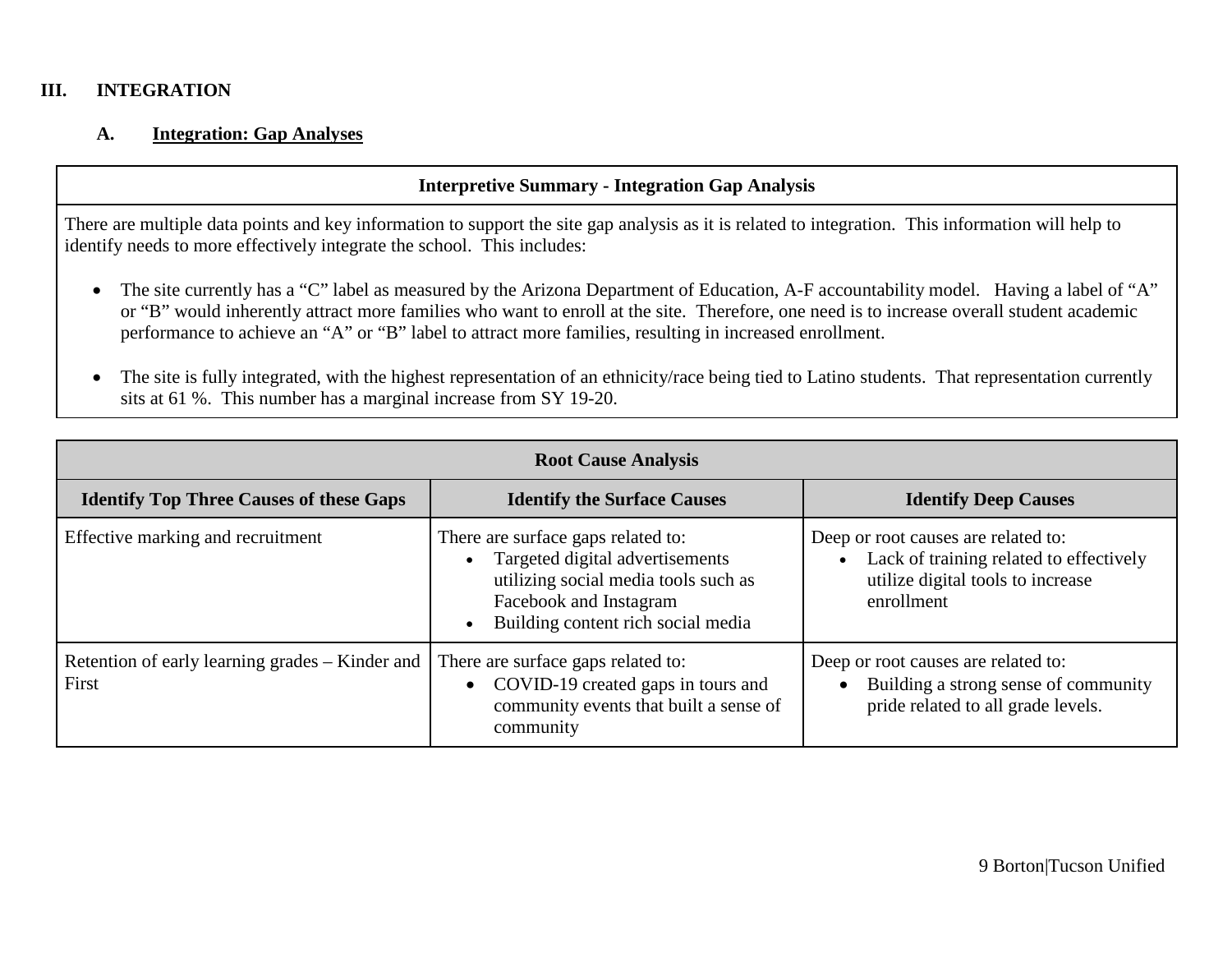| Instructional effectiveness systems<br>There are surface gaps related to:<br>Effective instruction related to systems<br>thinking and STEM related practices.<br>Observation feedback cycle |
|---------------------------------------------------------------------------------------------------------------------------------------------------------------------------------------------|
|---------------------------------------------------------------------------------------------------------------------------------------------------------------------------------------------|

# **B. SMART Goal for Integration**

| <b>SMART Goal Statement</b>                                                                                                                                                                                                                                         | <b>Evidence to Be Used to Assess Progress and Accomplishment</b>                                                                                                            |
|---------------------------------------------------------------------------------------------------------------------------------------------------------------------------------------------------------------------------------------------------------------------|-----------------------------------------------------------------------------------------------------------------------------------------------------------------------------|
| By the $40th$ day of the $2022 - 2023$ academic school year, Borton will<br>maintain its integrated status with no racial or ethnic group exceeding<br>70% of the total enrollment, as measured by $40th$ day enrollment<br>reports.                                | TUSD Synergy Enrollment Data, disaggregated by<br>$\bullet$<br>race/ethnicity.<br>Recruitment and Enrollment Plan.<br>$\bullet$                                             |
| During the SY2022-2023, Borton will increase enrollmentby increasing<br>the incoming Kindergarten class by recruiting at least 30 new magnet<br>and neighborhood Kindergarten students for SY 2022-2023, as<br>measured by 40 <sup>th</sup> day enrollment reports. | <b>Enrollment Application through School Choice</b><br>$\bullet$<br><b>TUSD Synergy Enrollment Data</b><br>$\bullet$<br><b>Recruitment and Enrollment Plan</b><br>$\bullet$ |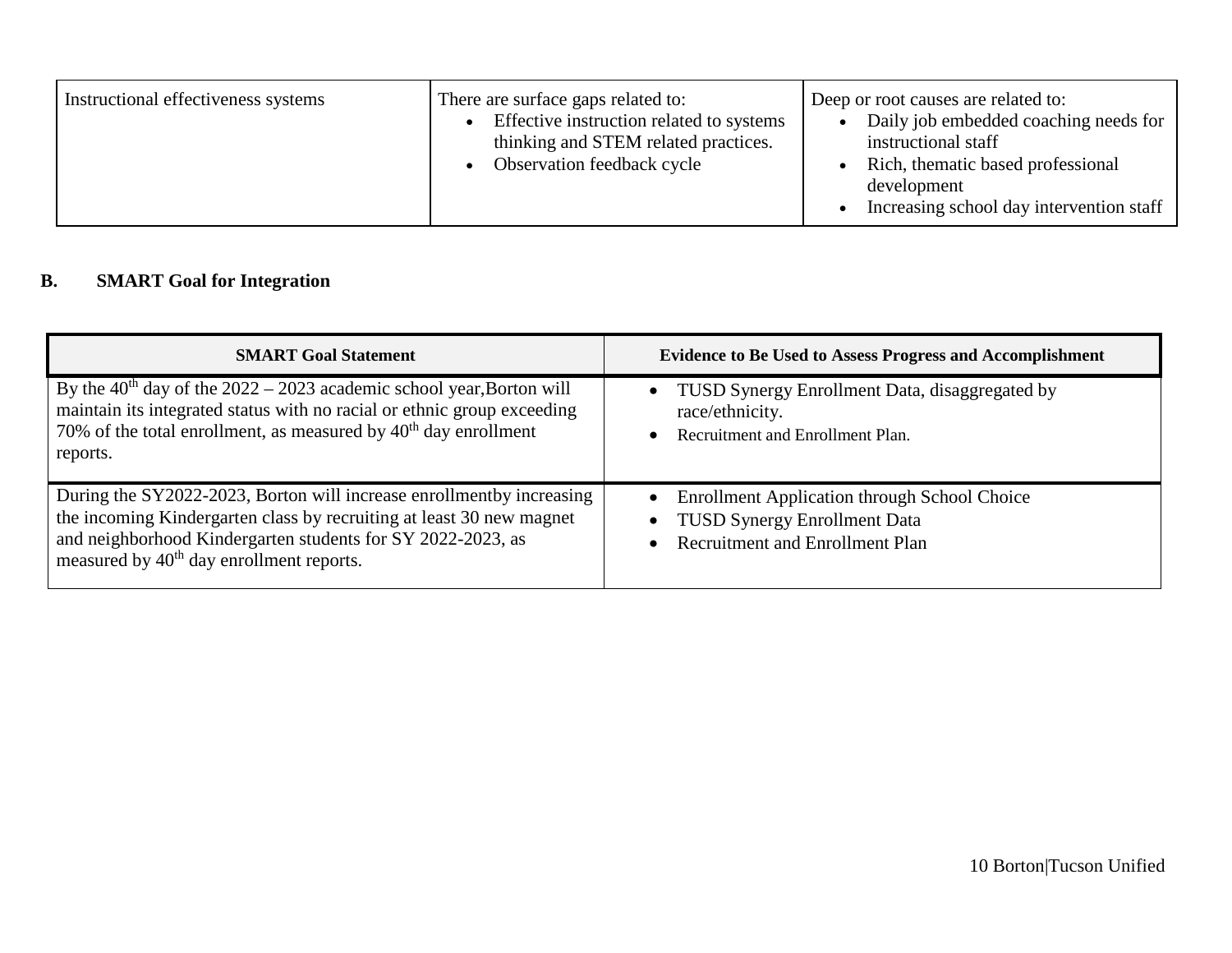#### **C. Goal Attainment**

## **1. Strategies to Achieve SMART Goal**

| <b>Strategies that help Magnet School Achieve Integration SMART Goal</b> |                                                                                                                                                                                                                                                                                                                                                                                                                                                                                                                                                                                                                                         |  |
|--------------------------------------------------------------------------|-----------------------------------------------------------------------------------------------------------------------------------------------------------------------------------------------------------------------------------------------------------------------------------------------------------------------------------------------------------------------------------------------------------------------------------------------------------------------------------------------------------------------------------------------------------------------------------------------------------------------------------------|--|
| <b>Strategies</b>                                                        | <b>Strengths and Obstacles</b>                                                                                                                                                                                                                                                                                                                                                                                                                                                                                                                                                                                                          |  |
| 1. Marketing and Recruitment                                             | <b>Supports:</b><br>Integrated and diverse school population<br>$\bullet$<br>Strong reputation in the community for inquiry and whole<br>child-centered practices<br>Support from District Magnet Department, School<br><b>Community Services and District Communications</b><br>Department<br>Funding for added duty                                                                                                                                                                                                                                                                                                                   |  |
|                                                                          | <b>Constraints:</b><br>Covid-19 pandemic has negatively impacted school tours<br>$\bullet$<br>and in-person recruitment and enrollment events.<br>Time                                                                                                                                                                                                                                                                                                                                                                                                                                                                                  |  |
| 2. Targeted Retention of First Grade Students                            | Support:<br>Strong reputation in the community for inquiry and whole<br>child-centered practices<br>Support from District Magnet Department, School<br><b>Community Services and District Communications</b><br>Department<br>Funding for Added Duty<br><b>Constrains:</b><br>Covid-19 pandemic has negatively impacted school tours<br>$\bullet$<br>and in-person recruitment and enrollment events for the<br>current year for Kindergarten students.<br>If Borton was a $2nd$ or $3rd$ choice school, families will<br>sometimes enter the magnet lottery for another opportunityfor<br>their initial 1 <sup>st</sup> choice school. |  |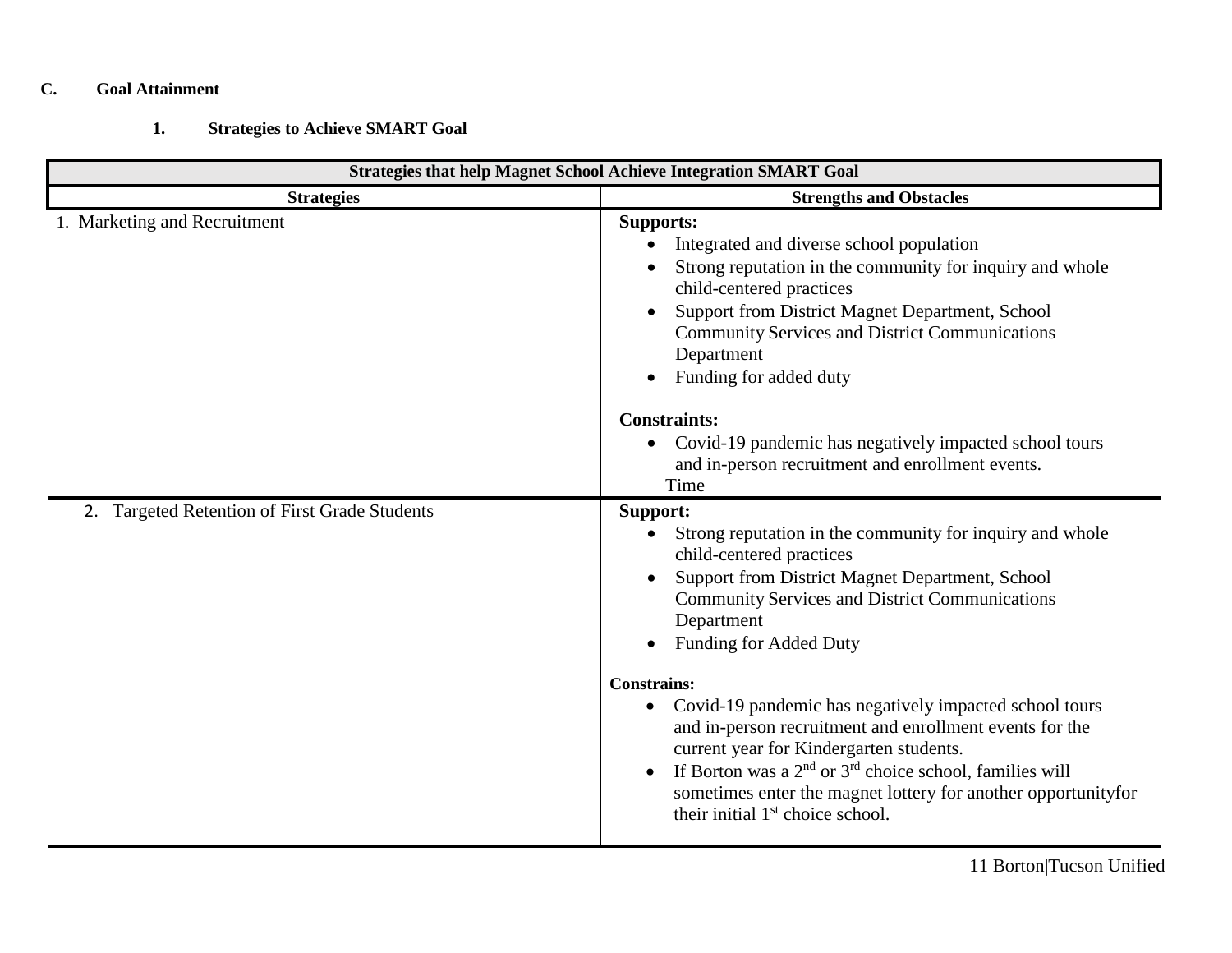| 3. Instructional Improvement | <b>Supports:</b><br>• CSP and Magnet<br>Coordinator<br>• Skilled principal<br>• District Web-Data                                                                                |
|------------------------------|----------------------------------------------------------------------------------------------------------------------------------------------------------------------------------|
|                              | <b>Constraints:</b><br>Gaps in instructional observation/feedback cycle<br>$\bullet$<br>• PLC needs to effectively utilize data to drive instructional<br>practice/interventions |

# **2. Action Steps to Implement Strategies**

|    | Action Steps to Implement, Monitor, and Assess Improvement Strategies for Integration SMART Goal                                                              |                                                  |                                  |                                            |                                          |                                                                                                                                  |
|----|---------------------------------------------------------------------------------------------------------------------------------------------------------------|--------------------------------------------------|----------------------------------|--------------------------------------------|------------------------------------------|----------------------------------------------------------------------------------------------------------------------------------|
|    | <b>Strategy 1:</b> Marketing and Recruitment                                                                                                                  |                                                  |                                  |                                            |                                          |                                                                                                                                  |
|    | <b>Action Steps to Implement</b><br><b>Strategy</b>                                                                                                           | Person(s) to<br>Carry<br><b>Out Tasks</b>        | <b>Timeline/Targ</b><br>et Dates | <b>Resources</b><br><b>Needed</b>          | <b>Monitoring</b>                        | <b>Evidence of</b><br><b>Assessment</b>                                                                                          |
|    | Collaborate with school<br>leadership to strategically<br>identify areas of site-based<br>recruitment that will help<br>maintain whole school<br>integration. | Magnet<br>Coordin<br>ator,<br>Leadership<br>Team | May $2021 -$<br>Oct. 2022        | Weekly team<br>meetings with<br>leadership | Quarterly progress<br>monitoring reports | Marketing and<br>$\bullet$<br>Recruitment<br>Plan and Log<br>Recruitment<br>$\bullet$<br>event<br>attendance and<br>contact data |
| 2. | Develop and implement a<br>marketing and recruitmentplan<br>that will focus on students that<br>will support integration goals.                               | Magnet<br>Coordin<br>ator                        | Nov. 2022                        | Marketing materials                        | Quarterly enrollment<br>reports.         | Marketing and<br>$\bullet$<br>Recruitment<br>Plan and Log<br>Recruitment<br>$\bullet$<br>event<br>attendance and<br>contact data |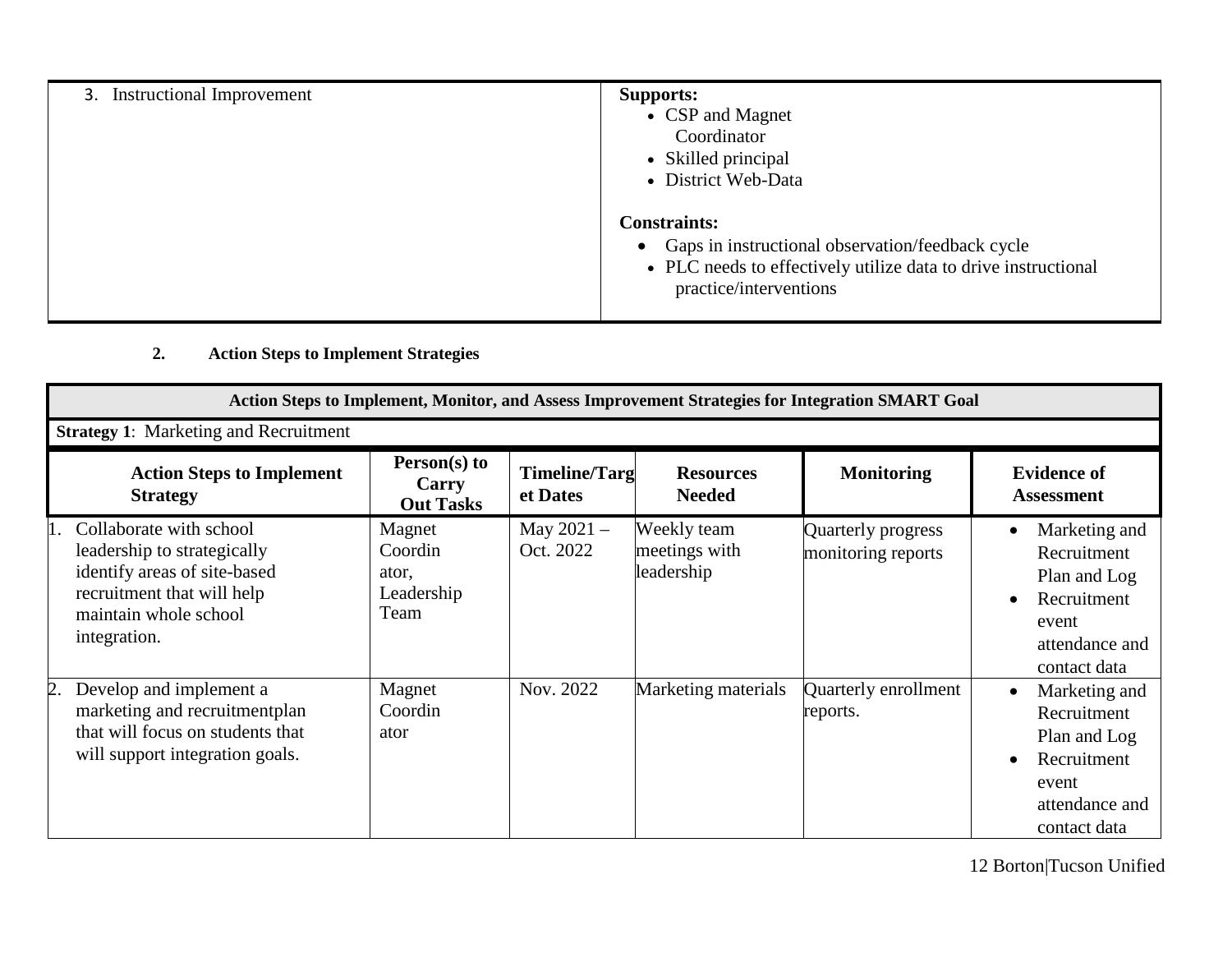| B. | Maintain partnerships with the          | Magnet      | Ongoing,      | Marketing materials | Minutes from             | Quarterly enrollment |
|----|-----------------------------------------|-------------|---------------|---------------------|--------------------------|----------------------|
|    | district's communications department    | Coordin     | Aug. $2022 -$ |                     | weekly minutes           | reports.             |
|    | to create marketing materials that will | ator,       | May 2023      |                     |                          |                      |
|    | support the school's branding and       | District    |               |                     |                          |                      |
|    | magnet theme for recruitment            |             |               |                     |                          |                      |
|    | purposes. Materials will include        |             |               |                     |                          |                      |
|    | banners, posters, brochures, and other  |             |               |                     |                          |                      |
|    | school specific materials.              |             |               |                     |                          |                      |
| 4. | Provide campus tours for interested     | Magnet      | Ongoing,      | Classroom teacher   | Quarterly<br>$\bullet$   | Family sign in logs  |
|    | students and families to encourage      | Coordinator | Aug. $202 -$  | participation       | Magnet                   |                      |
|    | enrollment.                             |             | May 2023      |                     | Report                   |                      |
|    |                                         |             |               |                     | Partnership<br>$\bullet$ |                      |
|    |                                         |             |               |                     | Letters                  |                      |
|    |                                         |             |               |                     | Magnet<br>$\bullet$      |                      |
|    |                                         |             |               |                     | applications             |                      |
|    |                                         |             |               |                     | School Choice data       |                      |

| Action Steps to Implement, Monitor and Assess Improvement Strategies for Integration SMART Goal                                                                                   |                                                   |                                        |                                                               |                                                |                                         |
|-----------------------------------------------------------------------------------------------------------------------------------------------------------------------------------|---------------------------------------------------|----------------------------------------|---------------------------------------------------------------|------------------------------------------------|-----------------------------------------|
| Targeted Retaining Borton Families/ Targeted Retaining First Grade Students<br><b>Strategy 2:</b>                                                                                 |                                                   |                                        |                                                               |                                                |                                         |
| <b>Action Steps to Implement</b><br><b>Strategy</b>                                                                                                                               | Person(s) to<br>Carry<br>Out<br><b>Tasks</b>      | <b>Timeline/Target</b><br><b>Dates</b> | <b>Resources</b><br><b>Needed</b>                             | <b>Monitoring</b>                              | <b>Evidence of</b><br><b>Assessment</b> |
| Develop a parent survey for current<br>Kindergarten students to identify<br>hopes and expectations for $1st$ grade.                                                               | Magnet<br>Coordinat<br>or.<br>Leadershi<br>p Team | May 2021 (Prior<br>to $SY$ 22-23)      | Current<br>Kindergarten<br>enrollment<br>data and<br>contacts | <b>Results from</b><br>survey                  | Survey creation                         |
| $\mathbf{2}$ .<br>Develop a retention plan that will<br>focus on current Kindergarten<br>students that will be entering 1 <sup>st</sup><br>grade forthe 2021-2022 school<br>year. | Magnet<br>Coordinat<br>or.<br>Leadershi<br>p Team | Aug 2022                               | Current<br>Kindergarten<br>enrollment<br>data                 | Quarterly<br>progress<br>monitoring<br>reports | <b>TUSD Synergy</b><br>enrollment data  |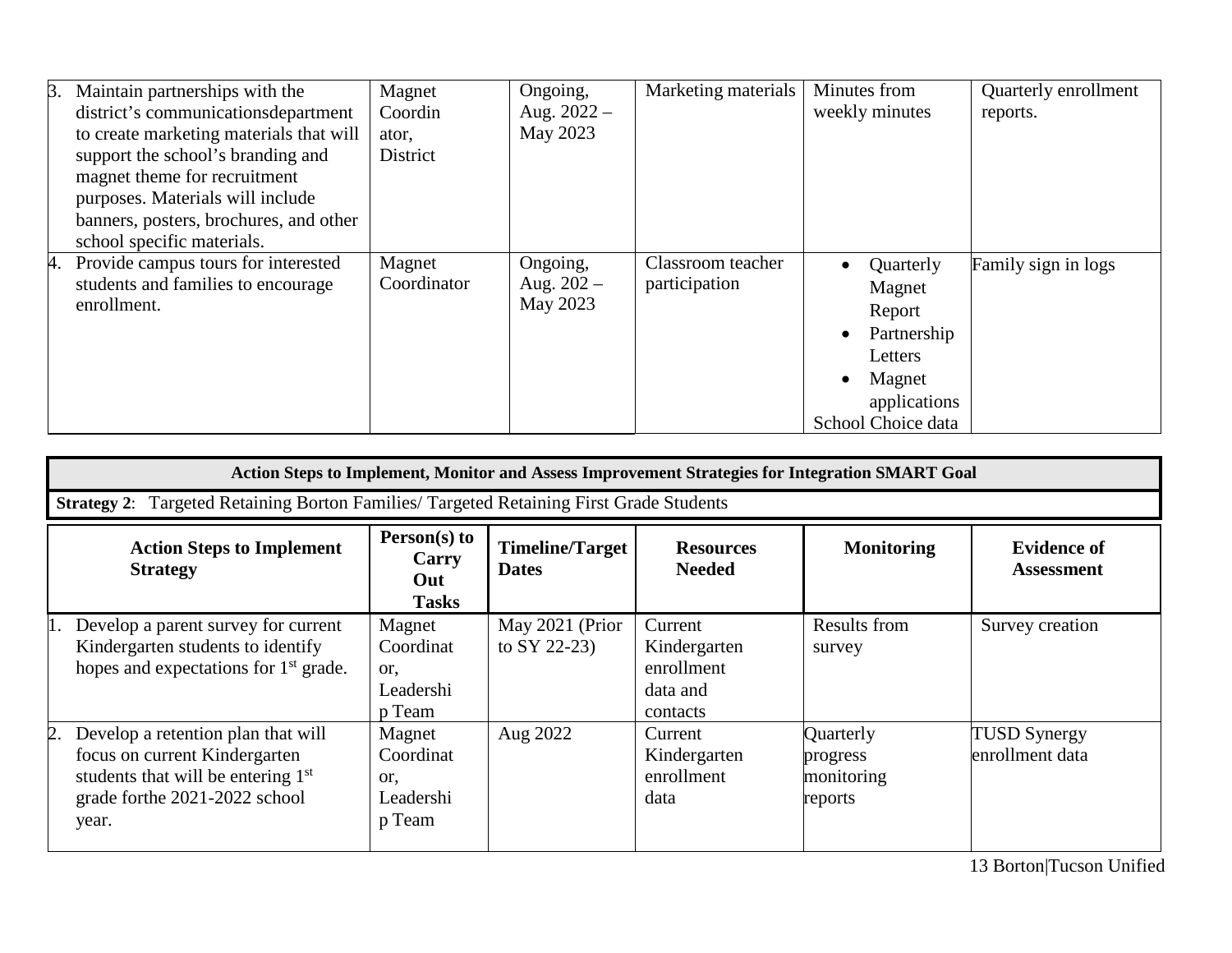| 3. Collaborate to develop and     | Magnet       | Quarterly       | Current and             | Event attendance | <b>Survey Results</b>  |
|-----------------------------------|--------------|-----------------|-------------------------|------------------|------------------------|
| implement magnet theme            | Coordinator, |                 | prospective             |                  |                        |
| workshops for families K-5 to     | Leadership   |                 | families,               |                  | <b>Retention Event</b> |
| assist with retention.            | Team,        |                 | enrollment data,        |                  | Attendance             |
|                                   | Specialist   |                 | Marketing               |                  |                        |
|                                   | Teachers     |                 | materials               |                  |                        |
| 4. Evaluate retention progress in | Magnet       | Quarterly, Oct. | <b>Event Attendance</b> | Quarterly        | <b>TUSD Synergy</b>    |
| magnet report three timesper      | Coordinator  | 2022.           |                         | progress         | enrollment data        |
| year.                             |              | Jan. 2022, May  |                         | monitoring       |                        |
|                                   |              | 2022            |                         | reports          |                        |

|    | Action Steps to Implement, Monitor, and Assess Improvement Strategies for Integration SMART Goal |                                                      |                                        |                                                                                                         |                                                                                          |                                                                                  |
|----|--------------------------------------------------------------------------------------------------|------------------------------------------------------|----------------------------------------|---------------------------------------------------------------------------------------------------------|------------------------------------------------------------------------------------------|----------------------------------------------------------------------------------|
|    | <b>Instructional Improvement</b><br><b>Strategy 3:</b>                                           |                                                      |                                        |                                                                                                         |                                                                                          |                                                                                  |
|    | <b>Action Steps to Implement</b><br><b>Strategy</b>                                              | Person(s) to<br>Carry<br>Out<br><b>Tasks</b>         | <b>Timeline/Target</b><br><b>Dates</b> | <b>Resources</b><br><b>Needed</b>                                                                       | <b>Monitoring</b>                                                                        | <b>Evidence of</b><br><b>Assessment</b>                                          |
|    | Provide job embedded coaching specific<br>Project Based Learning and Systems<br>Thinking.        | Principal;<br>Magnet<br>Coordinator;<br>Lead Teacher | Aug. 2022- May<br>2023                 | Updated<br>Walkthrough<br>Protocol for<br>Montessori<br>instruction                                     | Formative assessments;<br>benchmark<br>assessments:<br>instructional<br>observation data | Formative assessments;<br>benchmark assessments;<br>end of year evaluations      |
| 2. | Implement effective PLCs.                                                                        | Principal;<br>Curriculum<br>Service Provider         | Aug. 2022- May<br>2023                 | Training for teachers<br>related to effective<br><b>PLC</b>                                             | Formative assessments<br>and benchmark<br>assessments related to<br><b>ELA</b> and SLA   | Formative assessment data;<br>benchmark data; guided<br>reading observation log. |
| 3. | Implement additional Tier II and Tier III<br>Academic Interventions.                             | Principal;<br>Curriculum<br>Service Provider         | Aug. 2022- May<br>2023                 | Training for teachers<br>on scholastic guided<br>reading;<br>interventionists; after<br>school tutoring | Formative assessments<br>and benchmark<br>assessments related to<br><b>ELA</b> and SLA   | Academic intervention<br>schedule                                                |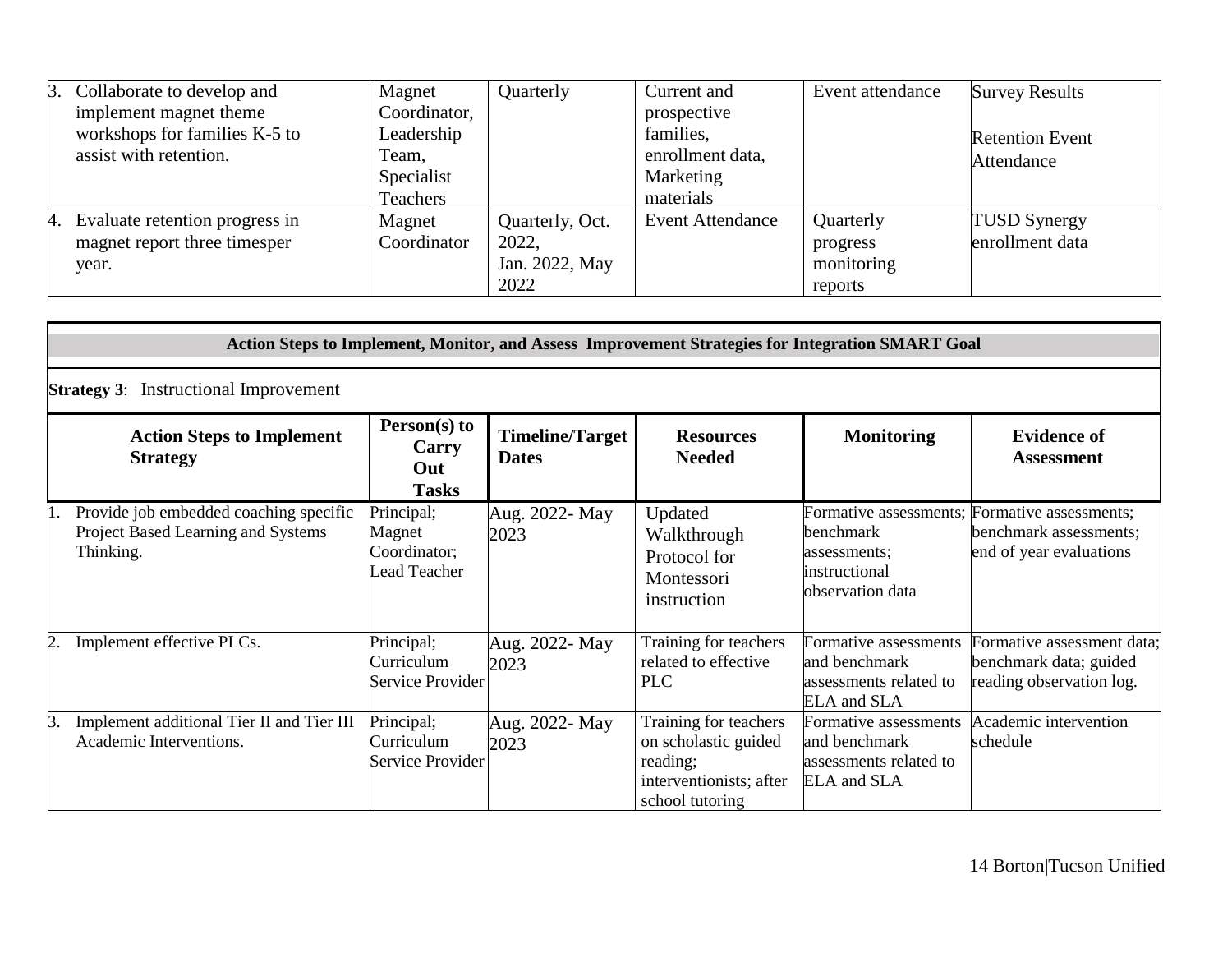## **IV. Overall Student Achievement**

#### **A Gaps in Student Achievement**

#### **Interpretive Summary of Overall Student Achievement Data (see page 4-5).**

There are multiple data points and key information to support the site academic gap analysis. This information will help to identify needs to increase overall school academic performance. This data summary includes:

- From a grade level perspective, the site possesses the following data:
	- o Mathematics Proficiency
		- $\blacksquare$  3<sup>rd</sup> Grade 54%
		- $\blacksquare$  4<sup>th</sup> Grade 42.3%
		- $\blacksquare$  5<sup>th</sup> Grade 33.3%
	- o ELA Proficiency
		- $\blacksquare$  3<sup>rd</sup> Grade 43.9%
		- $\blacksquare$  4<sup>th</sup> Grade 47.1%
		- $\blacksquare$  5<sup>th</sup> Grade 50%

\*Note that this data set is from SY 18-19, as this represents a valid data set – SY 20-21 did not capture enough assessment samples to ensure the highest level of validity. This of course was due to the COVID-19 virus that interrupted teaching, learning and assessment. Therefore goals and analysis were created SY 18-19.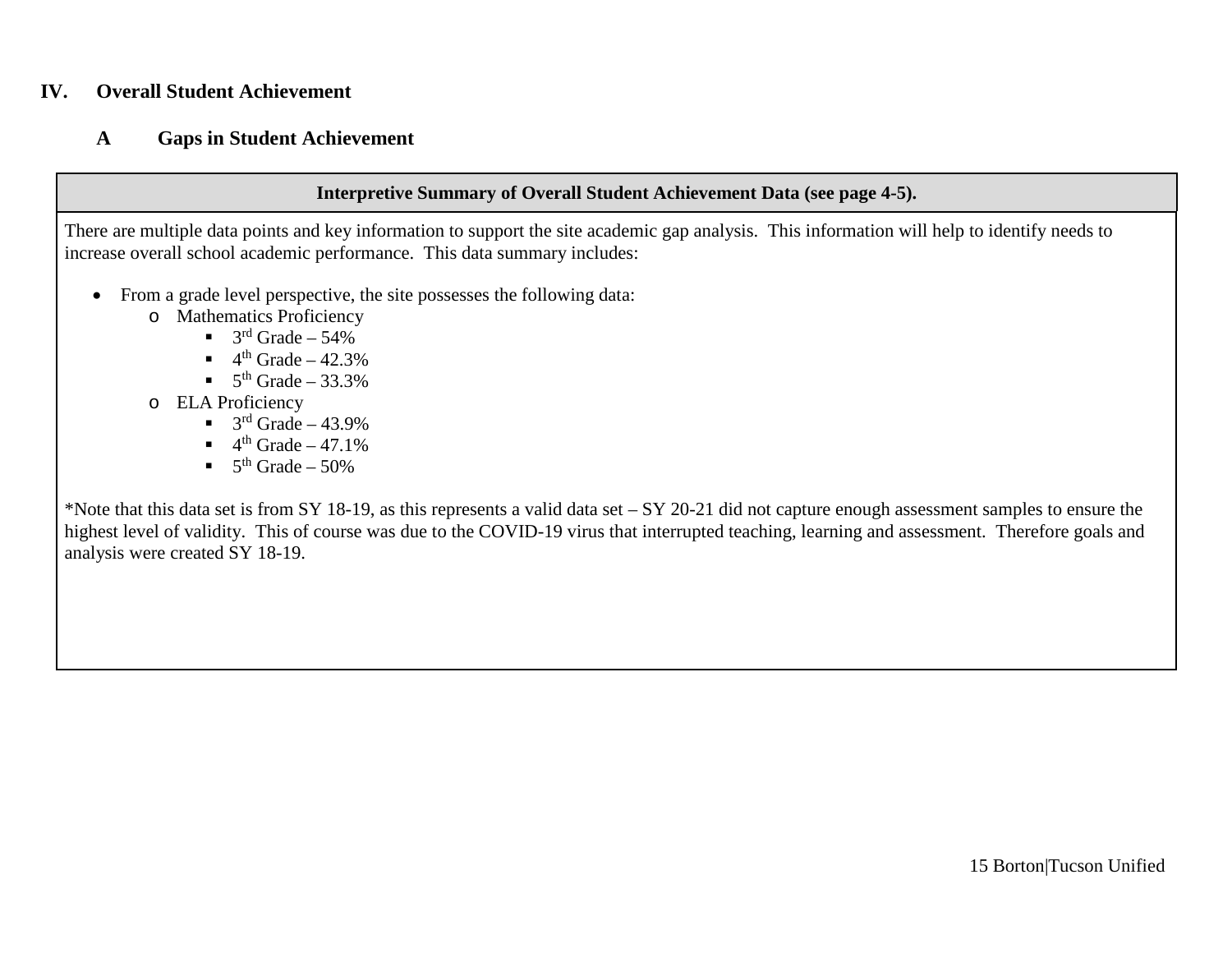| <b>Root Cause Analysis</b>                 |                                                                                                                                                                              |                                                                                                                                                                     |  |  |
|--------------------------------------------|------------------------------------------------------------------------------------------------------------------------------------------------------------------------------|---------------------------------------------------------------------------------------------------------------------------------------------------------------------|--|--|
| <b>Top Three Causes of these Gaps</b>      | <b>Surface Causes</b>                                                                                                                                                        | <b>Deep Causes</b>                                                                                                                                                  |  |  |
| <b>Effective PLCs systems</b>              | There are surface gaps related to:<br>• PLC cycle/rubric<br><b>PLC</b> Agendas/minutes<br>$\bullet$                                                                          | Deep or root causes are related to:<br>Daily job-embedded PLC structure for<br>$\bullet$<br>grade-level teams.                                                      |  |  |
| <b>Instructional Effectiveness systems</b> | There are surface gaps related to:<br>Observation feedback cycle<br>$\bullet$<br>Effective intervention cycle<br>$\bullet$<br>Effective intervention structures<br>$\bullet$ | Deep or root causes are related to:<br>Job-embedded coaching needs for<br>$\bullet$<br>instructional staff<br>Increasing school day intervention staff<br>$\bullet$ |  |  |
| Lack of High Academic Expectations         | There are surface gaps related to:<br>Different instructional abilities<br>$\bullet$                                                                                         | Deep or root causes are related to:<br>Lack of calibrated and understood<br>$\bullet$<br>expectations and intervention structures                                   |  |  |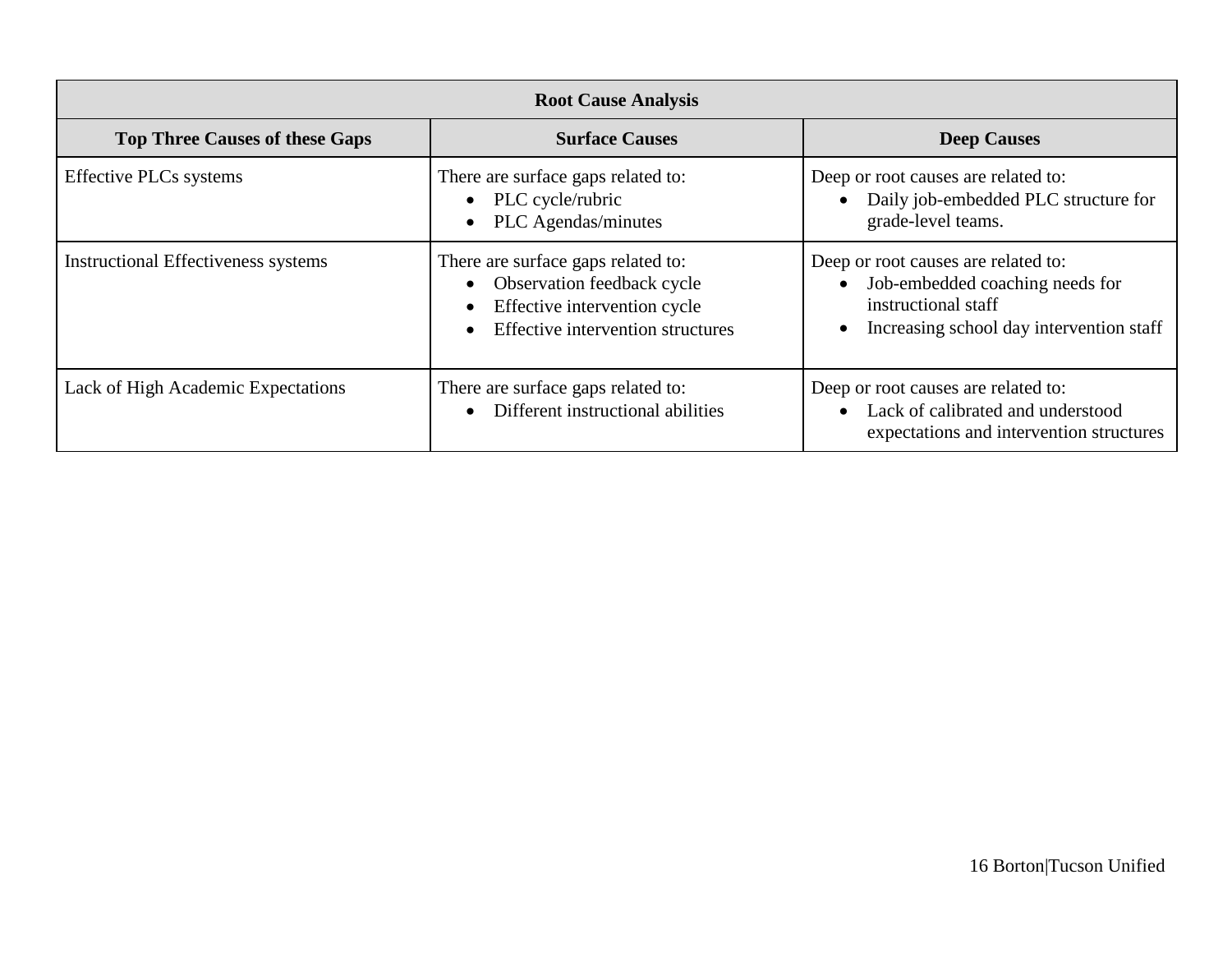# **B. SMART Goals for Overall Student Achievement**

| <b>SMART Goal Statements</b>                                                                                                                                            | <b>Evidence to Be Used to Assess Progress and Accomplishment</b> |
|-------------------------------------------------------------------------------------------------------------------------------------------------------------------------|------------------------------------------------------------------|
| <b>ELA</b>                                                                                                                                                              | AASA scores for 2022                                             |
| SMART Goals written from SY 18-19 Data                                                                                                                                  |                                                                  |
| 1. By June $30th$ , 2023 $3rd$ grade student achievement in ELA<br>will increase proficiency from 44% to 47%, as measured by<br>the AASA ELA test.                      |                                                                  |
| 2. By June $30th$ , 2023 $4th$ grade student achievement in ELA<br>will increase proficiency from 47% to 50%, as measured by<br>the AASA ELA test.                      |                                                                  |
| 3. By June $30th$ , 2023 $5th$ grade student achievement in ELA<br>will increase proficiency from 50% to 53%, as measured by<br>the AASA ELA test.                      |                                                                  |
| <b>Math</b><br>SMART Goals written from SY 18-19 Data                                                                                                                   |                                                                  |
| 4. By June $30^{th}$ , 2023 $3^{rd}$ grade student achievement in Math<br>will increase proficiency from 54% to 47%, as measured by<br>the AASA Math test.              |                                                                  |
| 5. By June 30 <sup>th</sup> , 2023 4 <sup>th</sup> grade student achievement in Math<br>will increase proficiency from 42% to 45%, as measured by<br>the AASA ELA test. |                                                                  |
| 6. By June $30th$ , 2023 $5th$ grade student achievement in Math<br>will increase proficiency from 33% to 36%, as measured by<br>the AASA ELA test                      |                                                                  |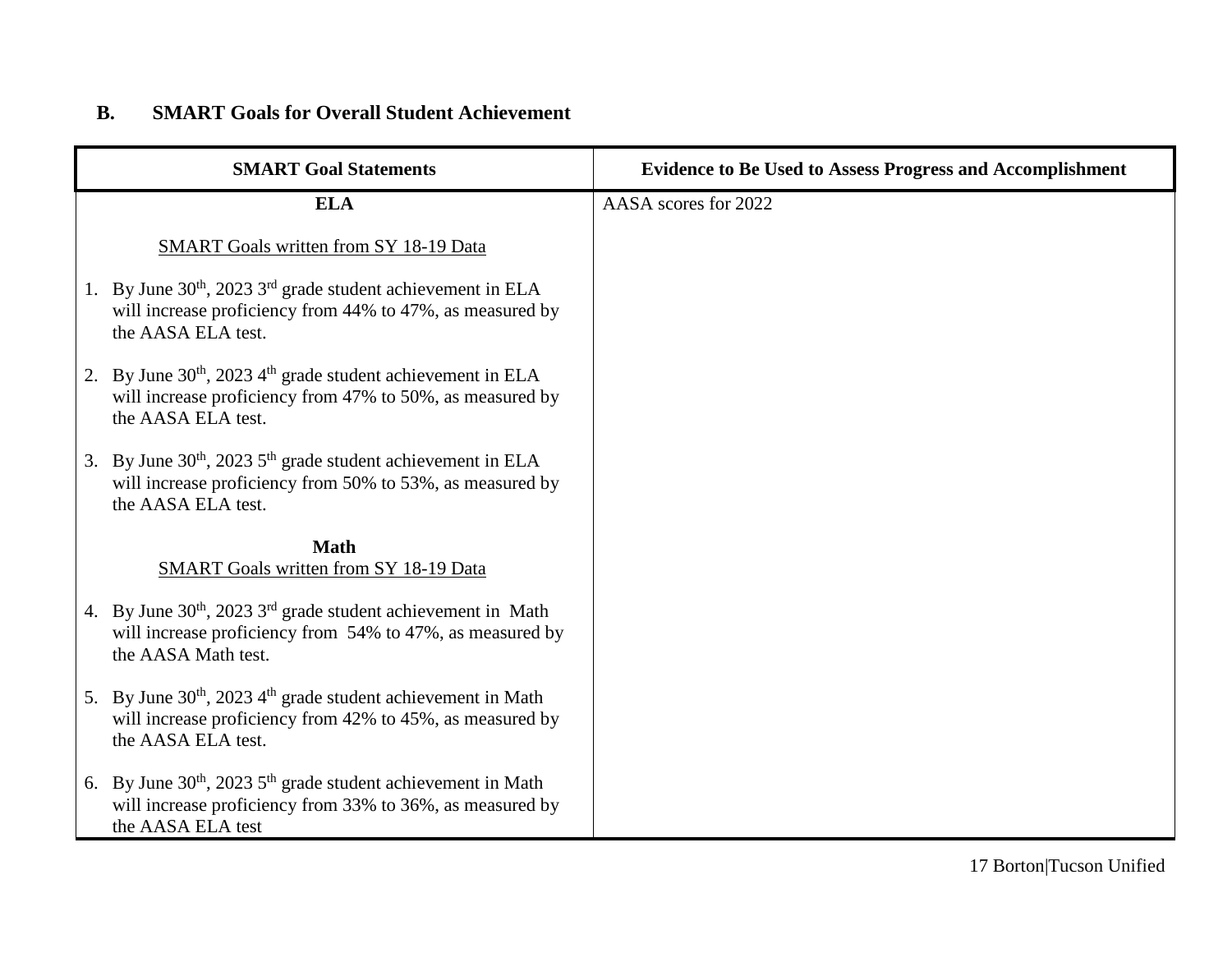## **C. Goal Attainment**

# **1. Strategies to Achieve SMART Goals.**

| <b>Strategies to Achieve SMART Goals for Overall Student Achievement</b>                                         |                                                                                                                                                                                                                                                                                                                                                                                                                                                                                                                                                                                                                                                                                                                                                                                                                                                                                                                                                                                                                                                                                       |  |
|------------------------------------------------------------------------------------------------------------------|---------------------------------------------------------------------------------------------------------------------------------------------------------------------------------------------------------------------------------------------------------------------------------------------------------------------------------------------------------------------------------------------------------------------------------------------------------------------------------------------------------------------------------------------------------------------------------------------------------------------------------------------------------------------------------------------------------------------------------------------------------------------------------------------------------------------------------------------------------------------------------------------------------------------------------------------------------------------------------------------------------------------------------------------------------------------------------------|--|
| <b>Strategies</b>                                                                                                | <b>Strengths and Obstacles</b>                                                                                                                                                                                                                                                                                                                                                                                                                                                                                                                                                                                                                                                                                                                                                                                                                                                                                                                                                                                                                                                        |  |
| 1. School Culture: High Academic Expectations for All Students<br>2. Project Based learning and Systems Thinking | <b>Support</b><br>Master Teacher targeting support to increase efficacy of<br>instruction and implementation of curriculum.<br>Targeted interventions for ELA using guided reading<br>groups<br>Targeted interventions for math using MPPs<br><b>Constraints:</b><br>Varying degrees of support from teachers implementing<br>curriculum and interventions<br>Professional development for math MPPs<br>Implementing MPPs without math specialist<br><b>Supports:</b><br>Professional Development scheduled from the Waters<br>$\bullet$<br>Foundation<br>There is a desire to implement Project Based Learning and<br><b>Systems Thinking</b><br>Leveraging master teacher to improve Tier 1 instruction<br>allowing for more meaningful project-based learning<br><b>Constraints:</b><br>Teachers new to Borton, district and teaching<br>A sufficient number of teachers have not had formal Project<br>Based Learning and Systems Thinking professional<br>development and training<br>Difficult for teachers to balance magnet theme and district curriculum and<br>expectations |  |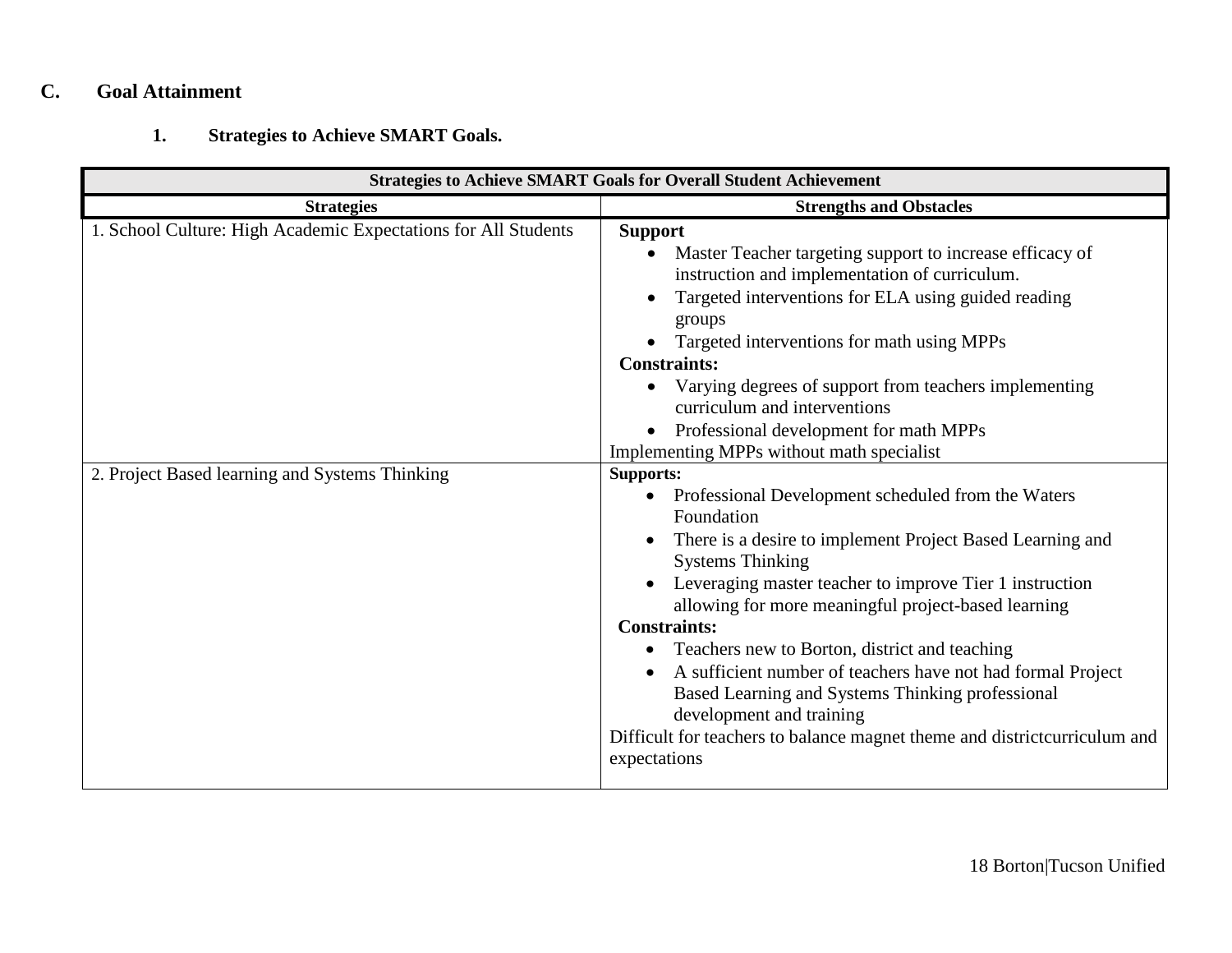| 3. Enhance Quality Tier 1 Instruction                                 | <b>Supports:</b>                                                     |
|-----------------------------------------------------------------------|----------------------------------------------------------------------|
|                                                                       | Weekly 90-minute grade level PLC time embedded into the              |
|                                                                       | master schedule to plan, monitor, adjust instruction and support     |
|                                                                       | magnet theme.                                                        |
|                                                                       | Master Teacher and CSP Support                                       |
|                                                                       | Grade level paraprofessional support                                 |
|                                                                       | • Professional Development                                           |
|                                                                       | <b>Constraints:</b>                                                  |
|                                                                       | Teacher experience                                                   |
|                                                                       | Reluctance of teachers to participate in coaching/mentoring          |
|                                                                       | Time to observe teachers and engage in meaningfulfeedback            |
|                                                                       | conversations                                                        |
| 4. Time for teachers to collaborative to increase teacher and student | <b>Supports:</b>                                                     |
| learning. (Professional Learning Communities)                         | Weekly 90-minute grade level PLC time embedded intothe               |
|                                                                       | master schedule                                                      |
|                                                                       | Master Teacher to facilitate                                         |
|                                                                       | <b>Constraints:</b>                                                  |
|                                                                       | Teachers do not always come prepared to follow the PLC               |
|                                                                       | inquiry cycle                                                        |
|                                                                       | Helping all teachers see this process as being directly              |
|                                                                       | connected to improving student achievement and                       |
|                                                                       | instruction                                                          |
|                                                                       | Moving through cycle quickly enough so that data is reviewed, and    |
|                                                                       | interventions are implemented in a timelymanner (within 3 days of    |
|                                                                       | assessment)                                                          |
| 5. Intervention and Supplemental Services at Tier 2 for Math and      | <b>Supports:</b>                                                     |
| <b>ELA</b>                                                            | <b>Master Teacher</b>                                                |
|                                                                       | Curriculum Service Provider                                          |
|                                                                       | Paraprofessionals<br>$\bullet$                                       |
|                                                                       | <b>Constraints:</b>                                                  |
|                                                                       | Teacher training and experience to create appropriate interventions. |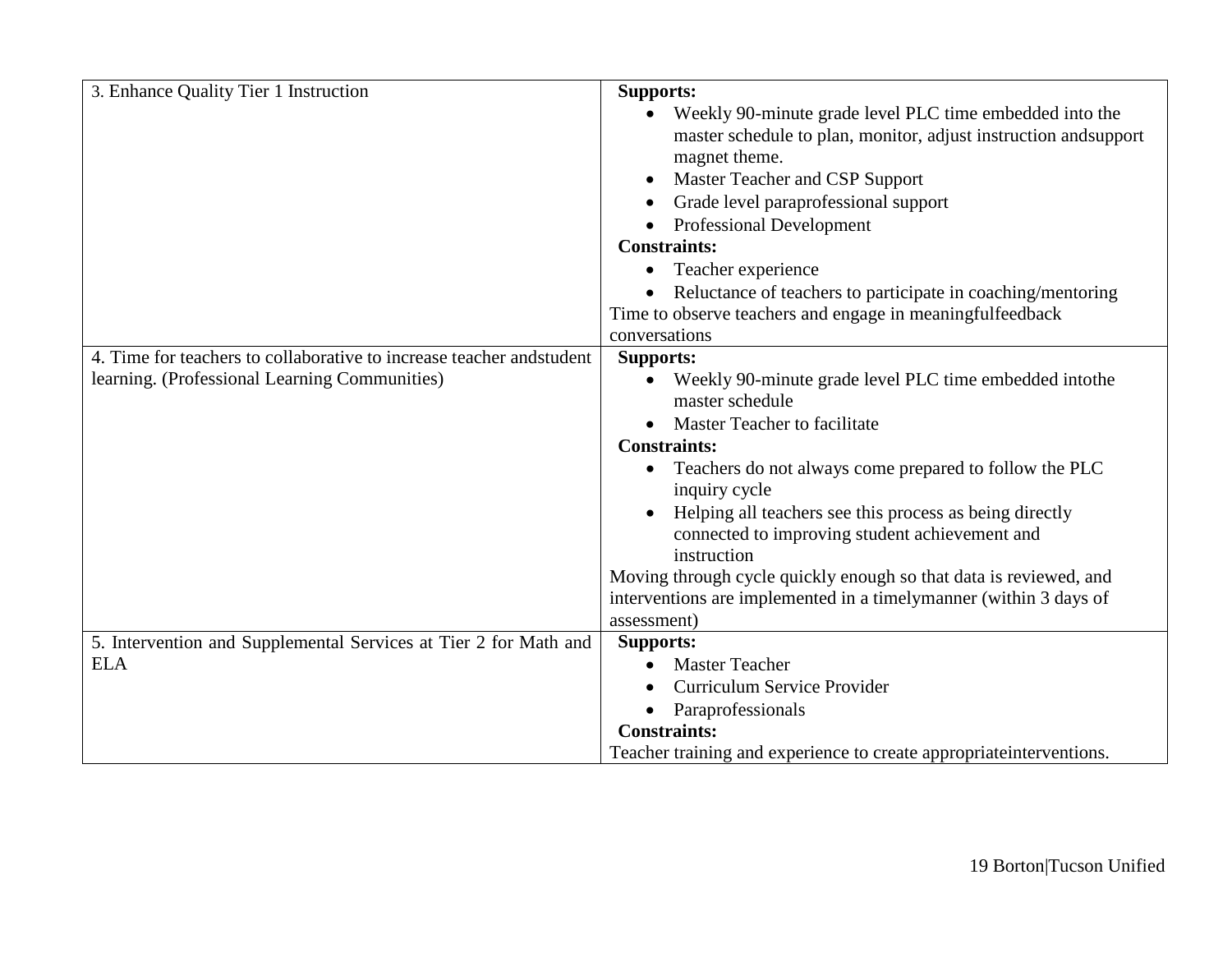| 6. Increase Family and Community Engagement | <b>Supports:</b>                          |
|---------------------------------------------|-------------------------------------------|
|                                             | <b>Staff Participation and Support</b>    |
|                                             | <b>Magnet Coordinator</b>                 |
|                                             | PTA Collaboration                         |
|                                             | <b>Added Duty available</b>               |
|                                             | <b>Constraints:</b>                       |
|                                             | Parent and/or Family Attendance at Events |
|                                             | Language and/or transportation barriers   |

**2. Action Steps to Implement Strategies.**

|                     | Action Steps to Implement, Monitor and Assess Strategies to Achieve SMART Goals for Overall Student Achievement: Strategy 1                               |                                                  |                                                               |                                                                     |                                         |                                                                                                         |  |
|---------------------|-----------------------------------------------------------------------------------------------------------------------------------------------------------|--------------------------------------------------|---------------------------------------------------------------|---------------------------------------------------------------------|-----------------------------------------|---------------------------------------------------------------------------------------------------------|--|
|                     | Strategy 1 School Culture: High Academic Expectations for All Students.                                                                                   |                                                  |                                                               |                                                                     |                                         |                                                                                                         |  |
|                     | <b>Action Steps to Implement Strategy</b>                                                                                                                 | Person(s) to<br><b>Carry Out</b><br><b>Tasks</b> | <b>Timeline/Target</b><br><b>Dates</b>                        | <b>Resources Needed</b>                                             | <b>Monitoring</b>                       | <b>Evidence of</b><br>Assessment                                                                        |  |
|                     | Support teachers with establishing<br>academic and behavior goals and<br>high expectations for all students.                                              | Master<br>Teacher,<br><b>CSP</b>                 | Ongoing and<br>QuarterlyOct<br>2021, Jan<br>2022,<br>Mar 2022 | Quarterly<br>benchmark data,<br>grade level<br>common<br>formatives | • Quarterly<br><b>Benchmark</b><br>Data | <b>PLC</b> Binders with<br><b>Student Data</b> ; Lesson<br>Plans; Academic and<br><b>Behavior Goals</b> |  |
| 2.                  | Allot Time will during PLCs for data<br>analysis.                                                                                                         | Master<br>Teacher,<br><b>CSP</b>                 | Ongoing and<br>QuarterlyOct<br>2021, Jan<br>2022,<br>Mar 2022 | Quarterly<br>benchmark data,<br>grade level<br>common<br>formatives | • Individual<br><b>Student Data</b>     | <b>Quarterly Benchmark</b><br>Data; Individual<br><b>Student Data</b>                                   |  |
| <sup>3.</sup><br>И. | Use data to assist students in setting<br>academic goals for<br>themselves so that they learn how<br>to hold themselvesaccountable for<br>their learning. | Teachers                                         |                                                               | Quarterly<br>benchmark data,<br>grade level<br>common<br>formatives | • Quarterly<br><b>Benchmark</b><br>Data | <b>Quarterly Benchmark</b><br>Data; Individual<br><b>Student Data</b>                                   |  |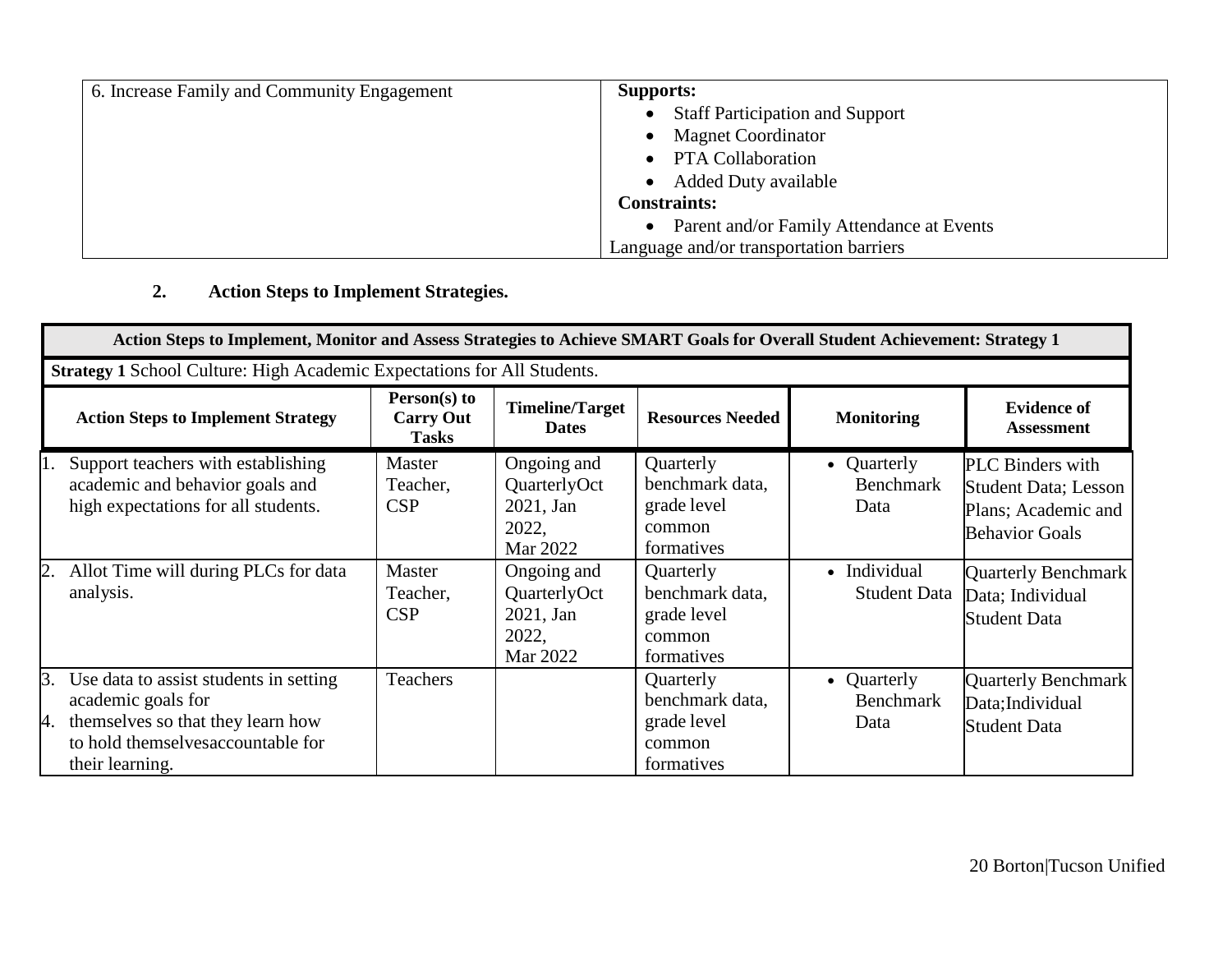|  | 5. Support teachers in creating lesson<br>plans that will showevidence of<br>rigorous instruction in all classrooms. | Master<br>Teacher,<br>CSP | Ongoing | Quarterly<br>benchmark data,<br>observation, and<br>reflection<br>walkthrough<br>data, PLC notes,<br><b>PD</b> | • Individual | <b>PLC</b> Binders with<br>Student Data Student Data; Lesson<br>Plans; Academic and<br><b>Behavior Goals</b> |
|--|----------------------------------------------------------------------------------------------------------------------|---------------------------|---------|----------------------------------------------------------------------------------------------------------------|--------------|--------------------------------------------------------------------------------------------------------------|
|--|----------------------------------------------------------------------------------------------------------------------|---------------------------|---------|----------------------------------------------------------------------------------------------------------------|--------------|--------------------------------------------------------------------------------------------------------------|

|    | Action Steps to Implement, Monitor and Assess Strategies to Achieve SMART Goals for Overall Student Achievement: Strategy 2        |                                                                                    |                                        |                                                      |                                                                        |                                                                                                                                                          |  |  |
|----|------------------------------------------------------------------------------------------------------------------------------------|------------------------------------------------------------------------------------|----------------------------------------|------------------------------------------------------|------------------------------------------------------------------------|----------------------------------------------------------------------------------------------------------------------------------------------------------|--|--|
|    | <b>Strategy 2: Project Based Learning and Systems Thinking</b>                                                                     |                                                                                    |                                        |                                                      |                                                                        |                                                                                                                                                          |  |  |
|    | <b>Action Steps to Implement Strategy</b>                                                                                          | Person(s) to<br><b>Carry Out</b><br><b>Tasks</b>                                   | <b>Timeline/Target</b><br><b>Dates</b> | <b>Resources Needed</b>                              | <b>Monitoring</b>                                                      | <b>Evidence of</b><br><b>Assessment</b>                                                                                                                  |  |  |
|    | Assist teachers in creating lesson<br>plans that will integrateProject Based<br>Learning and Systems Thinking tools<br>and habits. | Master Teacher,<br>CSP, Magnet<br>Coordinator                                      | Ongoing                                | <b>Borton</b><br>Magnet<br>themeexperts              | Lesson plans,<br>observation, and<br>reflection<br>walkthrough<br>data | Lesson Plans;<br>Observation;<br>Reflection;<br>Walkthrough Data;<br>Celebration of<br>Learning<br>Schedules; Teacher,<br>student, and family<br>surveys |  |  |
| 2. | Participate in ongoing<br>professional development on<br>Project Based Learning and<br>Systems Thinking.                           | Principal,<br>MasterTeacher,<br>CSP, Magnet<br>Coordinator, All<br><b>Teachers</b> | Ongoing                                | Time during<br><b>Wednesday PDand</b><br><b>PLCs</b> | Lesson plans,<br>observation, and<br>reflection<br>walkthrough<br>data | Lesson Plans;<br>Observation;<br>Reflection;<br>Walkthrough Data;<br>Celebration of<br>Learning<br>Schedules; Teacher,<br>student, and family<br>surveys |  |  |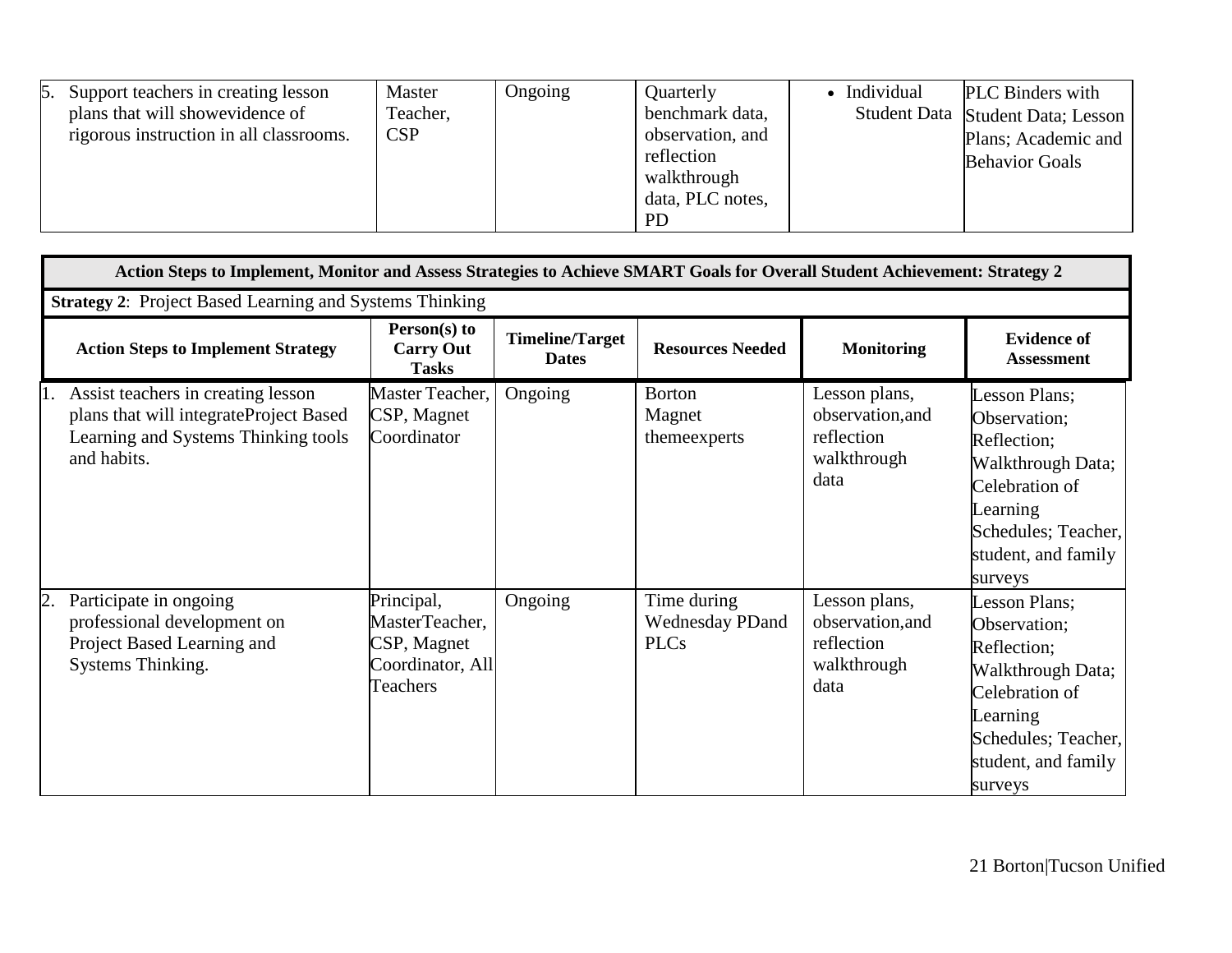| 3.<br>Provide staff needing additional | Master      | Ongoing          | NA               | Lesson plans,    | Lesson Plans;       |
|----------------------------------------|-------------|------------------|------------------|------------------|---------------------|
| assistance regularsupport to ensure    | Teacher,    |                  |                  | observation, and | Observation;        |
| the planning with the integration of   | Magnet      |                  |                  | reflection       | Reflection;         |
| PBL and Systems Thinking               | Coordinator |                  |                  | walkthrough      | Walkthrough Data;   |
|                                        |             |                  |                  | data             | Celebration of      |
|                                        |             |                  |                  |                  | Learning Schedules; |
|                                        |             |                  |                  |                  | Teacher, student,   |
|                                        |             |                  |                  |                  | and family surveys  |
| Align student projects to the<br>4.    | Clas        | At least twice a | Standards, Scope | Lesson plans,    | Lesson Plans;       |
| standards and integrate content.       | sroo        | year by Dec.     | and Sequence,    | observation, and | Observation;        |
|                                        | m           | 2022 and May     | Project Planner  | reflection       | Reflection;         |
|                                        | Teac        | 2023             |                  | walkthrough      | Walkthrough Data;   |
|                                        | hers        |                  |                  | data             | Celebration of      |
|                                        |             |                  |                  |                  | Learning Schedules; |
|                                        |             |                  |                  |                  | Teacher, student,   |
|                                        |             |                  |                  |                  | and family surveys  |
| Engage every class in at least<br>5.   | Classroom   | Twice a year     |                  | Lesson plans,    | Lesson Plans;       |
| one project per semester.              | Teacher     | by $Dec.2023$    |                  | observation, and | Observation;        |
|                                        |             | and May          |                  | reflection       | Reflection;         |
|                                        |             | 2023             |                  | walkthrough data | Walkthrough Data;   |
|                                        |             |                  |                  |                  | Celebration of      |
|                                        |             |                  |                  |                  | Learning Schedules; |
|                                        |             |                  |                  |                  | Teacher, student,   |
|                                        |             |                  |                  |                  | and family surveys  |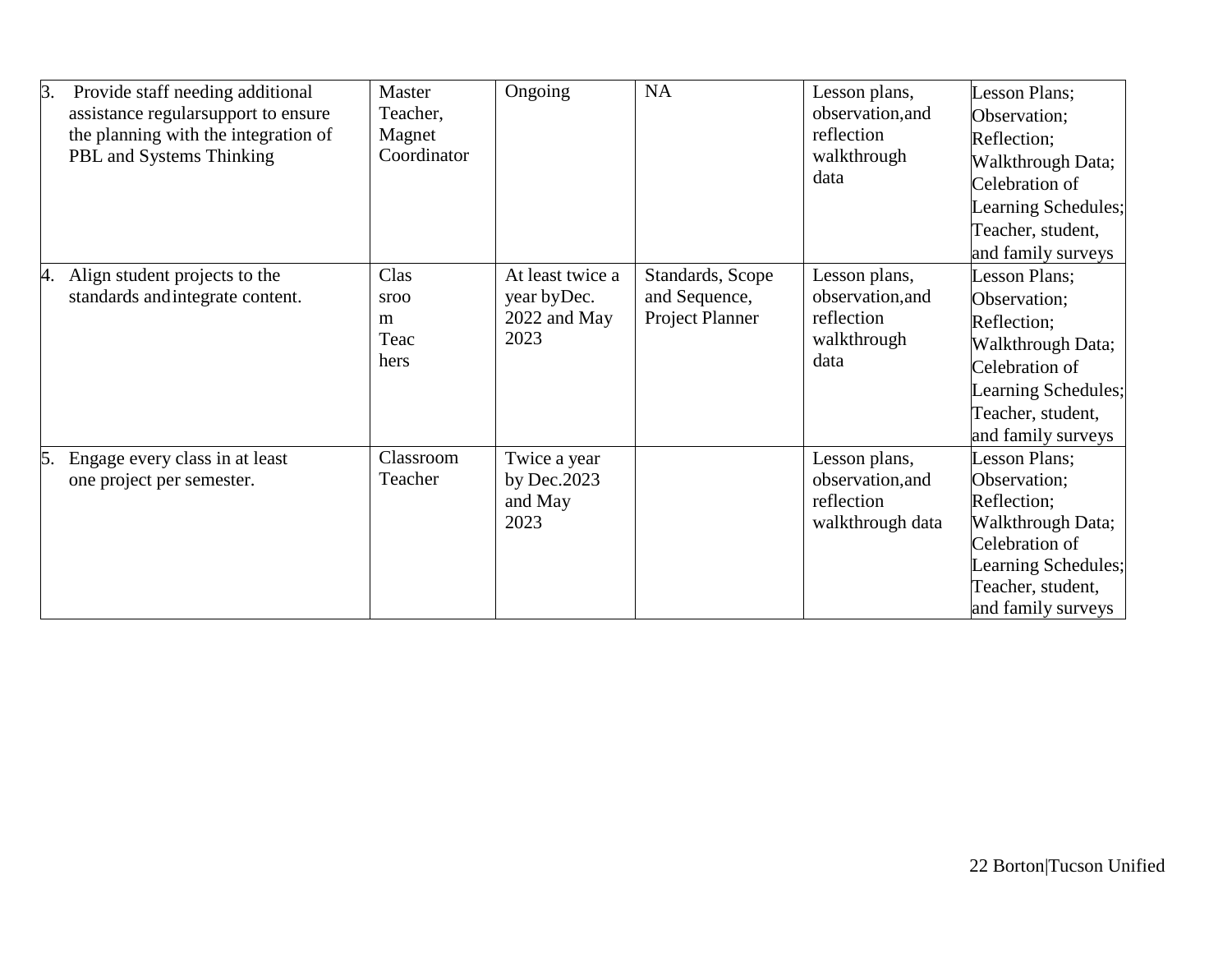|    | Action Steps to Implement, Monitor and Assess Strategies to Achieve SMART Goals for Overall Student Achievement: Strategy 3                                                                                                                                                                |                                                |                                  |                                                       |                                                                                                                                            |                                                                                                                                                                                                                                                     |  |  |
|----|--------------------------------------------------------------------------------------------------------------------------------------------------------------------------------------------------------------------------------------------------------------------------------------------|------------------------------------------------|----------------------------------|-------------------------------------------------------|--------------------------------------------------------------------------------------------------------------------------------------------|-----------------------------------------------------------------------------------------------------------------------------------------------------------------------------------------------------------------------------------------------------|--|--|
|    | <b>Strategy 3:</b> Enhance Quality Tier 1 Instruction                                                                                                                                                                                                                                      |                                                |                                  |                                                       |                                                                                                                                            |                                                                                                                                                                                                                                                     |  |  |
|    | <b>Action Steps to Implement</b><br><b>Strategy</b>                                                                                                                                                                                                                                        | Person(s) to<br>Carry<br>Out<br><b>Tasks</b>   | <b>Timeline/Targe</b><br>t Dates | <b>Resources</b><br><b>Needed</b>                     | <b>Monitoring</b>                                                                                                                          | <b>Evidence of</b><br><b>Assessment</b>                                                                                                                                                                                                             |  |  |
|    | Develop and follow a structured<br>system for monitoring daily<br>instruction through the observation<br>and reflection cycle and meeting one<br>on one with teachers to provide<br>feedback and collaboratively<br>determine bite-size ActionSteps to be<br>implemented in the classroom. | Principal,<br>Master<br>Teacher,<br><b>CSP</b> | Aug 2022                         | Master schedule,<br>time                              | Lesson plans,<br>observation,<br>reflection<br>walkthrough<br>data<br><b>Quarter</b><br>1y<br>bench<br>mark<br>data<br><b>PLC</b><br>notes | PLC Binders with<br><b>Student Data; Lesson</b><br>Plans; Grade Level<br>PLC notes;<br>Observation and<br>Reflection<br>Walkthrough Data;<br><b>Feedback Notes:</b><br>Quarterly Benchmark<br>Data; Individual<br><b>Student Data</b>               |  |  |
| 2. | Develop and implement lesson plans<br>aligned with the district scope and<br>sequence that include the learning<br>objective, one engaging learning<br>activity and an exit ticket.                                                                                                        | Teachers                                       | Ongoing                          | <b>Lesson Plans</b><br>District Scope and<br>Sequence | Lesson plans,<br>observation,<br>reflection<br>walkthrough data<br><b>Benchmark Data</b><br><b>PLC Notes</b>                               | <b>PLC</b> Binders with<br><b>Student Data; Lesson</b><br>Plans; Grade Level<br>PLC notes;<br>Observation and<br>Reflection<br>Walkthrough Data;<br><b>Feedback Notes:</b><br><b>Quarterly Benchmark</b><br>Data; Individual<br><b>Student Data</b> |  |  |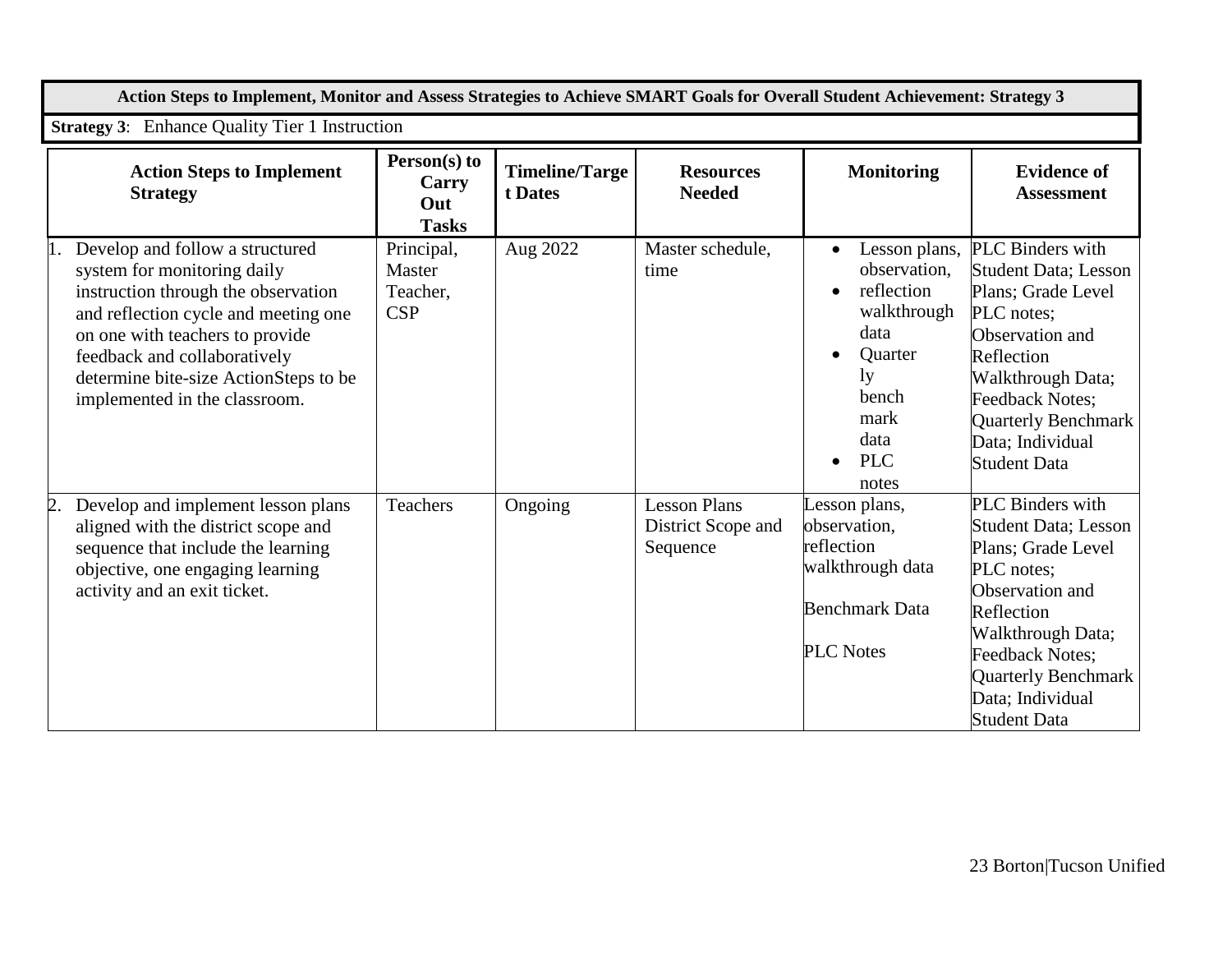| 3. | Use pedagogical approaches that       | <b>Teachers</b> | Ongoing | SPARKS, Character Lesson plans, |                       | PLC Binders with             |
|----|---------------------------------------|-----------------|---------|---------------------------------|-----------------------|------------------------------|
|    | include Culturally Responsive         |                 |         | <b>Strong</b>                   | observation,          | <b>Student Data</b> ; Lesson |
|    | Instruction.                          |                 |         | Curriculum                      | reflection            | Plans; Grade Level           |
|    |                                       |                 |         |                                 | walkthrough data      | PLC notes;                   |
|    |                                       |                 |         |                                 |                       | Observation and              |
|    |                                       |                 |         |                                 | <b>Benchmark Data</b> | Reflection                   |
|    |                                       |                 |         |                                 |                       | Walkthrough Data;            |
|    |                                       |                 |         |                                 |                       | <b>Feedback Notes:</b>       |
|    |                                       |                 |         |                                 |                       | <b>Quarterly Benchmark</b>   |
|    |                                       |                 |         |                                 |                       | Data; Individual             |
|    |                                       |                 |         |                                 |                       | <b>Student Data</b>          |
| 4. | Coach teachers on including the       | Principal,      | Ongoing | PD to                           |                       | PLC Binders with             |
|    | integration of Project Based Learning | Master          |         | develop                         |                       | <b>Student Data</b> ; Lesson |
|    | and Systems Thinking into Tier 1      | Teacher,        |         | Project Based                   |                       | Plans; Grade Level           |
|    | instruction.                          | CSP,            |         | Learning and                    |                       | PLC notes;                   |
|    |                                       | Magnet          |         | Systems                         |                       | Observation and              |
|    |                                       | Coordinat       |         | Thinking                        |                       | Reflection                   |
|    |                                       | <b>or</b>       |         | knowledge                       |                       | Walkthrough Data;            |
|    |                                       |                 |         |                                 |                       | <b>Feedback Notes:</b>       |
|    |                                       |                 |         |                                 |                       | <b>Quarterly Benchmark</b>   |
|    |                                       |                 |         |                                 |                       | Data; Individual             |
|    |                                       |                 |         |                                 |                       | <b>Student Data</b>          |
| 5. | Provide staff regular assistance and  | Master          | Ongoing | <b>Observations</b>             |                       | <b>PLC</b> Binders with      |
|    | support to ensure planning and        | Teacher,        |         | Walkthrough                     |                       | <b>Student Data</b> ; Lesson |
|    | implementation of quality Tier 1      | <b>CSP</b>      |         | Data                            |                       | Plans; Grade Level           |
|    | instruction.                          |                 |         |                                 |                       | PLC notes;                   |
|    |                                       |                 |         |                                 |                       | Observation and              |
|    |                                       |                 |         |                                 |                       | Reflection                   |
|    |                                       |                 |         |                                 |                       | Walkthrough Data;            |
|    |                                       |                 |         |                                 |                       | <b>Feedback Notes:</b>       |
|    |                                       |                 |         |                                 |                       | <b>Quarterly Benchmark</b>   |
|    |                                       |                 |         |                                 |                       | Data; Individual             |
|    |                                       |                 |         |                                 |                       | <b>Student Data</b>          |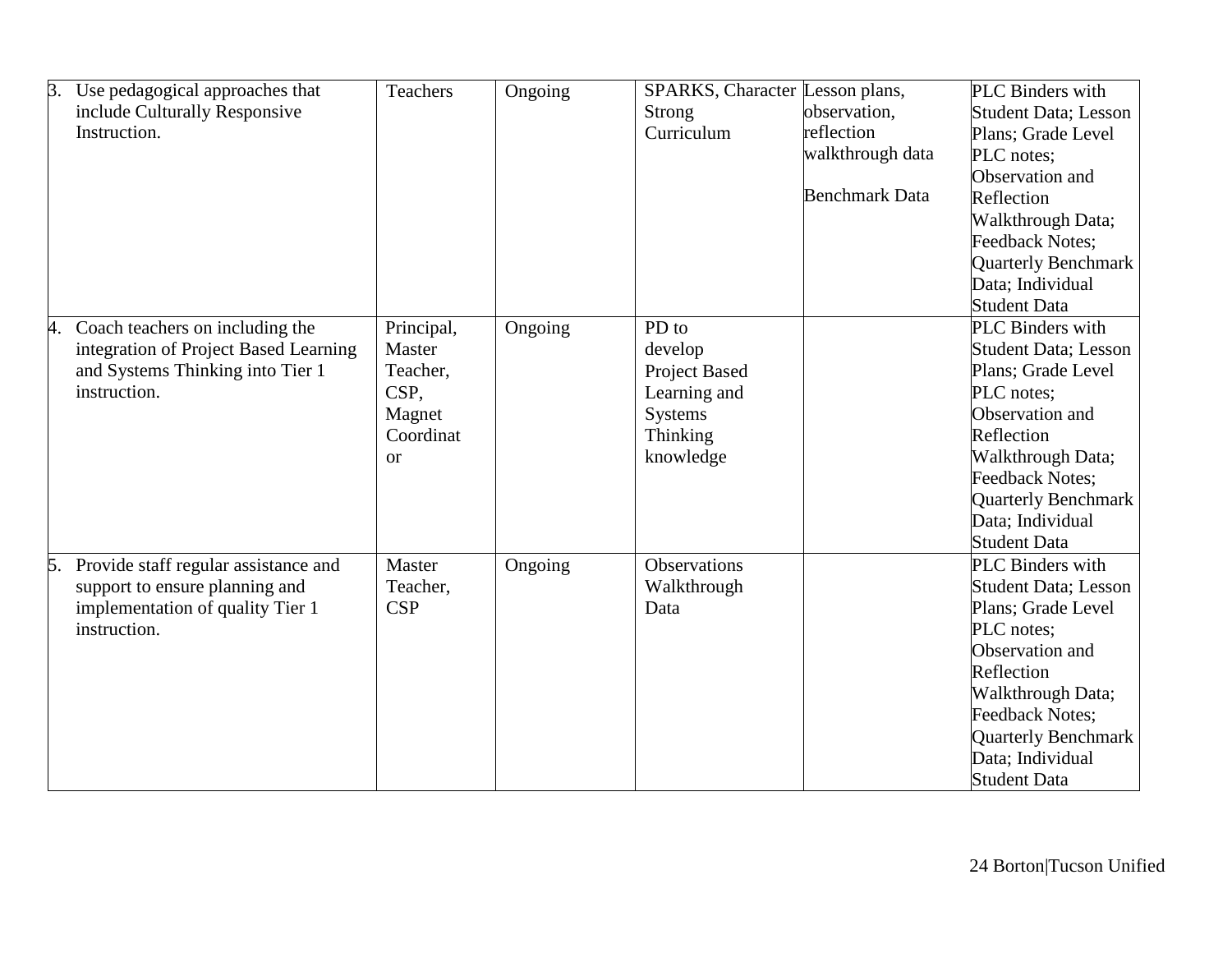|    |                                                                                                                                                                                                        | Action Steps to Implement, Monitor and Assess Strategies to Achieve SMART Goals for Overall Student Achievement: Strategy 4 |                                        |                                                                  |                                              |                                                                                                                                                                                                                                                         |  |
|----|--------------------------------------------------------------------------------------------------------------------------------------------------------------------------------------------------------|-----------------------------------------------------------------------------------------------------------------------------|----------------------------------------|------------------------------------------------------------------|----------------------------------------------|---------------------------------------------------------------------------------------------------------------------------------------------------------------------------------------------------------------------------------------------------------|--|
|    | Strategy 4: Time for teachers to collaborative to increase teacher and student learning. (Collaborative Teacher Teams)                                                                                 |                                                                                                                             |                                        |                                                                  |                                              |                                                                                                                                                                                                                                                         |  |
|    | <b>Action Steps to Implement Strategy</b>                                                                                                                                                              | Person(s) to<br><b>Carry Out</b><br><b>Tasks</b>                                                                            | <b>Timeline/Target</b><br><b>Dates</b> | <b>Resources Needed</b>                                          | <b>Monitoring</b>                            | <b>Evidence of</b><br><b>Assessment</b>                                                                                                                                                                                                                 |  |
|    | Embed grade level PLCs in the school<br>day for at least 90 minutes every<br>week.                                                                                                                     | Principal,<br>Leadership<br>Team<br>Specialist<br><b>Teachers</b>                                                           | Aug 2022                               | Master schedule                                                  | PLC notes and<br>observations, PLC<br>rubric | <b>Grade Level PLC</b><br>Schedules; Grade<br>Level PLC Notes and<br><b>Agendas</b> ; Quarterly<br><b>Benchmark Data;</b><br><b>Individual Student</b><br>Data in PLC<br>notebook; TUSD<br>PLC Rubric;<br>Quarterly Magnet<br><b>Report Data</b>        |  |
|    | Share results from common<br>formative assessments with grade<br>level teams to develop effective<br>instructional strategies and to<br>plan for reteaching to<br>ensure proficiency for all students. | Teachers                                                                                                                    | Ongoing,<br>within a 2-<br>week cycle  | PLC schedule,<br>common<br>formative data                        | PLC notes and<br>observations,<br>PLC rubric | <b>Grade Level PLC</b><br>Schedules; Grade<br>Level PLC Notes and<br><b>Agendas</b> ; Quarterly<br><b>Benchmark Data;</b><br><b>Individual Student</b><br>Data in PLC<br>notebook; TUSD<br>PLC Rubric;<br><b>Quarterly Magnet</b><br><b>Report Data</b> |  |
| 3. | Use results from common<br>formative assessments and<br>benchmark data to identify<br>students that require additional<br>Tier 2 support and/or<br>enrichments.                                        | <b>Teachers</b>                                                                                                             | Ongoing,<br>within a 2-<br>week cycle  | Benchmark data,<br>common<br>formative data,<br>TUSD web<br>data | PLC notes and<br>observations, PLC<br>rubric | <b>Grade Level PLC</b><br>Schedules; Grade<br>Level PLC Notes and<br><b>Agendas</b> ; Quarterly<br><b>Benchmark Data:</b><br><b>Individual Student</b>                                                                                                  |  |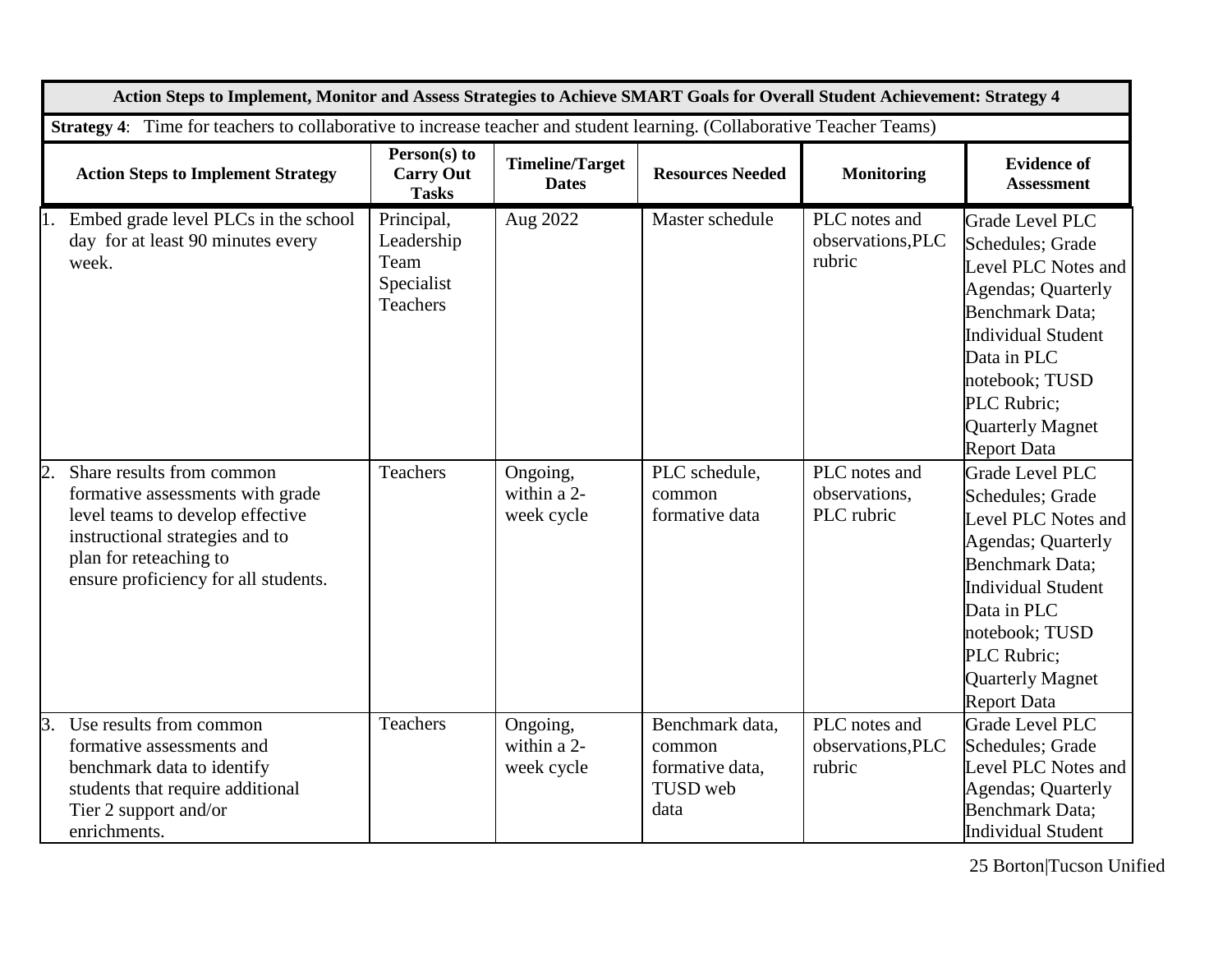|                                                                                                                                                                       |          |         |                                                                      |                                              | Data in PLC<br>notebook; TUSD<br>PLC Rubric;<br><b>Quarterly Magnet</b><br><b>Report Data</b>                                                                                                                                                           |
|-----------------------------------------------------------------------------------------------------------------------------------------------------------------------|----------|---------|----------------------------------------------------------------------|----------------------------------------------|---------------------------------------------------------------------------------------------------------------------------------------------------------------------------------------------------------------------------------------------------------|
| Share effective instructional strategies<br>4.<br>for re-teaching standards when students<br>have not reached master.                                                 | Teachers | Ongoing | <b>NA</b>                                                            | PLC notes and<br>observations, PLC<br>rubric | <b>Grade Level PLC</b><br>Schedules; Grade<br>Level PLC Notes and<br><b>Agendas</b> ; Quarterly<br><b>Benchmark Data;</b><br><b>Individual Student</b><br>Data in PLC<br>notebook; TUSD<br>PLC Rubric;<br><b>Quarterly Magnet</b><br><b>Report Data</b> |
| Use district pacing guides and<br>5.<br>scope and sequence when planning<br>units of instruction, common<br>formatives, re-teaching lessons and<br>extension lessons. | Teachers | Ongoing | District pacing<br>guides,<br>standards and<br>scope and<br>sequence | PLC notes and<br>observations,<br>PLC rubric | <b>Grade Level PLC</b><br>Schedules; Grade<br>Level PLC Notes and<br><b>Agendas</b> ; Quarterly<br>Benchmark Data;<br><b>Individual Student</b><br>Data in PLC<br>notebook; TUSD<br>PLC Rubric;<br><b>Quarterly Magnet</b><br><b>Report Data</b>        |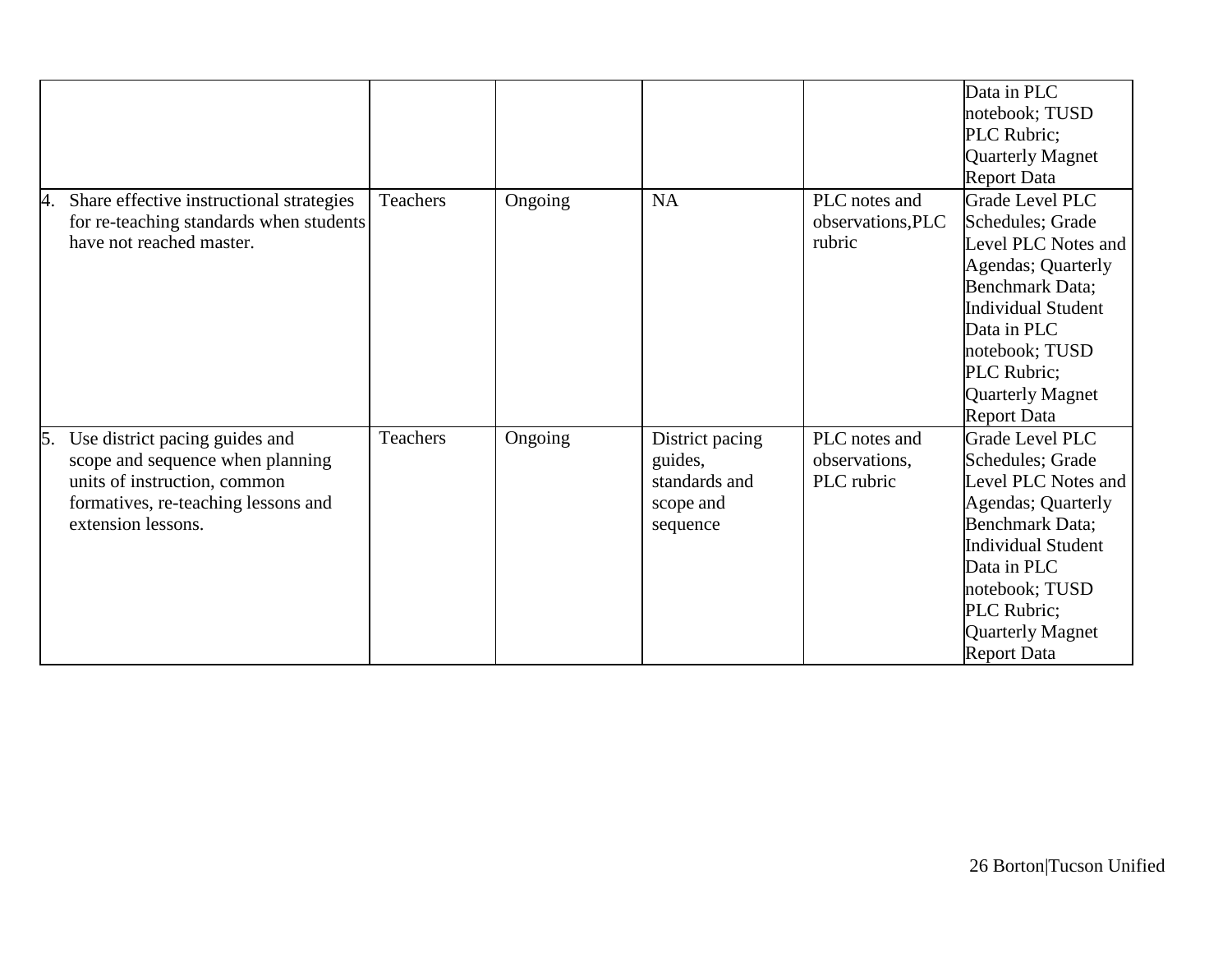|    | Action Steps to Implement, Monitor and Assess Strategies to Achieve SMART Goals for Overall Student Achievement: Strategy 4                                                  |                                                  |                                                                                  |                                                                                       |                                                                                          |                                                                                                                                                                                                                  |  |
|----|------------------------------------------------------------------------------------------------------------------------------------------------------------------------------|--------------------------------------------------|----------------------------------------------------------------------------------|---------------------------------------------------------------------------------------|------------------------------------------------------------------------------------------|------------------------------------------------------------------------------------------------------------------------------------------------------------------------------------------------------------------|--|
|    | Strategy 5: Intervention and Supplemental Services at Tier 2 for Math and ELA                                                                                                |                                                  |                                                                                  |                                                                                       |                                                                                          |                                                                                                                                                                                                                  |  |
|    | <b>Action Steps to Implement Strategy</b>                                                                                                                                    | Person(s) to<br><b>Carry Out</b><br><b>Tasks</b> | <b>Timeline/Target</b><br><b>Dates</b>                                           | <b>Resources Needed</b>                                                               | <b>Monitoring</b>                                                                        | <b>Evidence of</b><br><b>Assessment</b>                                                                                                                                                                          |  |
|    | Review student data and analyze<br>the effectiveness of interventions<br>additional<br>and<br>suggest<br>interventions to support student<br>learning.                       | Principal,<br>CSP,<br>Master<br>Teacher          | Ongoing                                                                          | Benchmark data,<br>common<br>formative data,                                          | Lesson plans,<br>observation,<br>reflection<br>walkthrough data<br><b>Benchmark Data</b> | <b>Lesson Plans with</b><br>Tier 2 Interventions<br>Noted; Reading<br>Recovery, Ex. Ed and<br><b>ELD Schedules;</b><br>Computer-Based<br>Intervention Data;<br>Observation and<br>Reflection<br>Walkthrough Data |  |
|    | 2. Review and document computer-<br>based intervention dataincluding<br>usage.                                                                                               | <b>CSP</b>                                       | Ongoing                                                                          | IXL and Imagine<br>Learningaccess                                                     | Lesson plans,<br>observation,<br>reflection<br>walkthrough data<br><b>Benchmark Data</b> | Lesson Plans with<br>Tier 2 Interventions<br>Noted; Reading<br>Recovery, Ex. Ed and<br><b>ELD Schedules;</b><br>Computer-Based<br><b>Intervention Data;</b><br>Observation and<br>Reflection<br>Walkthrough Data |  |
| 3. | Review data and will set and/or<br>adjust school-wide academic and<br>behavioral goals to improve<br>academicachievement and<br>positive behavioral outcomes of<br>students. | Principal,<br>Leadership<br>Team                 | Ongoing and at<br>Quarterly<br>Benchmarks;<br>Oct 2022, Jan<br>2023,<br>Mar 2023 | Quarterly<br>benchmark data,<br>observation,<br>and<br>reflection<br>walkthrough data | Lesson plans,<br>observation,<br>reflection<br>walkthrough data<br><b>Benchmark Data</b> | Lesson Plans with<br>Tier 2 Interventions<br>Noted; Reading<br>Recovery, Ex. Ed and<br><b>ELD Schedules:</b><br>Computer-Based<br><b>Intervention Data;</b><br>Observation and                                   |  |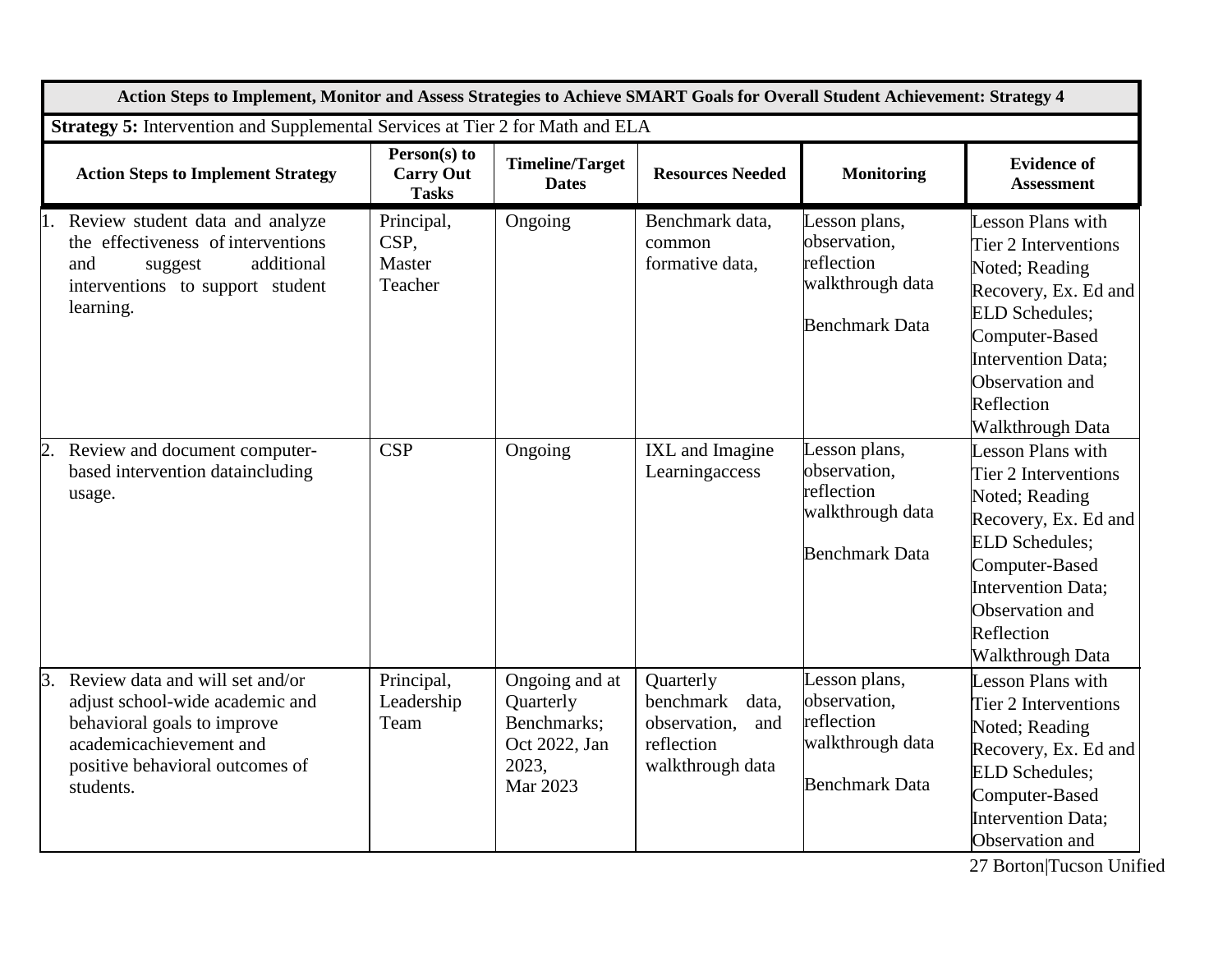|  |  | $\sim$<br>ection    |
|--|--|---------------------|
|  |  | Walkthrough<br>Data |

|                | Action Steps to Implement, Monitor and Assess Strategies to Achieve SMART Goals for Overall Student Achievement: Strategy 4                                                                                                                                                                                                 |                                                                          |                                        |                                                           |                                                                                                                                                                    |                                                                                                                                                                                                                                                                                                                                                                               |  |
|----------------|-----------------------------------------------------------------------------------------------------------------------------------------------------------------------------------------------------------------------------------------------------------------------------------------------------------------------------|--------------------------------------------------------------------------|----------------------------------------|-----------------------------------------------------------|--------------------------------------------------------------------------------------------------------------------------------------------------------------------|-------------------------------------------------------------------------------------------------------------------------------------------------------------------------------------------------------------------------------------------------------------------------------------------------------------------------------------------------------------------------------|--|
|                | <b>Strategy 6:</b> Increase Family and Community Engagement                                                                                                                                                                                                                                                                 |                                                                          |                                        |                                                           |                                                                                                                                                                    |                                                                                                                                                                                                                                                                                                                                                                               |  |
|                | <b>Action Steps to Implement Strategy</b>                                                                                                                                                                                                                                                                                   | Person(s) to<br><b>Carry Out</b><br><b>Tasks</b>                         | <b>Timeline/Target</b><br><b>Dates</b> | <b>Resources Needed</b>                                   | <b>Monitoring</b>                                                                                                                                                  | <b>Evidence of</b><br><b>Assessment</b>                                                                                                                                                                                                                                                                                                                                       |  |
|                | Administer the School Quality Survey<br>with at least 75% participation of<br>students, parents, and teachers to<br>providean overview of culture and<br>climate perceptions from a variety of<br>perspectives.<br>Communicate with families and the<br>community about school programs<br>and events using various methods | Teachers,<br>Testing<br>Coordinator<br>Principal,<br>Teachers,<br>Magnet | Jan 2023<br>Ongoing                    | <b>School Quality</b><br>Survey<br>Communication<br>modes | Evaluate and report<br>family engagement<br>progress threetimes<br>per year in Magnet<br>Report<br>Evaluate and report<br>family engagement<br>progress threetimes | <b>Family Engagement</b><br><b>Events Attendance</b><br><b>Sheets</b> ; Conference<br><b>Attendance Sheets;</b><br><b>School Quality</b><br>Survey Data; Site<br>Council and PTA<br>Notes and Agendas;<br><b>Quarterly Magnet</b><br>Report; Title 1 Family<br><b>Engagement Report</b><br><b>Family Engagement</b><br><b>Events Attendance</b><br><b>Sheets</b> ; Conference |  |
| $\mathbf{3}$ . | suchas newsletters, school website,<br>social media, emails, and<br>phones calls.<br>Collaborate with the PTA, or other site-                                                                                                                                                                                               | Coordinator<br>Magnet                                                    | Ongoing                                | Contact information                                       | per year in Magnet<br>Report<br>Evaluate and report                                                                                                                | <b>Attendance Sheets:</b><br><b>School Quality</b><br>Survey Data; Site<br>Council and PTA<br>Notes and Agendas;<br><b>Quarterly Magnet</b><br>Report; Title 1 Family<br><b>Engagement Report</b><br><b>Family Engagement</b>                                                                                                                                                 |  |
|                | based employees to coordinate efforts<br>for parent, community, and partnership<br>engagement.                                                                                                                                                                                                                              | Coordinator                                                              |                                        |                                                           | family engagement<br>progress threetimes<br>per year in Magnet                                                                                                     | <b>Events Attendance</b><br><b>Sheets</b> ; Conference<br><b>Attendance Sheets;</b>                                                                                                                                                                                                                                                                                           |  |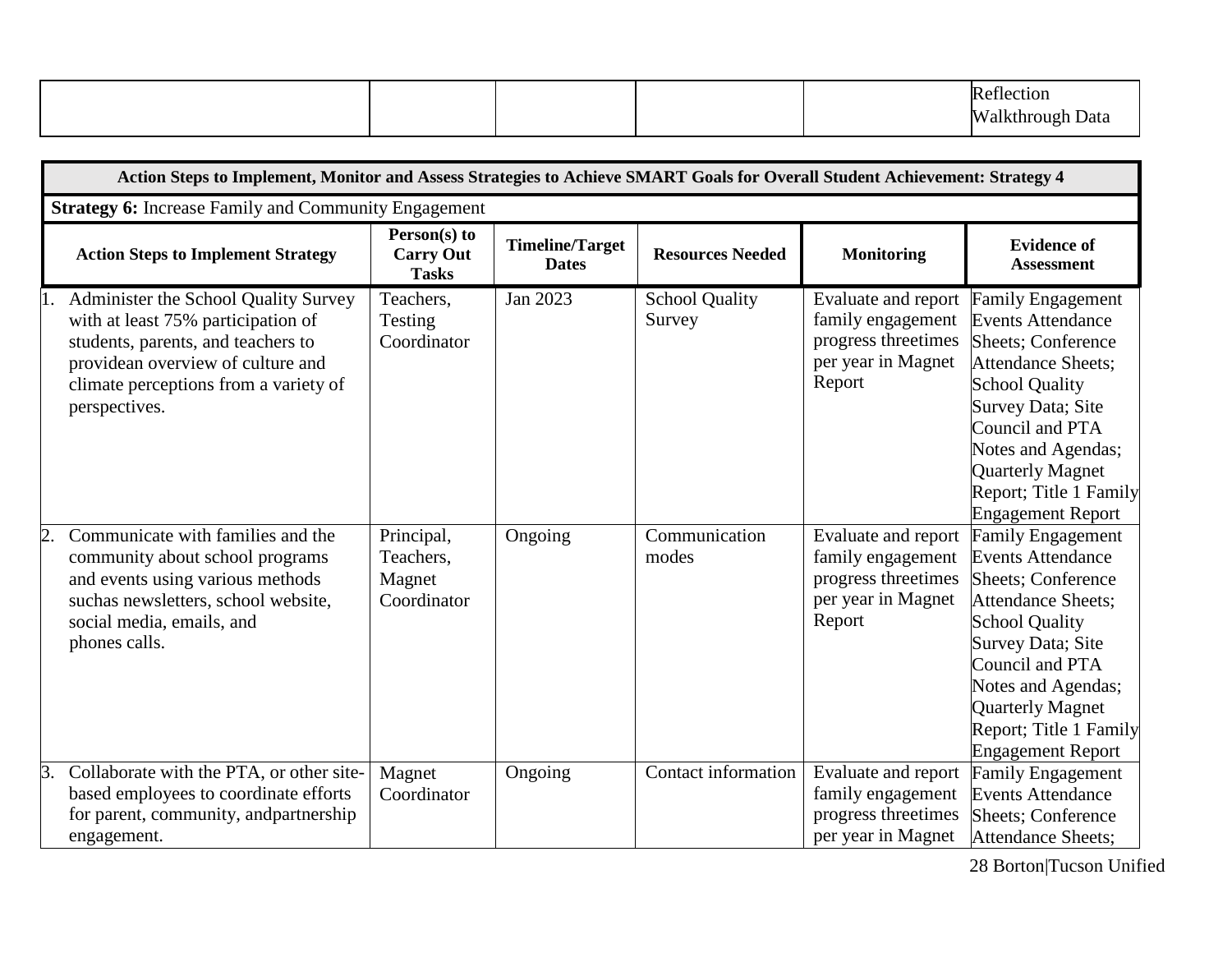|    |                                |             |         |               | Report               | <b>School Quality</b>      |
|----|--------------------------------|-------------|---------|---------------|----------------------|----------------------------|
|    |                                |             |         |               |                      | Survey Data; Site          |
|    |                                |             |         |               |                      | Council and PTA            |
|    |                                |             |         |               |                      | Notes and Agendas;         |
|    |                                |             |         |               |                      | Quarterly Magnet           |
|    |                                |             |         |               |                      | Report; Title 1 Family     |
|    |                                |             |         |               |                      | <b>Engagement Report</b>   |
| 4. | Provide Cafecitos to engage    | Principal,  | Monthly | Communication | Evaluate and report  | <b>Family Engagement</b>   |
|    | the families and encourage     | Magnet      |         | modes         | family engagement    | <b>Events Attendance</b>   |
|    | relationship building with the | Coordinator |         |               | progress three times | <b>Sheets</b> ; Conference |
|    | school community.              |             |         |               | per year in Magnet   | Attendance Sheets:         |
|    |                                |             |         |               | Report               | <b>School Quality</b>      |
|    |                                |             |         |               |                      | <b>Survey Data; Site</b>   |
|    |                                |             |         |               |                      | Council and PTA            |
|    |                                |             |         |               |                      | Notes and Agendas;         |
|    |                                |             |         |               |                      | Quarterly Magnet           |
|    |                                |             |         |               |                      | Report; Title 1 Family     |
|    |                                |             |         |               |                      | <b>Engagement Report</b>   |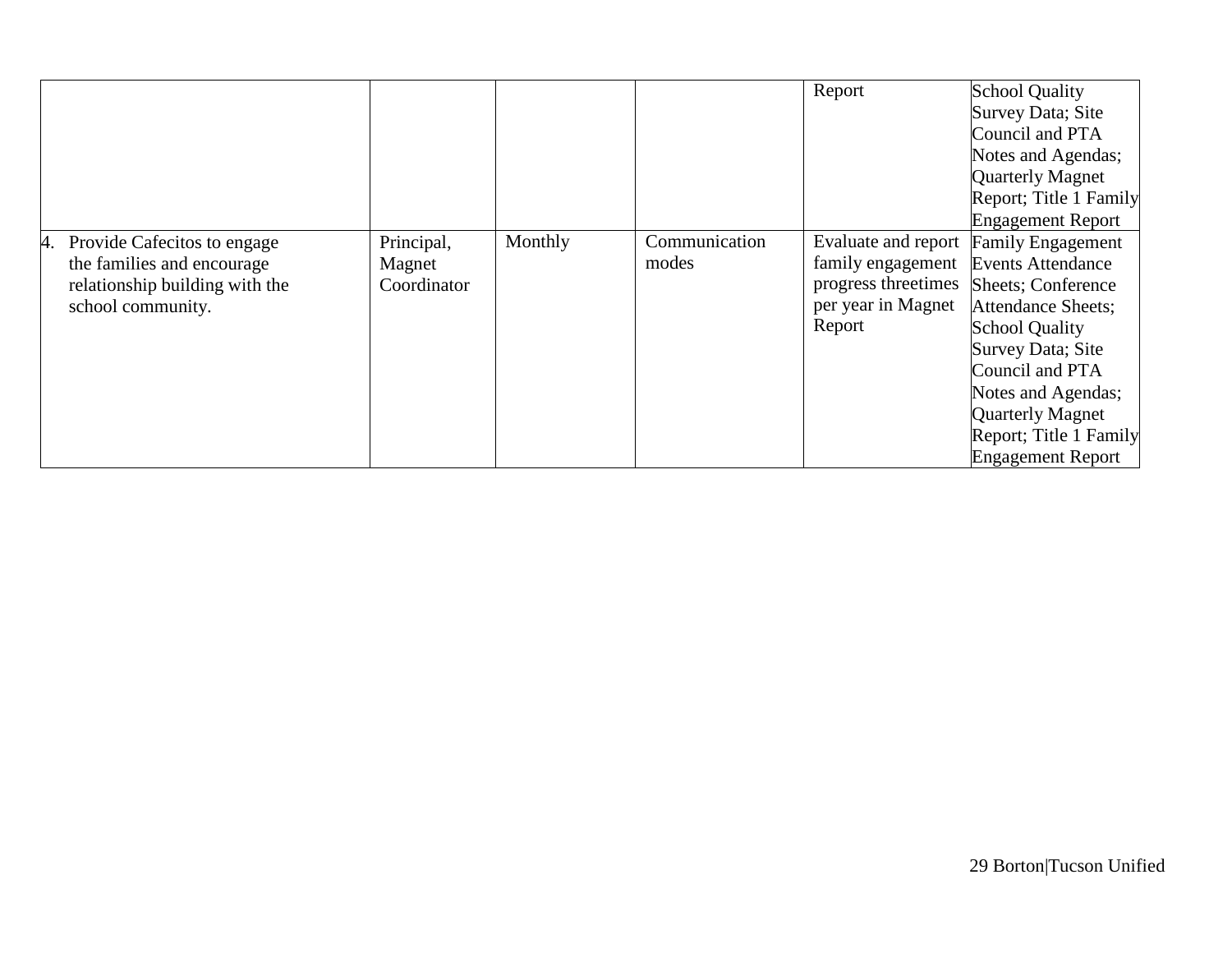## **V. Academic Performance for African American and Latino Students**

# **A. Gaps in USP Subgroups Performance (African American and Latino)**

### **Interpretive Summary - Academic Performance for African American and Latino Students (see data Pages 4-5).**

There are multiple data points and key information to support the site academic gap analysis for African American and Latino students. This information will help to identify needs to reduce academic performance gaps between African American and White Students, as well as Latino and White Students. This data summary includes:

- White students outperformed Latinos students on the SY 18-19 ELA AZ Merit 85 % compared to 35%
- White students outperformed African American students on the SY 18-19 ELA AZ Merit 85% to 41%
- White students outperformed Latinos students on the SY 18-19 Math AZ Merit 72% to 34%.
- White students outperformed African American students on the SY 18-19 Math AZ Merit 72% to 29%.

Data indicates that all White students outperformed African American and Latino students in each grade and in each content area in grades three through five.

| <b>Root Cause Analysis</b>                                                                                                                                         |                                                                                                                 |                                                                                                                                |  |  |  |  |
|--------------------------------------------------------------------------------------------------------------------------------------------------------------------|-----------------------------------------------------------------------------------------------------------------|--------------------------------------------------------------------------------------------------------------------------------|--|--|--|--|
| <b>Identify Top Causes of these Gaps</b>                                                                                                                           | <b>Identify the Root of these Causes</b>                                                                        | <b>Identify Foundational Causes</b>                                                                                            |  |  |  |  |
| 1. Lack of targeted Tier II and Tier III 1. Lack of interventions that directly<br>academic interventions<br>African<br>for<br><b>American and Latino Students</b> | supports African American and Latino<br>students that are directly tied to<br>school day and after school world | Effective subgroup data disaggregation<br>1.<br>to drive interventions for African<br>American and Latino students.            |  |  |  |  |
| Gaps in culturally relevant, Tier I instructional<br>practice                                                                                                      | 2. Culturally relevant professional<br>development                                                              | 2. Job embedded coaching related to<br>culturally relevant pedagogical<br>strategies that are also tied to STEM<br>integration |  |  |  |  |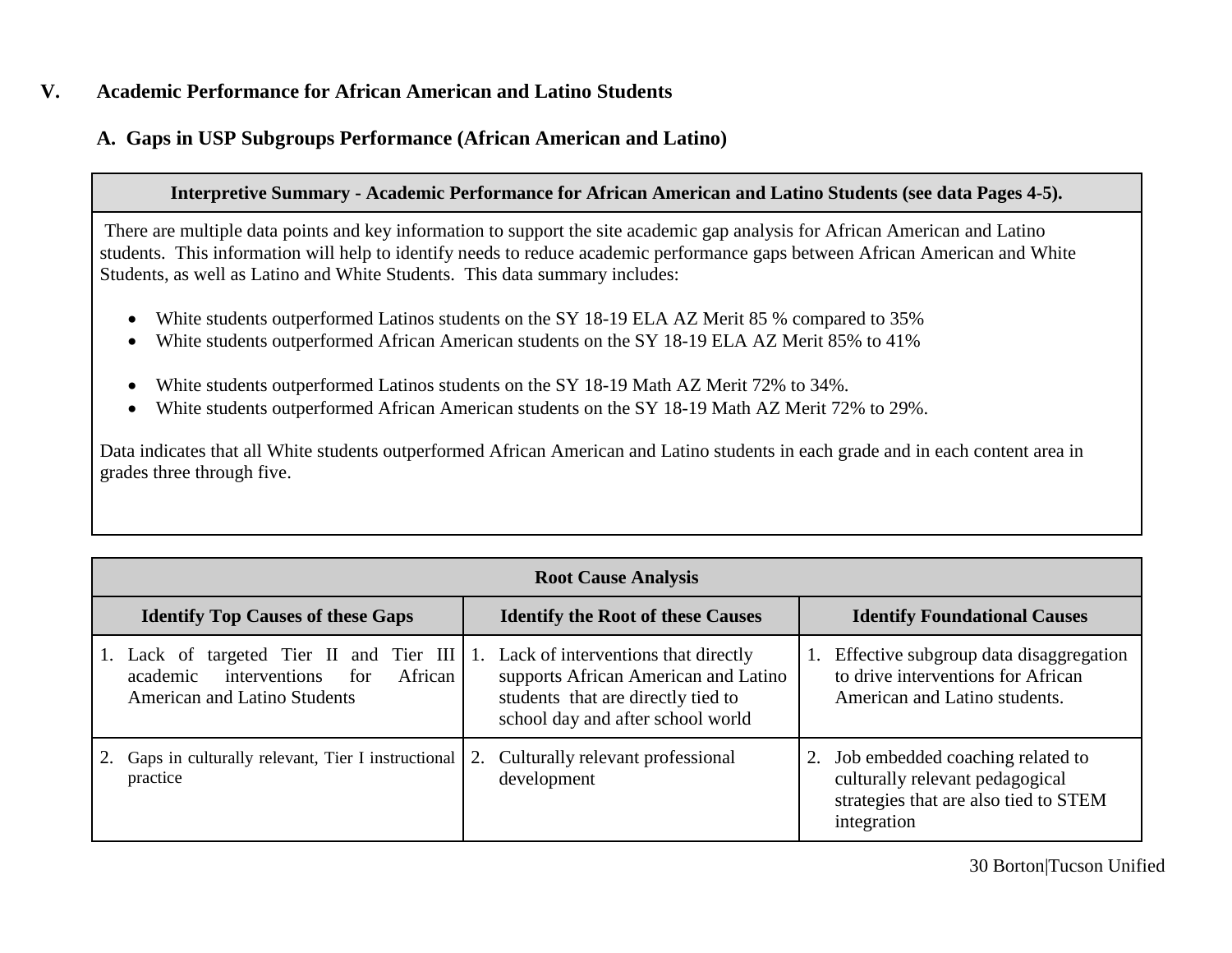# **B. SMART Goals for Reducing Achievement Gaps Among USP Subgroups**

| <b>SMART Goal Statements for Subgroups</b>                                                                                                                                                                                                                              | <b>Evidence to Be Used to Assess Progress and Accomplishment</b> |
|-------------------------------------------------------------------------------------------------------------------------------------------------------------------------------------------------------------------------------------------------------------------------|------------------------------------------------------------------|
| 1. By June 2023, the reading achievement gap between Latino<br>students and White students will be closed by three percentage<br>points at each grade level in third through fifth grade, as<br>measured by the Arizona Academic Standards Assessment.                  | 2023 AASA Scores                                                 |
| 2. By June 2023, the mathematics achievement gap between<br>African American students and White students will be closed<br>by three percentage points at each grade level in third through<br>fifth grade, as measured by the Arizona Academic Standards<br>Assessment. |                                                                  |
| 3. By June 2023, the mathematics achievement gap between<br>Latino students and White students will be closed by three<br>percentage points at each grade level in third through fifth<br>grade, as measured by the Arizona Academic Standards<br>Assessment.           |                                                                  |
| 4. By June 2023, the mathematics achievement gap between<br>African American students and White students will be closed<br>by three percentage points at each grade level in third through<br>fifth grade, as measured by the Arizona Academic Standards<br>Assessment. |                                                                  |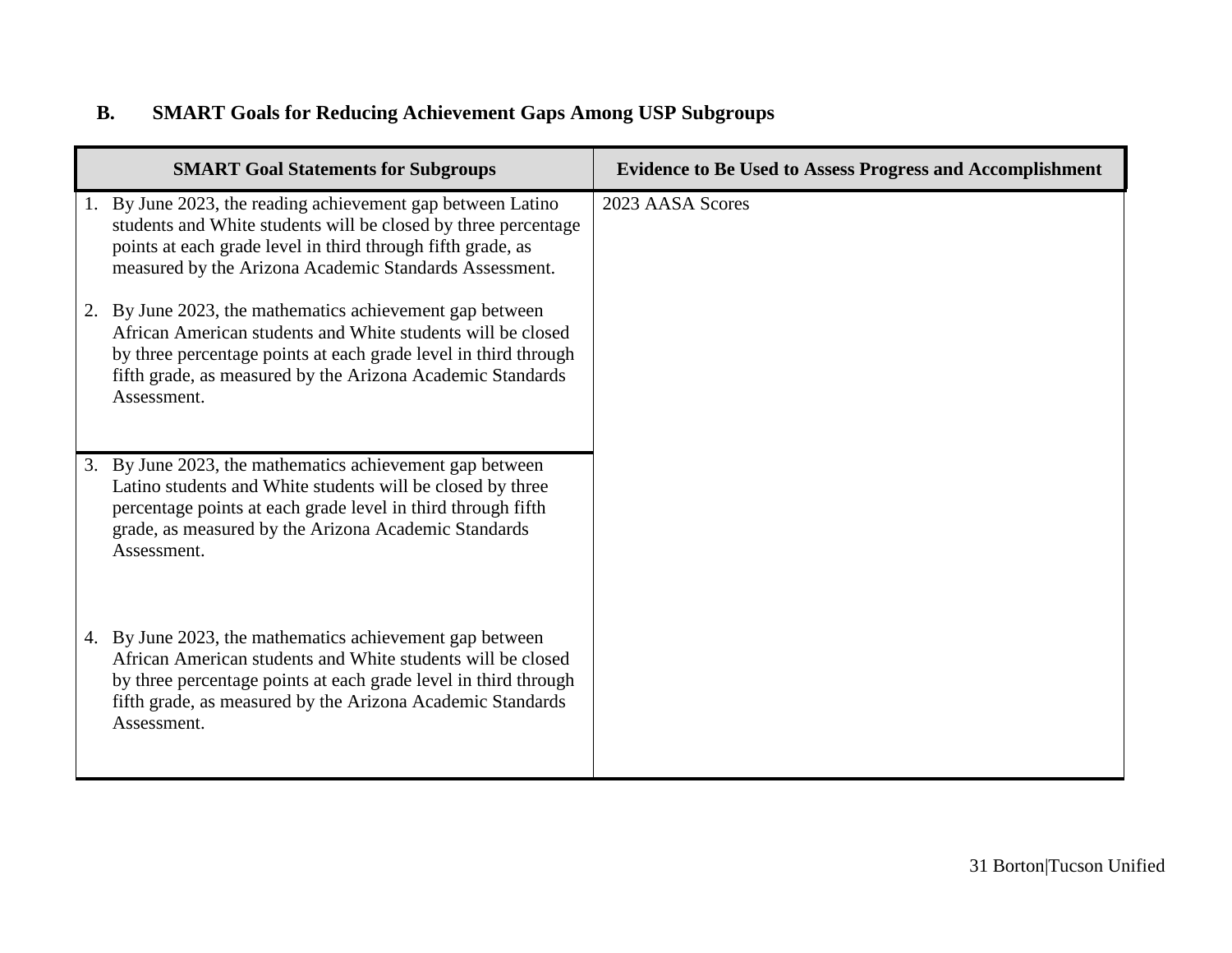# **C. Goal Attainment:**

# **1. Strategies to Achieve SMART Goals**

| <b>Strategies that help Magnet School Achieve Improvement for African American and Latino Students</b> |                                                                                                                        |  |  |  |  |  |  |
|--------------------------------------------------------------------------------------------------------|------------------------------------------------------------------------------------------------------------------------|--|--|--|--|--|--|
| <b>Strategies</b>                                                                                      | <b>Strengths and Obstacles</b>                                                                                         |  |  |  |  |  |  |
| 1. Tier II and Tier III academic interventions for African American<br>and Latino students             | <b>Supports:</b><br>• Benchmarking structure is in place<br>• Access to formative assessment tools                     |  |  |  |  |  |  |
|                                                                                                        | <b>Constraints:</b><br>• Strong PLCs using data informed interventions<br>• Lack of Tier II and Tier III interventions |  |  |  |  |  |  |
| 2. Culturally relevant, Project Based Learning and Systems Thinking<br>instructional practice          | <b>Supports:</b><br>• District supports for culturally relevant instruction<br>• SPARKS                                |  |  |  |  |  |  |
|                                                                                                        | <b>Constraints:</b><br>• Gaps in instructional observation/feedback cycle specific<br>to the SPARKS framework          |  |  |  |  |  |  |

# **2. Action Steps to Implement Strategies**

| Action Steps to Implement, Monitor and Assess Strategies for SMART Goals for African American and Latino students                                                                                                           |                                                   |                          |                                        |                                    |                     |  |  |
|-----------------------------------------------------------------------------------------------------------------------------------------------------------------------------------------------------------------------------|---------------------------------------------------|--------------------------|----------------------------------------|------------------------------------|---------------------|--|--|
| Subgroup Strategy 1: Tier II and Tier III academic interventions for African American and Latino students                                                                                                                   |                                                   |                          |                                        |                                    |                     |  |  |
| Person(s) to<br><b>Timeline/Target</b><br><b>Evidence of</b><br><b>Action Steps to Implement Strategy</b><br><b>Resources Needed</b><br><b>Monitoring</b><br><b>Carry Out</b><br><b>Dates</b><br>Assessment<br><b>Tasks</b> |                                                   |                          |                                        |                                    |                     |  |  |
| Provide professional development that<br>supports academic interventions for<br>African American and Latino students -<br>guided reading and math.                                                                          | Principal;<br>Magnet<br>Coordinators.<br>Teachers | Weekly<br>$August - May$ | Scholastic tools for<br>guided reading | Progress monitoring<br>assessments | Guided reading logs |  |  |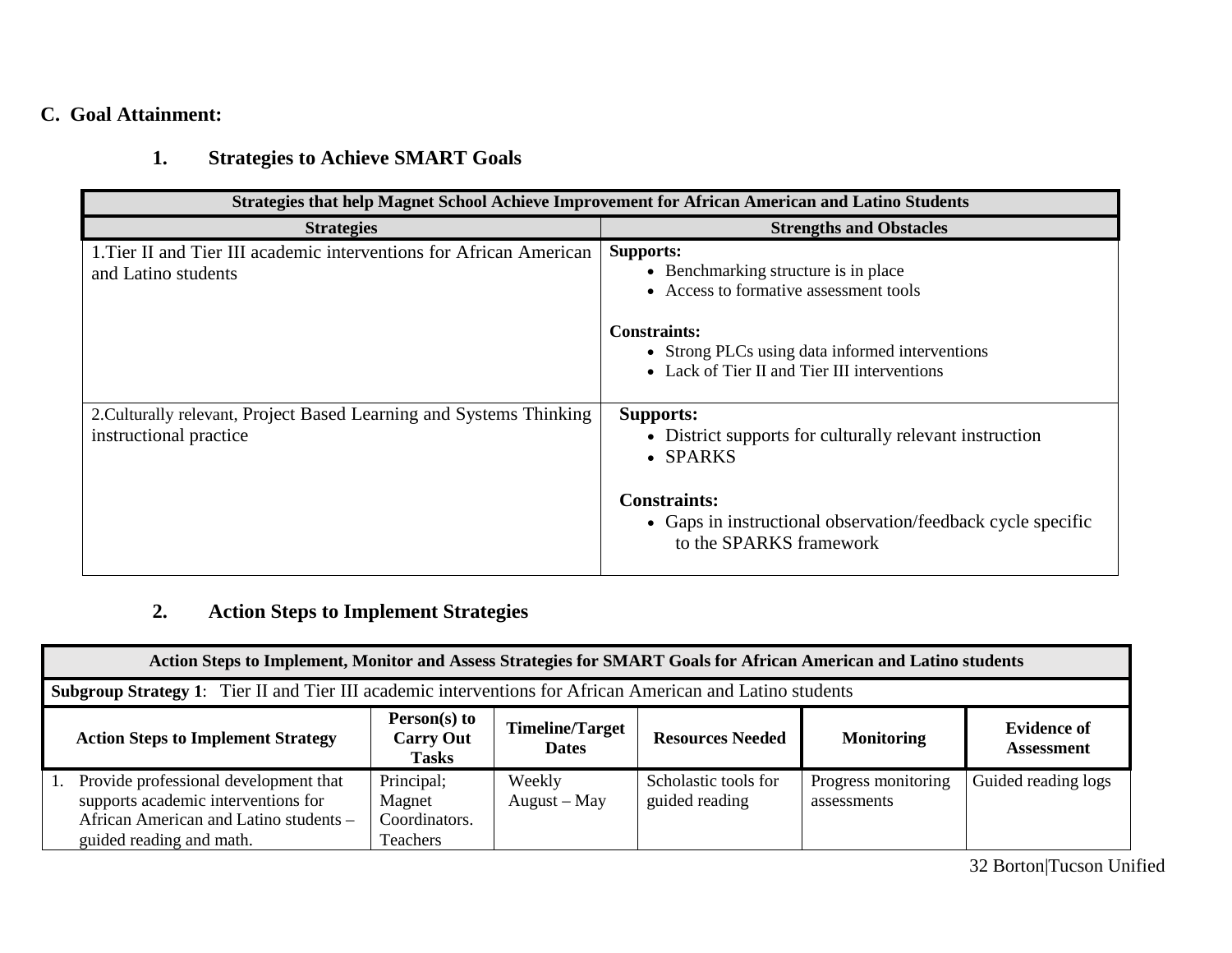|    | Create Tier II and Tier III intervention<br>systems for African American Latino<br>students. | Principal;<br>Magnet<br>Coordinators.<br><b>Teachers</b> | Weekly<br>$August - May$ | <b>Lesson Plans</b><br>ELA/Math<br>connection | Formative<br>assessment and<br>benchmark data | formative assessment<br>and benchmark data |
|----|----------------------------------------------------------------------------------------------|----------------------------------------------------------|--------------------------|-----------------------------------------------|-----------------------------------------------|--------------------------------------------|
| 3. | Provide after-school targeted tutoring for<br>African American and Latino students.          | Principal;<br>Magnet<br>Coordinators;                    | Weekly<br>$August - May$ | <b>Lesson Plans</b><br>ELA/Math<br>connection | Formative<br>assessment and<br>benchmark data | formative assessment<br>and benchmark data |

| Action Steps to Implement, Monitor and Evaluate Improvement Strategies for Improvement Goal for African American and Latino students |                                                                           |                                        |                                                                                      |                                                                                             |                                                                                   |  |  |
|--------------------------------------------------------------------------------------------------------------------------------------|---------------------------------------------------------------------------|----------------------------------------|--------------------------------------------------------------------------------------|---------------------------------------------------------------------------------------------|-----------------------------------------------------------------------------------|--|--|
| 2. Culturally relevant, Project Based Learning and Systems Thinking instructional practice integrated instructional practice         |                                                                           |                                        |                                                                                      |                                                                                             |                                                                                   |  |  |
| <b>Action Steps to Implement Strategy</b>                                                                                            | $Person(s)$ to<br><b>Carry Out</b><br><b>Tasks</b>                        | <b>Timeline/Target</b><br><b>Dates</b> | <b>Resources Needed</b>                                                              | <b>Monitoring</b>                                                                           | <b>Evidence of</b><br><b>Assessment</b>                                           |  |  |
| 1. Utilize daily instructional observations<br>with follow up feedback on SPARKS<br>(Culturally relevant) integration                | Principal;<br>Curriculum<br>Service<br>Provider;<br>magnet<br>coordinator | Aug. 2022- May<br>2023                 | Updated<br>Walkthrough<br>Protocol<br>Checklist<br>Magnet<br>Walkthrough<br>Protocol | Formative<br>assessments;<br>benchmark<br>assessments:<br>instructional<br>observation data | Formative<br>assessments;<br>benchmark<br>assessments; end of<br>year evaluations |  |  |
| 2 Provide job embedded coaching for<br>teachers serving African American and<br>Latino students                                      | Principal;<br>Curriculum<br>Service<br>Provider;<br>magnet<br>coordinator | Aug. 2022- May<br>2023                 | Updated<br>Walkthrough<br>Protocol<br>Checklist<br>Magnet<br>Walkthrough<br>Protocol | Formative<br>assessments;<br>benchmark<br>assessments;<br>instructional<br>observation data | Formative<br>assessments:<br>benchmark<br>assessments; end of<br>year evaluations |  |  |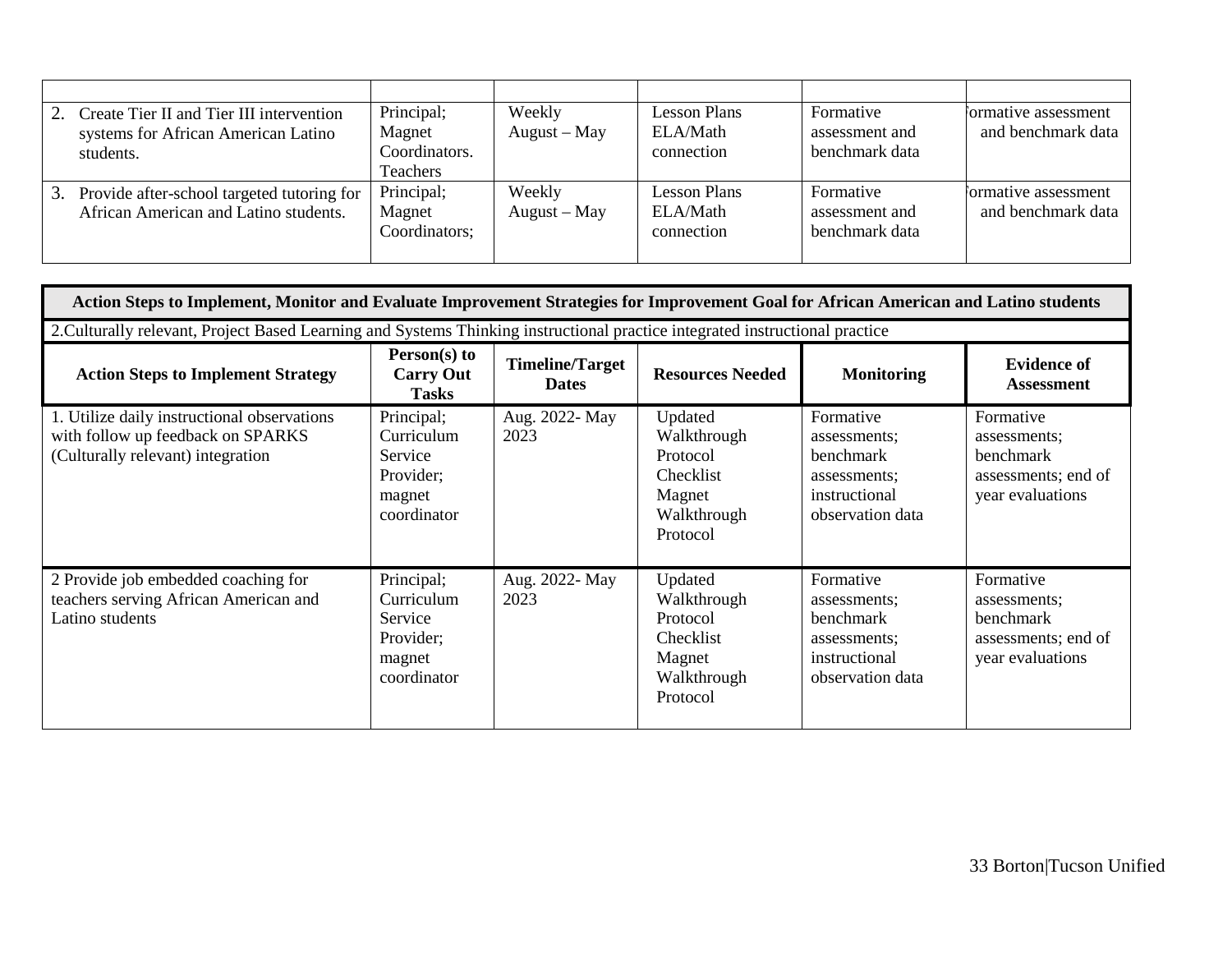## **VI. MAGNET SCHOOL BUDGET**

After review of site needs, the following budget is in addition to the regular District funding, as a supplement to support the achievement of Magnet Plans, goals, and strategies. List other school FTE to support the MSP Goals for integration and academic quality. Include 910(G) or non-910(G) FTE and other support staff that are assigned to your school by the District (e.g. Teacher Mentors, Technology Liaisons, AVID teachers, Master Teachers, Lead Teachers, School Community Liaison Lead, MTSS Lead, etc.):

#### **Personnel**

- 3.4 FTE Magnet Teachers (910G, 202)
- 1.0 FTE Curriculum Service Provider (ESSER II)
- 1.0 FTE Master Teacher (910G, 202)
- 3.7578 FTE Teaching Assistants (910G, 202)
- 1.0 FTE Magnet Coordinator (910G, 202)
- 0.25 FTE Math Interventionist (910G, 202)
- 1.0 FTE School Community Liaison (ESSER)
- 1.0 FTE RTI Teacher (ESSER)
- 1.4 FTE Reading Interventionist (ESSER)
- 0.5 FTE Guidance Counselor Intern (M&O) and 0.5 FTE Counselor Intern (ESSER)
- 1.0 FTE Teacher (Title 1)

**Goal Focus:** Integration and / or Student Achievement

**Magnet Focus Areas:** Integration (In); Academic Achievement (AA); Parent/Community Involvement (PCI); Professional Learning (PL); and Magnet Theme (MT).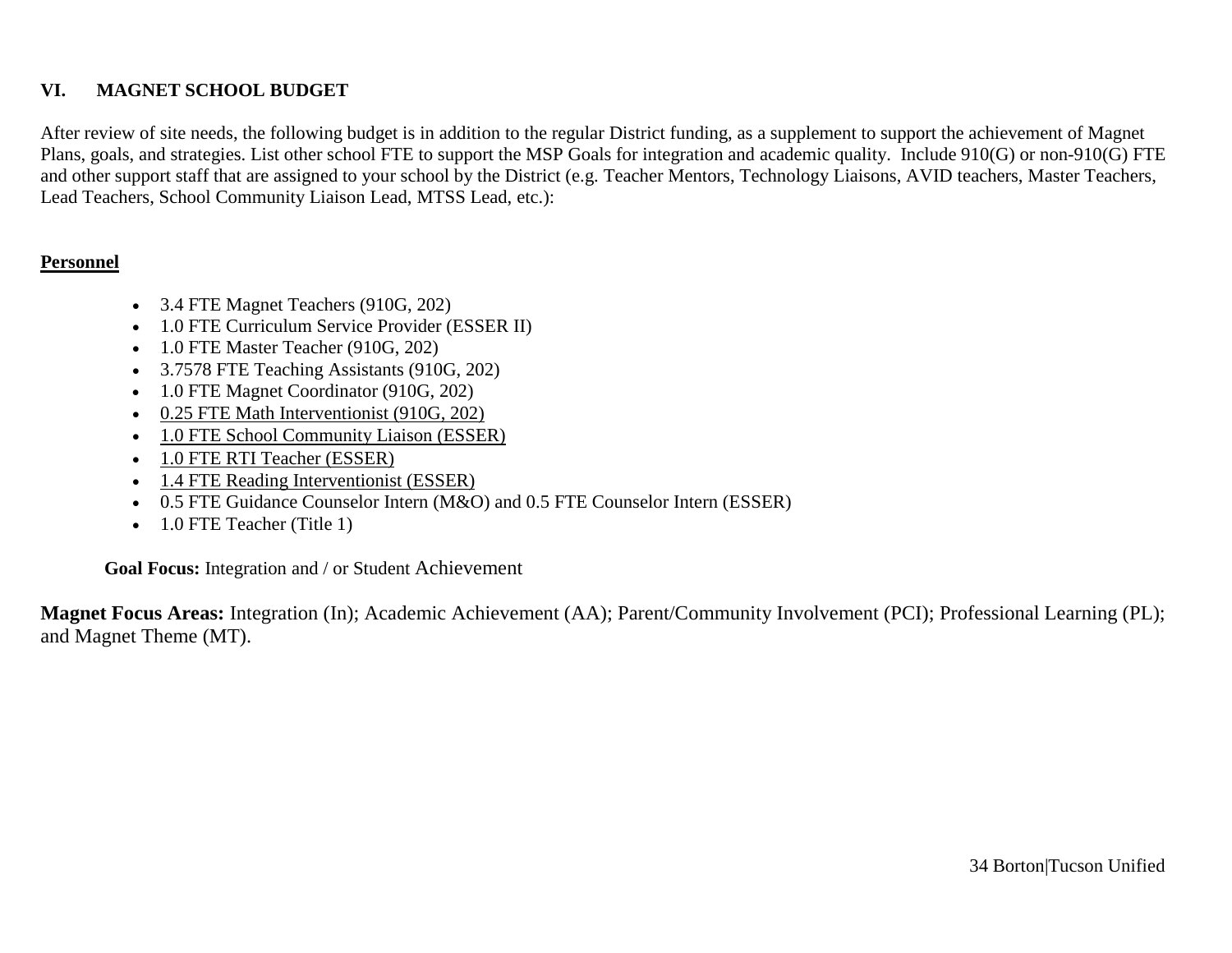| #Site Magnet Budget 2022-23 SY     |           |                                               |                   |                        |  |  |
|------------------------------------|-----------|-----------------------------------------------|-------------------|------------------------|--|--|
| <b>Description</b><br><b>Total</b> |           | <b>Purpose</b>                                | <b>MSA Pillar</b> | <b>Magnet Plan</b>     |  |  |
|                                    |           |                                               | <b>Alignment</b>  | <b>Essential Focus</b> |  |  |
| <b>Magnet Teachers</b>             | \$142,922 | Our specialists (PE, Art, Music and           | AA, PCI,          | <b>Integration:</b>    |  |  |
|                                    |           | OutdoorLearning) support our Magnet Plan      | PL, MT            | Goal 2:                |  |  |
|                                    |           | in 4 ways. They are crucial to our            |                   | Strategy 2:            |  |  |
|                                    |           | integration goal as most magnet families      |                   | Targeted               |  |  |
|                                    |           | love that the "whole child" is being          |                   | retention of $1st$     |  |  |
|                                    |           | attended to here at Borton and that is part   |                   | grade students         |  |  |
|                                    |           | of what attracts themand keeps them. The      |                   |                        |  |  |
|                                    |           | second way is that they are part of a         |                   | <b>Student</b>         |  |  |
|                                    |           | rotation that enables                         |                   | Achievement:           |  |  |
|                                    |           |                                               |                   | Goal 1: Strategy 4:    |  |  |
|                                    |           |                                               |                   | Time for teachers to   |  |  |
|                                    |           |                                               |                   | collaborate to         |  |  |
|                                    |           |                                               |                   | increase               |  |  |
|                                    |           | teachers to have grade level CTTs for 90      |                   | teacher and            |  |  |
|                                    |           | minutes each week. While teachers are         |                   | student                |  |  |
|                                    |           | meeting, their students are with specialists. |                   | learning.(CTT)         |  |  |
|                                    |           | The third way is that they are part of the    |                   | Goal 1: Strategy 5:    |  |  |
|                                    |           | school wide intervention block. They take     |                   | Intervention and       |  |  |
|                                    |           | large groups of students 3-4 times a week     |                   | supplemental           |  |  |
|                                    |           | for 30 minutes so that teachers can work      |                   | services at Tier2 for  |  |  |
|                                    |           | with the most at risk students. Finally, the  |                   | Math and ELA.          |  |  |
|                                    |           | fourth way is that they support the Project   |                   | Goal 1:                |  |  |
|                                    |           | Based Learning by giving students             |                   | Strategy 6:            |  |  |
|                                    |           | different options for the project products.   |                   | Increase               |  |  |
|                                    |           | For example, some students choose to          |                   | Family and             |  |  |
|                                    |           | create                                        |                   | Community              |  |  |
|                                    |           | songs that show what they have learned.       |                   | Engagement             |  |  |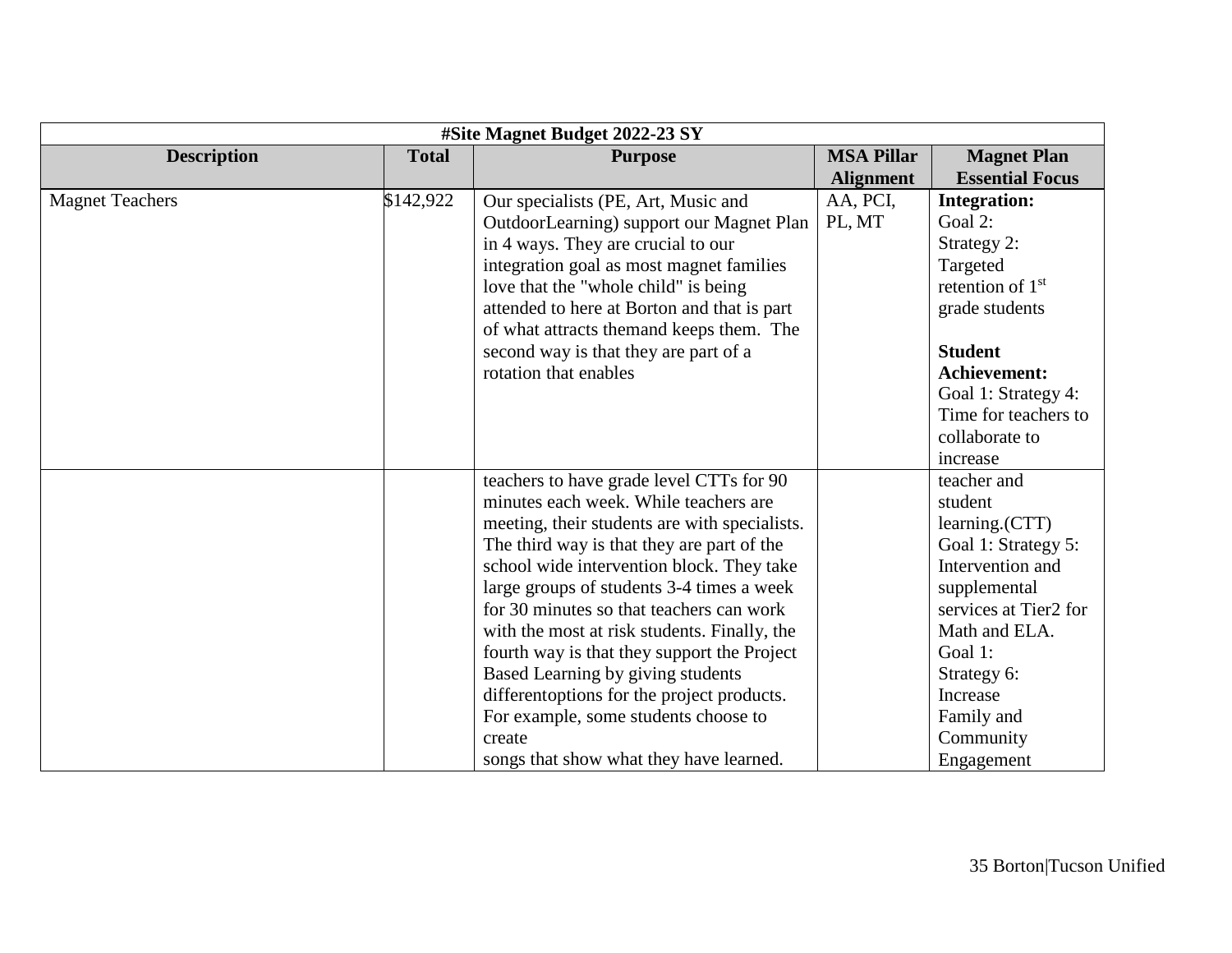| CurriculumService Provider            | \$49,014  | The Curriculum Service Provider will           | AA, PL,   | <b>Student</b>          |
|---------------------------------------|-----------|------------------------------------------------|-----------|-------------------------|
|                                       |           | support district initiatives and instructional | <b>MT</b> | Achievement:            |
|                                       |           | goals, curriculum training and                 |           | Goal 1: Strategy        |
|                                       |           | implementation, teacher development of         |           | 1: School Culture       |
|                                       |           | professional knowledge and instructional       |           | and high                |
|                                       |           | skills improvement. This position will         |           | academics forall        |
|                                       |           | workwith CTT groups to assess and utilize      |           | students.               |
|                                       |           | student academic data within their             |           | Goal 1: Strategy 2:     |
|                                       |           | curriculums.                                   |           | Project Based           |
|                                       |           |                                                |           | Learning and            |
|                                       |           |                                                |           | <b>Systems Thinking</b> |
|                                       |           |                                                |           | Goal 1: Strategy 3:     |
|                                       |           |                                                |           | <b>Enhance Quality</b>  |
|                                       |           |                                                |           | Tier 1 Instruction      |
|                                       |           |                                                |           | Goal 1: Strategy 4:     |
|                                       |           |                                                |           | Time for teachers to    |
|                                       |           |                                                |           | collaborate to          |
|                                       |           |                                                |           | increaseteacher and     |
|                                       |           |                                                |           | student learning.       |
|                                       |           |                                                |           | Goal 1: Strategy 5:     |
|                                       |           |                                                |           | Intervention and        |
|                                       |           |                                                |           | supplemental            |
|                                       |           |                                                |           | services at Tier2 for   |
|                                       |           |                                                |           | Math and ELA.           |
| Master Teacher and Magnet Coordinator | \$110,099 | Our benchmark and AzMERIT data show            | AA, PL,   | <b>Student</b>          |
|                                       |           | asubstantial achievement gap between our       | <b>MT</b> | Achievement:            |
|                                       |           | white students and every other subgroup.       |           | Goal 1: Strategy        |
|                                       |           | The master teacher will work with teachers     |           | 1: School Culture       |
|                                       |           | to identify the areas to best support          |           | and high                |
|                                       |           | students in those subgroups. This teacher      |           | academics forall        |
|                                       |           | will facilitate CTT meetings, model            |           | students.               |
|                                       |           | lessons, co-teach, and will work to build      |           | Goal 1: Strategy 2:     |
|                                       |           | capacity.                                      |           | Project Based           |
|                                       |           |                                                |           | Learning and            |
|                                       |           |                                                |           | <b>Systems Thinking</b> |
|                                       |           |                                                |           | Goal 1: Strategy 3:     |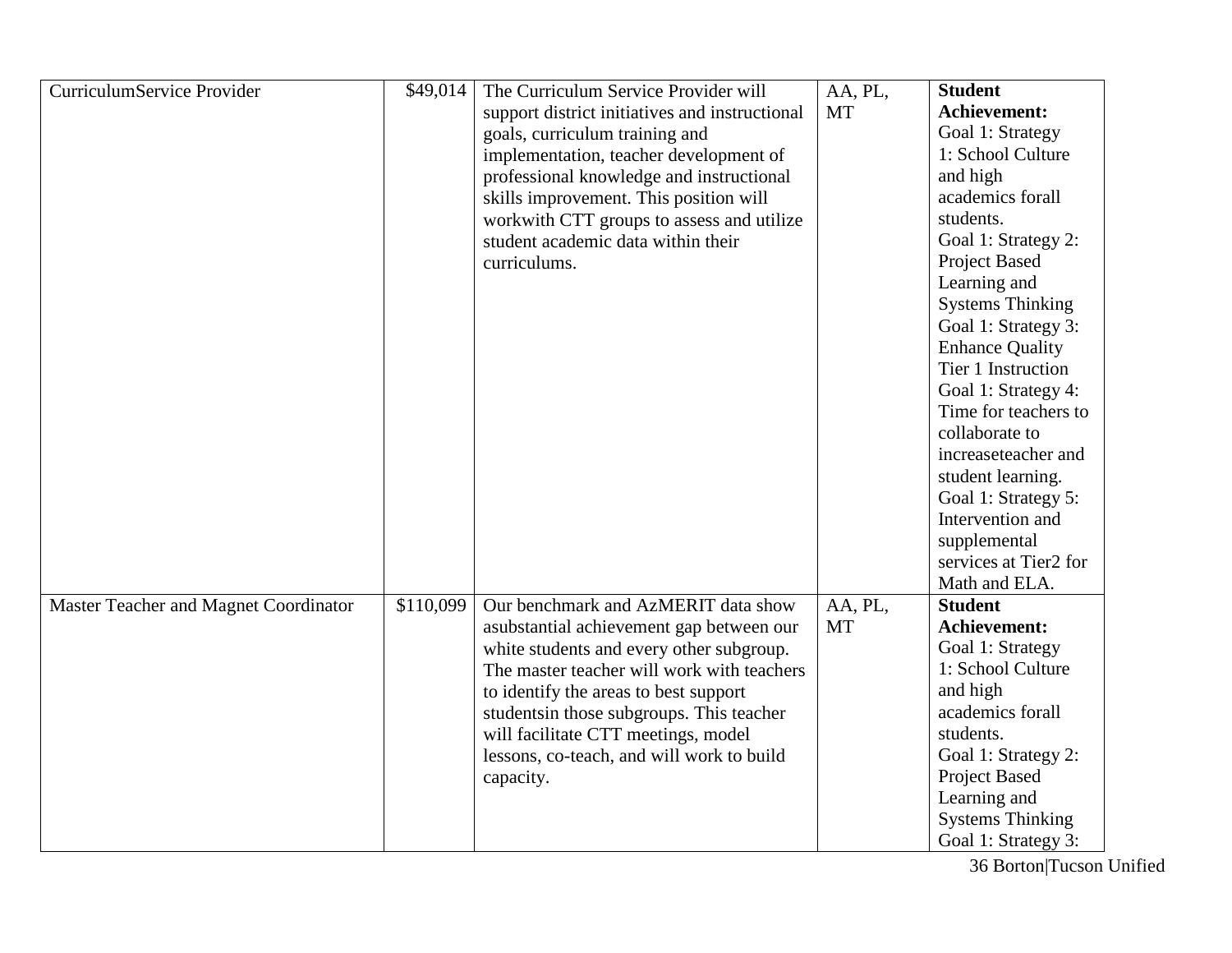|  |  | Enhance Quality<br>Tier 1 Instruction |
|--|--|---------------------------------------|
|  |  |                                       |
|  |  |                                       |
|  |  |                                       |
|  |  |                                       |
|  |  |                                       |
|  |  |                                       |
|  |  |                                       |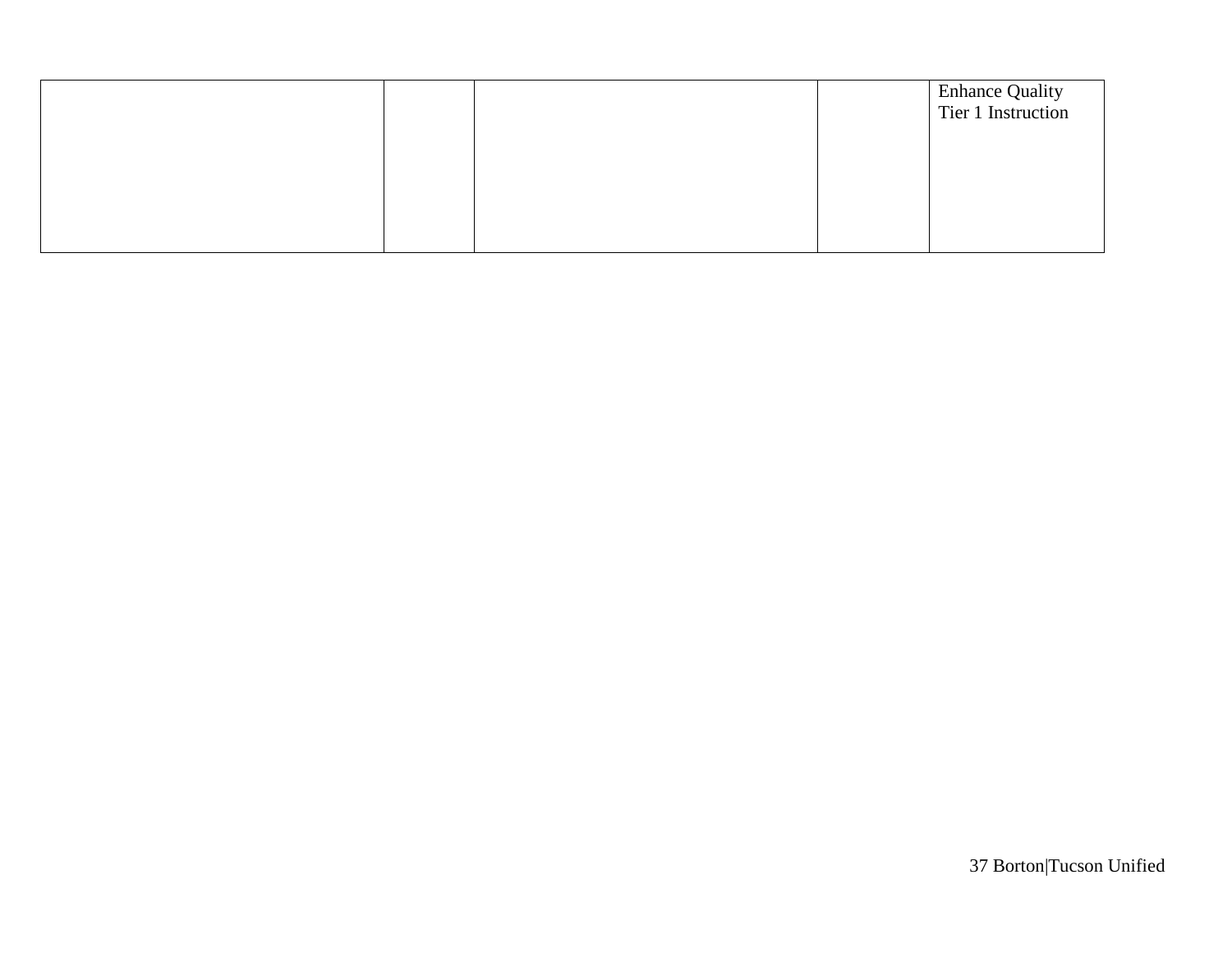|                            |         |                                               |                                                                                        |                                                                       |                                  |                             | Goal 1: Strategy 4:<br>Time for teachers to |  |
|----------------------------|---------|-----------------------------------------------|----------------------------------------------------------------------------------------|-----------------------------------------------------------------------|----------------------------------|-----------------------------|---------------------------------------------|--|
|                            |         |                                               |                                                                                        |                                                                       |                                  |                             | collaborate to                              |  |
|                            |         |                                               |                                                                                        |                                                                       |                                  |                             | increaseteacher and                         |  |
|                            |         |                                               |                                                                                        |                                                                       |                                  |                             | student learning.                           |  |
|                            |         |                                               |                                                                                        |                                                                       |                                  |                             | Goal 1: Strategy 5:                         |  |
|                            |         |                                               |                                                                                        |                                                                       |                                  |                             | Intervention and                            |  |
|                            |         |                                               |                                                                                        |                                                                       |                                  |                             | supplemental                                |  |
|                            |         |                                               |                                                                                        |                                                                       |                                  |                             | services at Tier2 for                       |  |
|                            |         |                                               |                                                                                        |                                                                       |                                  |                             | Math and ELA.<br><b>Student</b>             |  |
| <b>Teaching Assistants</b> |         | \$87,742                                      | Teaching assistants will support Tier 1                                                |                                                                       |                                  | AA,MT                       | <b>Achievement:</b>                         |  |
|                            |         |                                               | instruction by assisting students while                                                |                                                                       |                                  |                             |                                             |  |
|                            |         |                                               | teacher works with small groups during                                                 |                                                                       |                                  |                             | Goal 1: Strategy 4:<br>Time for teachers to |  |
|                            |         |                                               | guided reading. They will also support                                                 |                                                                       |                                  | collaborate to              |                                             |  |
|                            |         |                                               | school wide intervention time by taking a<br>whole class for an activity while the     |                                                                       |                                  | increaseteacher and         |                                             |  |
|                            |         |                                               | teacherworks with a targeted intervention                                              |                                                                       |                                  |                             | student learning.                           |  |
|                            |         |                                               |                                                                                        |                                                                       |                                  |                             | Goal 1: Strategy 5:                         |  |
|                            |         |                                               | group.<br>Project Based Learning is                                                    |                                                                       |                                  | Intervention and            |                                             |  |
|                            |         |                                               |                                                                                        |                                                                       |                                  |                             |                                             |  |
|                            |         |                                               | differentiationand TAs will provide                                                    |                                                                       |                                  |                             | supplemental<br>services at Tier2 for       |  |
|                            |         |                                               | support with the process and with<br>student choice/voice.                             |                                                                       |                                  |                             | Math and ELA.                               |  |
| Sick Leave/Sub             | \$3,400 |                                               | Sick leave for magnet teachers.                                                        | AA                                                                    |                                  | <b>Student Achievement</b>  |                                             |  |
|                            | \$9,000 |                                               |                                                                                        | AA                                                                    |                                  | <b>Student Achievement:</b> |                                             |  |
| Added Duty-<br>Tutoring    |         |                                               | Certified staff to provided supplemental<br>Tier 2 and Tier 3 interventions before and |                                                                       |                                  |                             |                                             |  |
| (Certified)                |         | after the school day.                         |                                                                                        | Goal 1: Strategy 5: Intervention<br>and supplemental services at Tier |                                  |                             |                                             |  |
|                            |         |                                               |                                                                                        |                                                                       |                                  |                             |                                             |  |
| Added Duty-                | \$9,000 | Teacher assistants to support certified staff | AA                                                                                     | 2 for Math and ELA.<br><b>Student Achievement:</b>                    |                                  |                             |                                             |  |
| <b>Tutoring</b>            |         |                                               |                                                                                        |                                                                       | Goal 1: Strategy 5: Intervention |                             |                                             |  |
| (Classified)               |         |                                               | when implementing supplemental Tier 2<br>and Tier 3 instruction before school.         |                                                                       |                                  |                             | and supplemental services at Tier           |  |
|                            |         |                                               |                                                                                        |                                                                       |                                  | 2 for Math and ELA.         |                                             |  |
|                            |         |                                               |                                                                                        |                                                                       |                                  |                             |                                             |  |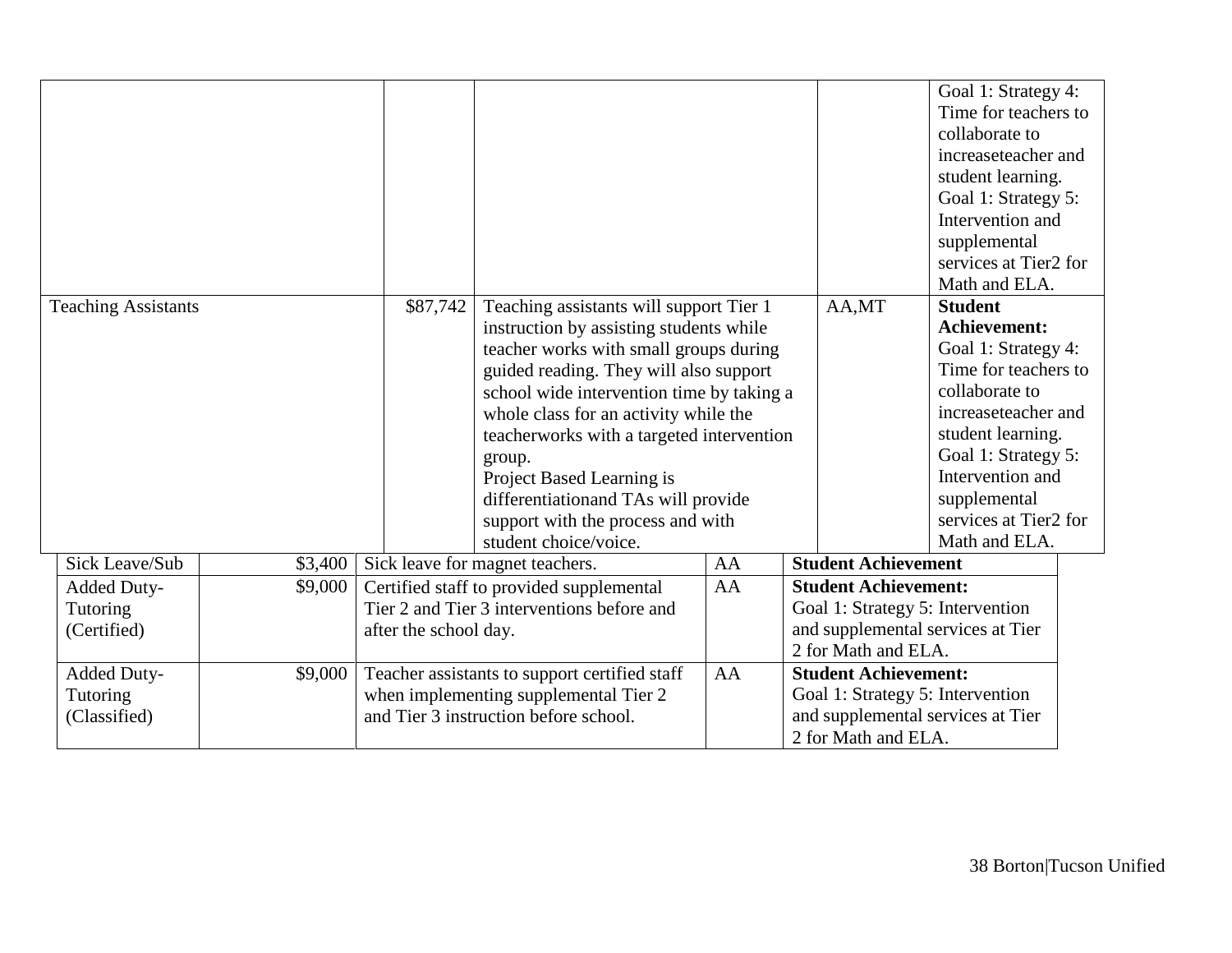| Added Duty-         | \$2,000          | Borton teachers will engage in Learner      | AA,       | <b>Student Achievement:</b>       |
|---------------------|------------------|---------------------------------------------|-----------|-----------------------------------|
| <b>PD</b>           |                  | <b>Centered Professional Development</b>    | PL, MT    | Goal 1: Strategy 1: School        |
|                     |                  | opportunities using a Lesson Study model to |           | Culture and high academics for    |
|                     |                  | strengthen Tier 1 instruction and theme     |           | all students.                     |
|                     |                  | integration.                                |           | Goal 1: Strategy 2: Project Based |
|                     |                  |                                             |           | Learning and Systems Thinking     |
|                     |                  |                                             |           | Goal 1: Strategy 3: Enhance       |
|                     |                  |                                             |           | <b>Quality Tier 1 Instruction</b> |
| Added Duty-         | \$4,000          | To increase ethnic diversity, Borton staff  | PCI.      | <b>Integration:</b>               |
| Recruitment         |                  | will provide support as needed during       | <b>MT</b> | Goal 1: Strategy 2: Marketing and |
|                     |                  | recruitment events.                         |           | Recruitment                       |
| <b>Employee</b>     | 104,627.70       |                                             |           |                                   |
| <b>Benefits</b>     |                  |                                             |           |                                   |
| <b>Total Budget</b> | \$473,040.70     |                                             |           |                                   |
|                     | <b>Total FTE</b> | 9.43                                        |           |                                   |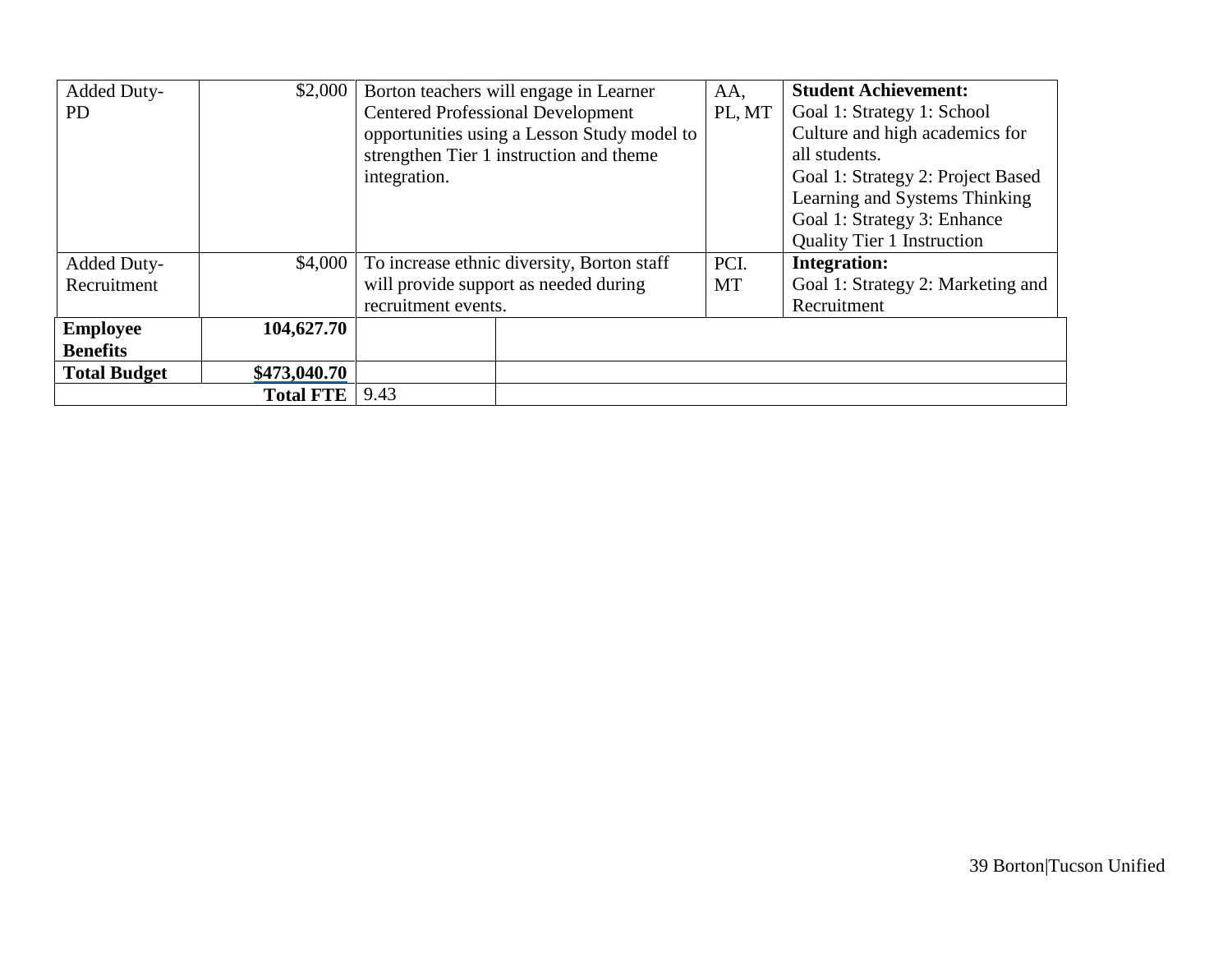## **Non-Personnel**

| #Site Magnet Budget 2022-2023 SY         |               |                                                                                                                                                  |                           |                                                                                                                                                                                                                                                                  |  |
|------------------------------------------|---------------|--------------------------------------------------------------------------------------------------------------------------------------------------|---------------------------|------------------------------------------------------------------------------------------------------------------------------------------------------------------------------------------------------------------------------------------------------------------|--|
| <b>Description</b>                       | <b>Amount</b> | <b>Purpose</b>                                                                                                                                   | <b>MSA Pillar</b>         | <b>Magnet Plan</b><br>Principle #                                                                                                                                                                                                                                |  |
| Capital-                                 | \$4000.00     | Devices, ELA Subscriptions                                                                                                                       | AA                        |                                                                                                                                                                                                                                                                  |  |
| Technology                               |               |                                                                                                                                                  |                           |                                                                                                                                                                                                                                                                  |  |
| <b>Under \$5,000</b>                     |               |                                                                                                                                                  |                           |                                                                                                                                                                                                                                                                  |  |
| Capital-<br>Instructional                | \$10,000      | <b>Student Supplies PBL</b>                                                                                                                      | AA                        |                                                                                                                                                                                                                                                                  |  |
| Aides                                    |               |                                                                                                                                                  |                           |                                                                                                                                                                                                                                                                  |  |
| <b>Technology Supplies</b>               | \$500         | Tech Accessories, earphones, mice, etc.                                                                                                          | AA                        |                                                                                                                                                                                                                                                                  |  |
| Employee<br>Training and<br>Registration | \$1,800       | Borton will send the Magnet Coordinator and one<br>Administrator to MSA National Conference. Out of state<br>travel and conference registration. | AA, PCI, PL,<br><b>MT</b> | <b>Integration:</b><br>Goal 1: Strategy 2: Marketing and<br>Recruitment Goal 2: Strategy 1:<br>Targetedrecruitment of incoming<br>Kindergarten students.<br>Strategy<br>2:<br>Targeted<br>of $1st$ grade<br>retention<br>students<br><b>Student Achievement:</b> |  |
| Out of State<br>Travel                   | \$6,000       | Travel, lodging, transfers and per diem will be provided<br>for the 2 people traveling out of state to the MSA<br>National Conference.           | AA, PCI, PL,<br><b>MT</b> | Integration:<br>Goal 1: Strategy 2:<br>Marketing and<br>Recruitment                                                                                                                                                                                              |  |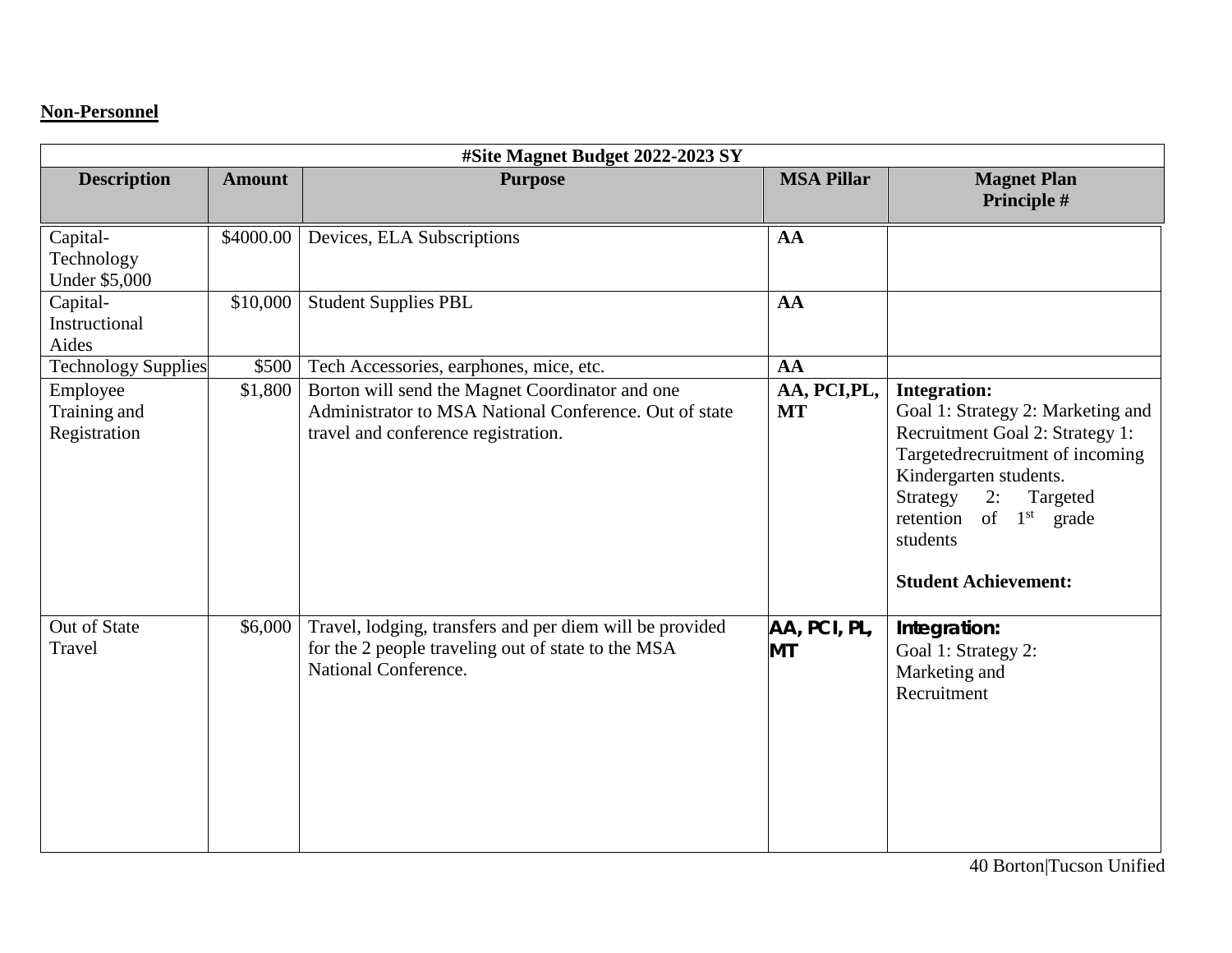| $Supplies -$  | \$5,000 | Supplies to support Project based work. | AA, MT | <b>Integration:</b>                           |
|---------------|---------|-----------------------------------------|--------|-----------------------------------------------|
| Instructional |         |                                         |        | Goal 1: Strategy 2: Marketing                 |
|               |         |                                         |        | and Recruitment                               |
|               |         |                                         |        | Goal 2: Strategy 1: Targeted                  |
|               |         |                                         |        | recruitment of incoming Kindergarten          |
|               |         |                                         |        | students. Strategy 2: Targeted                |
|               |         |                                         |        | retention of $1$ <sup>st</sup> grade students |
|               |         |                                         |        |                                               |
|               |         |                                         |        | <b>Student Achievement: Goal 1:</b>           |
|               |         |                                         |        | <b>Strategy 2: Project Based Learning</b>     |
|               |         |                                         |        | and Systems Thinking                          |
|               |         |                                         |        | Goal 1: Strategy 6: Increase                  |
|               |         |                                         |        | Family and Community                          |
|               |         |                                         |        | Engagement                                    |